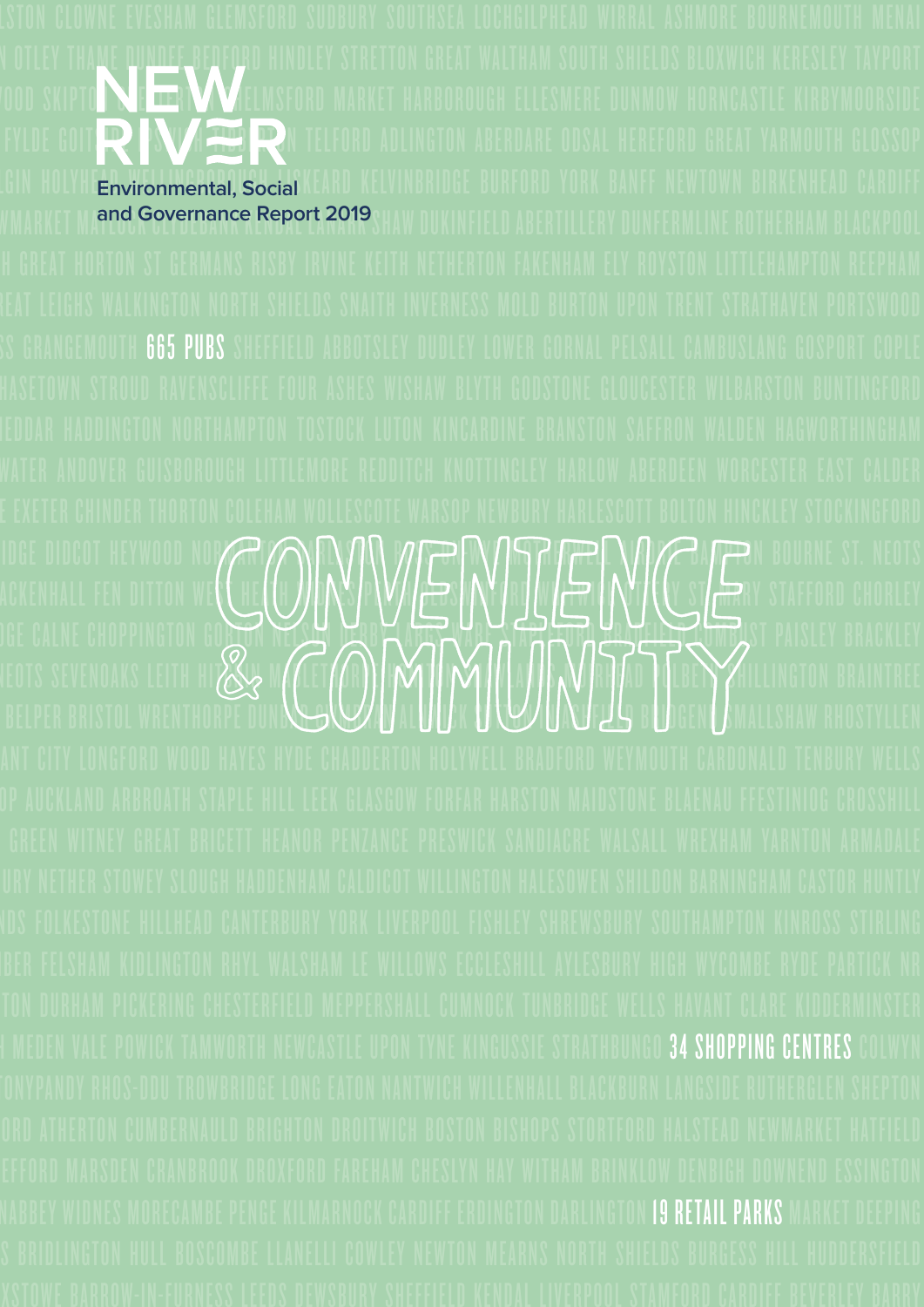# NEW<br>RIV<del>Z</del>R

## **About NewRiver**

NewRiver specialises in buying, managing, and developing convenience-led, community-focused retail and leisure assets throughout the UK. Our portfolio covers over 9 million sq ft and comprises 34 community shopping centres, 19 retail parks, and over 650 community pubs. Our aim is to deliver growing cash returns to our shareholders and create thriving communities, and we do this through the consistent execution of our business model and through our **ESG** programme.

## **Contents**

|                        | 3   |
|------------------------|-----|
|                        |     |
| Head of ESG's review.  | 6   |
| Our approach to ESG    | . 8 |
| Our ESG objectives.    | 10  |
|                        | 12  |
| Our ESG targets        | 17  |
|                        | 17  |
| Medium term (to 2030). | 19  |
| Long term (to 2050).   | 19  |

| Our ESG activities                                     | 20 |
|--------------------------------------------------------|----|
| Minimising our environmental impact.                   | 20 |
| Engaging our staff and occupiers.                      | 22 |
| Supporting our communities                             | 24 |
| Leading on governance and disclosure                   | 27 |
| Appendix 1: Mandatory Carbon Reporting                 |    |
| Appendix 2: EPRA Sustainability Best Practice Data     |    |
| Appendix 3: Implementation of the TCFD recommendations |    |
| Appendix 4: UN Sustainable Development Goals           |    |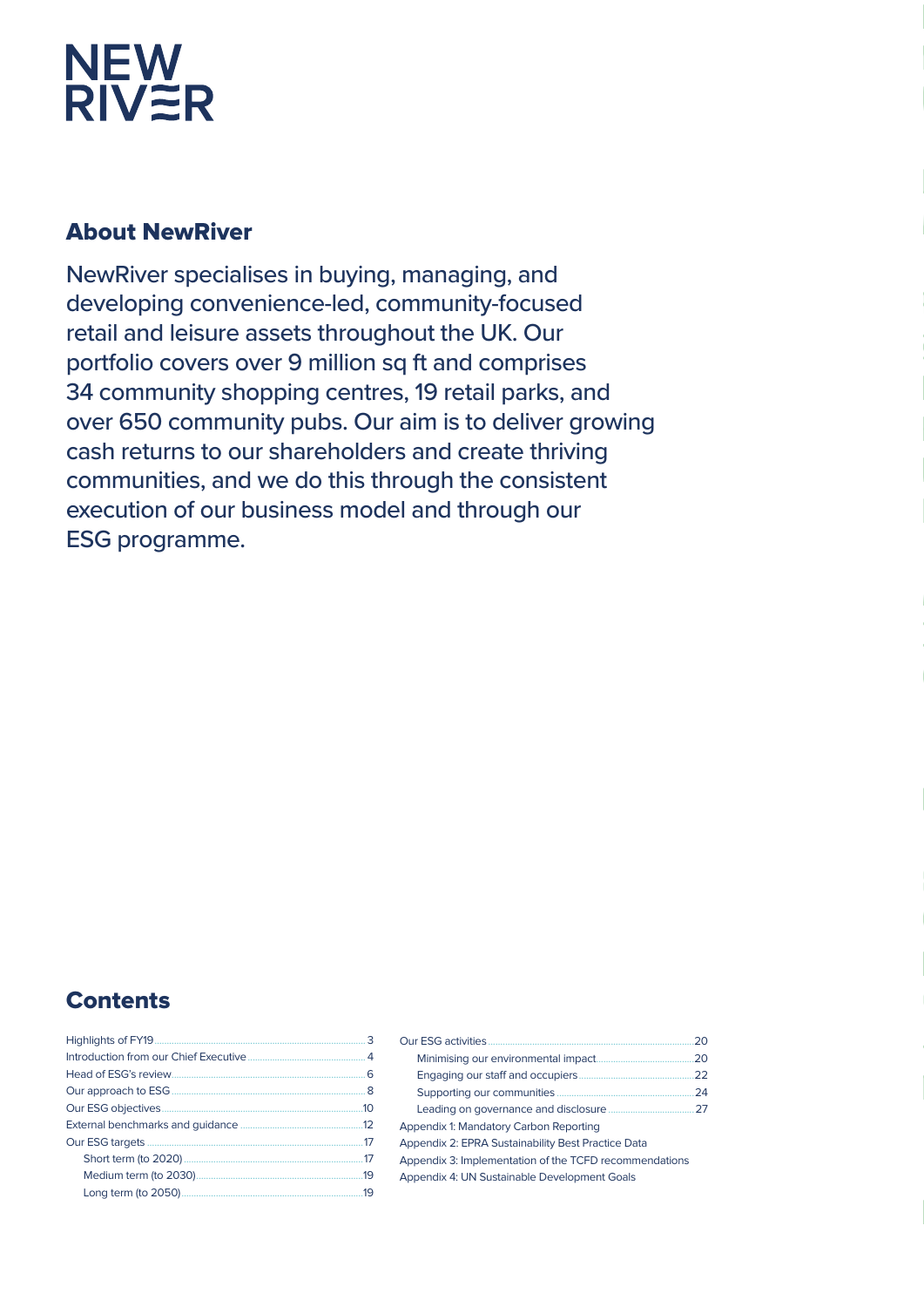

**improvement in GRESB Score. Achieved Green Star status for the first time**



## 660

**Individual responses to our 2018 occupier engagement survey**

**Established our first charity partnership with the Trussell Trust, comprising fundraising and the use of our assets for storage, donation drop-off points, awareness campaigns and volunteer recruitment**





£862,700

**Raised for charities, including over £30,000 raised for Pancreatic Cancer Research and Willow Foundation from NewRiver's 2018 'Way of the Roses' cycle challenge**



16

**shopping centres participate initiative to make shopping** 



**training in the year**

**response rate to our 2018 staff wellbeing survey**

87%

80%



**Installed**  $\begin{bmatrix} \circledR \ \circledR \end{bmatrix}$  electric **vehicle charging points across six of our assets, all powered by renewable energy**

**water consumption, as a result of water-saving** 



**Solar PV panels now operational at five shopping centres, generating enough electricity to power**  $\begin{bmatrix} \begin{bmatrix} 1 \ 1 \end{bmatrix}, \begin{bmatrix} 1 \ 2 \end{bmatrix} \end{bmatrix}$ 



**reduction in GHG emissions intensity from building energy consumption compared to FY18**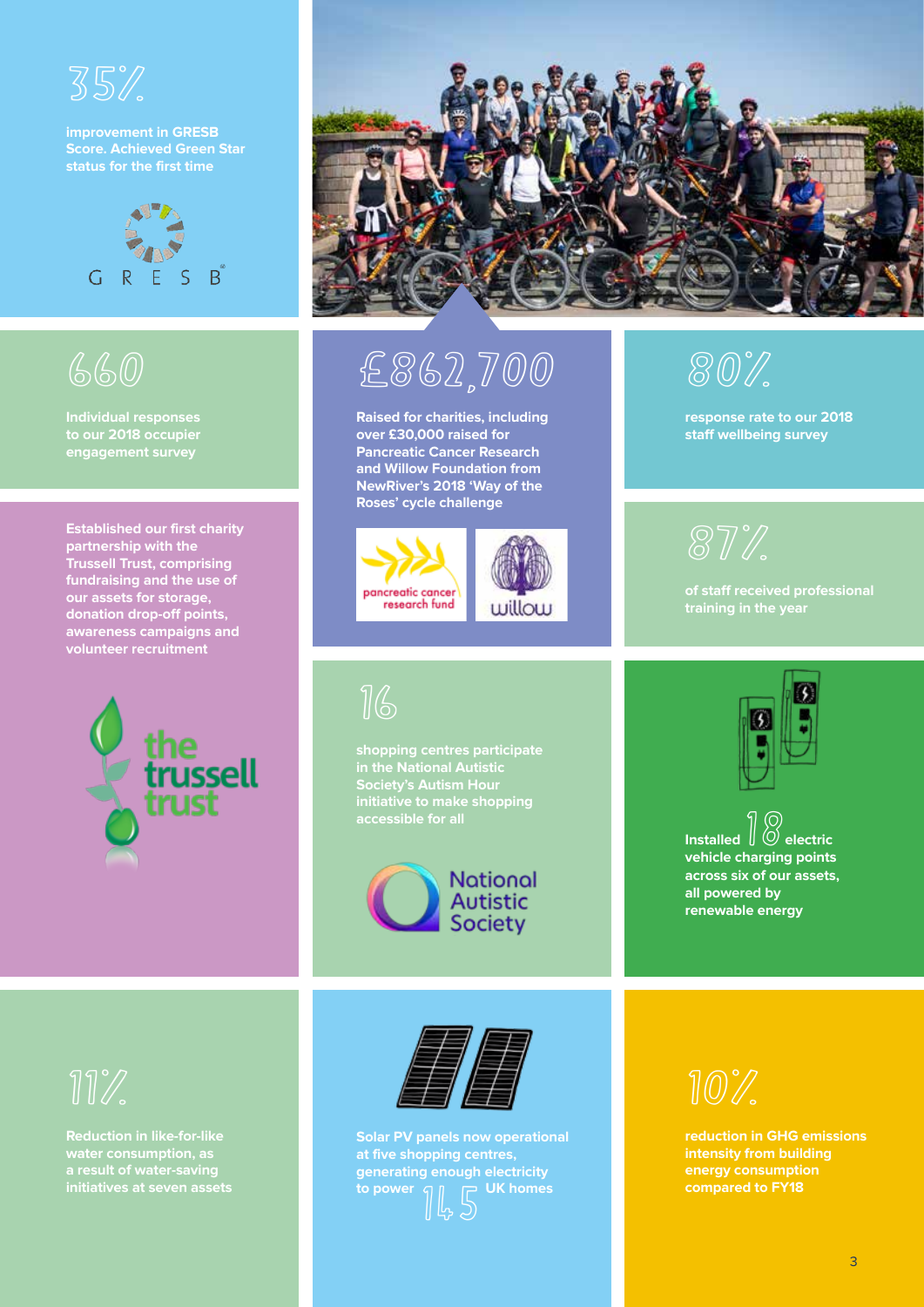## **Introduction from our Chief Executive**



Welcome to NewRiver's second standalone Environmental, Social and Governance ('ESG') Report, which demonstrates another year of significant progress in integrating ESG factors into our operations and risk management processes.

As an owner of assets located in communities across the UK, we are committed to enhancing the lives of the people we serve and minimising our impact on the environment. At the same time, we want to ensure we are good neighbours by supporting and championing local causes and innovating to address the needs of local people. At a corporate level, we are passionate about engaging with our staff and our occupiers, and maintaining high standards of governance, to ensure we are an excellent employer and a great company to do business with.

Ensuring we maintain and improve our high ESG standards is not only the right thing to do for society, but it is the right thing to do for our business too, as it reduces our costs and unlocks new opportunities. For example, using energy efficient lighting and automatic metering systems reduces energy bills; providing staff training and wellbeing programmes improves staff retention and the service we give to our customers; and maintaining the highest standards of corporate governance and transparency provides businesses and Local Authorities with the confidence to partner with us. It is for this reason that we embed ESG into every part of what we do as a business and integrate ESG risks into our risk management and governance practices.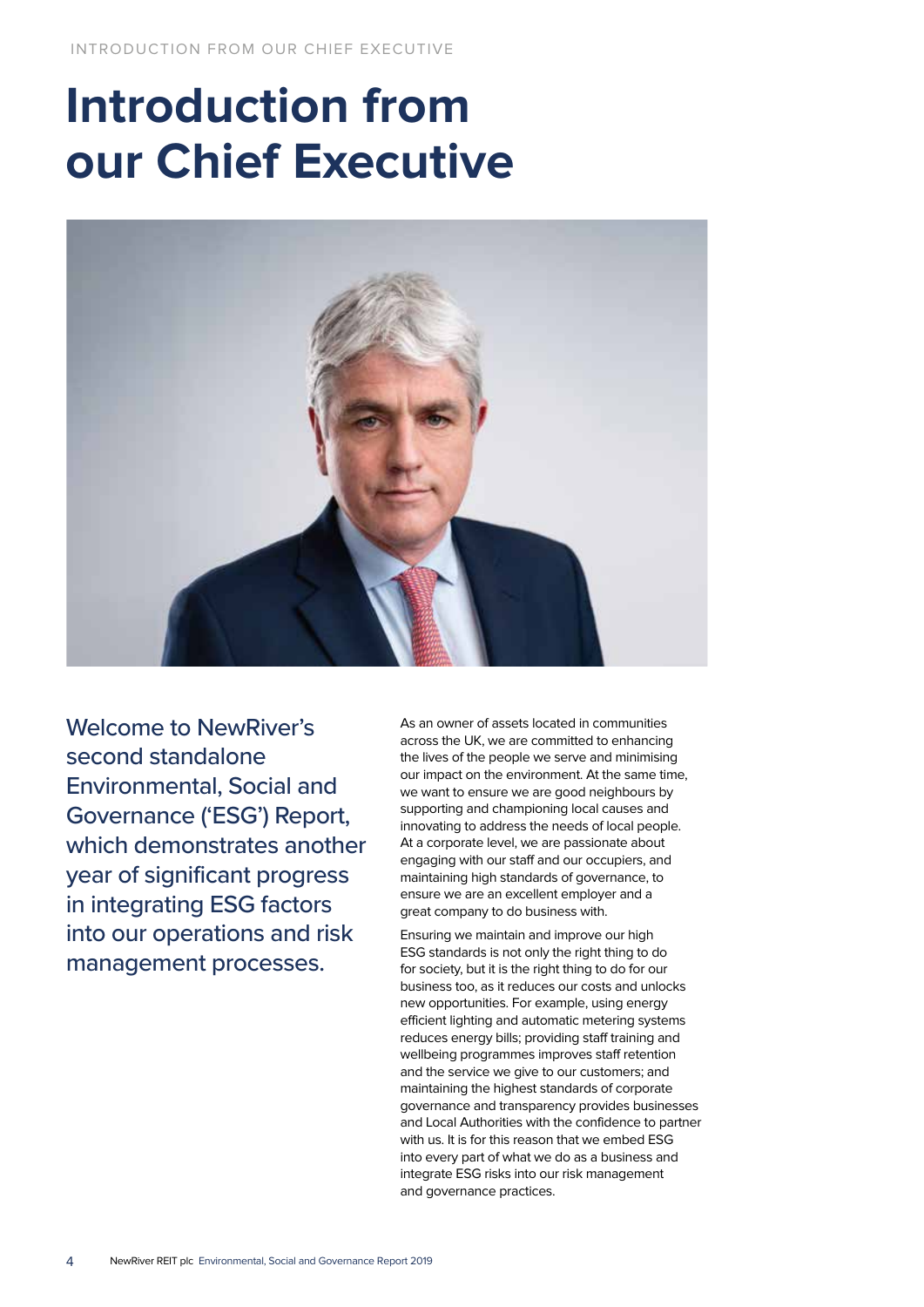The incorporation of ESG factors into any business is a process of continual improvement. NewRiver started this process formally in 2015, with the appointment of Cushman & Wakefield as our Environmental Consultants, and we have made significant progress with both our performance and our reporting since then. We took another step forward last year with the appointment of our first Head of ESG, Emma Mackenzie, who sits on our Executive Committee to ensure our ESG objectives inform key business decisions.

This year, we have codified our ESG aims into a set of objectives for the first time, which will guide our efforts and enable better monitoring of our progress going forward:

- 1. Minimising our environmental impact
- 2. Supporting our communities
- 3. Engaging our staff and occupiers
- 4. Leading on governance and disclosure

I am pleased to report excellent progress against these objectives during the year. Starting with minimising our environmental impact – climate change is one of the biggest threats we face as a society, and we have this year continued our environmental efficiency programme to better manage climate risks of our business. Highlights have included the continued rollout of solar PV panels at our assets to sustainably source our own energy, the installation of new LED lighting and metering systems at our assets to reduce energy consumption, and the provision of recycling points and rooftop allotments at our centres to educate others of the need to care for the environment.

Our assets exist to serve communities, fulfilling the everyday needs of customers and providing a place for people to come together, and we are passionate about finding ways to make our assets more relevant and supportive to their communities. Highlights in the year have included improvements to make our centres more accessible for those with autism and physical disabilities, making them friendlier and more welcoming places to encourage social interaction and combat loneliness, and a host of fundraising activities to support local charities and community organisations.

We have engaged our staff and occupiers during the year through our first comprehensive staff wellbeing and occupier satisfaction surveys, which saw very high response rates and provided us with key development areas for the coming year to provide an even better working and operating environment.

Finally, we are leading the way on governance and disclosure, with the changes to our Board during the year, including Margaret Ford assuming the role of Non-Executive Chairman and Colin Rutherford joining as a Non-Executive Director, serving to further strengthen its expertise and diversity, and the integration of environmental factors into our formal risk management practices for the first time.

This progress across our ESG objectives has culminated in us increasing our Global Real Estate Sustainability Benchmark ('GRESB') Score by 72% since our first entry into this benchmark just two years ago. GRESB is the leading sustainability benchmark for the real estate sector, and our score improvement is high-profile recognition of the hard work our team has done in this relatively short period of time. Participation in the GRESB assessment has identified areas in which we are already very strong as a business. For example, we achieved the maximum possible score of 100 in the 'Management' aspect of the assessment, which measures how effectively we integrate ESG into our overall business strategy, and it also reveals areas where we can improve further.

Despite the progress, we cannot afford to stand still on such critical issues to the environment and society, and that's why we have set ourselves ambitious new targets in areas such as environmental efficiency, stakeholder engagement, and adherence to industry benchmarks. More details on these targets are provided later in this report.

On a final note, I want to thank the hard work, dedication and tireless commitment of our staff and advisors, without whom we would not have made the significant ESG achievements outlined throughout this report.

**Allan Lockhart** Chief Executive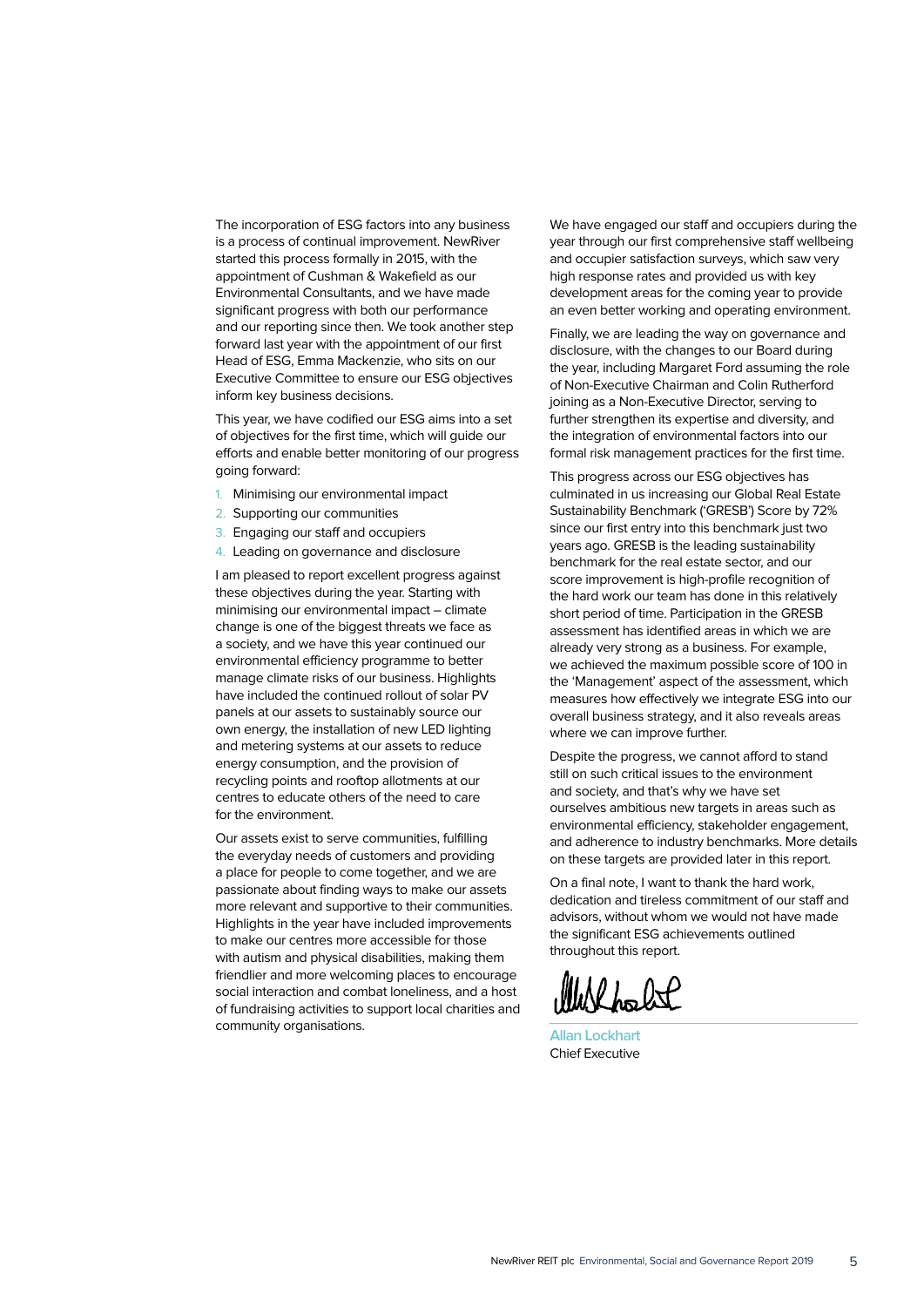## **Head of ESG's Review**



In 2017 I took on the role of NewRiver's first Head of ESG, adding to my Executive Committee role, and it has been a natural extension of my duties as an Asset Management Director to take on this responsibility.

The direct impact of decisions relating to our financial performance, our physical assets and our people are entirely entwined and hence my position on our Executive Committee ensures our ESG risks and opportunities are evaluated on a regular basis at senior management level.

Having worked at NewRiver for many years, I have seen first-hand our authentic, innovative and inclusive spirit, from our head office team through to our centre managers who serve our customers every day. Our ESG programme aims to distil this ethos into a structured programme through which we can set objectives and measure our progress.

Giving something back to the communities we invest in is high on our agenda. Along with organised internal NewRiver events across our portfolio countless charitable events have taken place across the portfolio raising in excess of £850,000 for deserving causes.

In addition to these events I am delighted to announce our first official corporate charity partnership with the Trussell Trust. The Trussell Trust support over 1,200 foodbanks throughout the UK, providing necessities for the most vulnerable members of our communities. With our national portfolio of community assets NewRiver is wellplaced to help raise awareness and provide valuable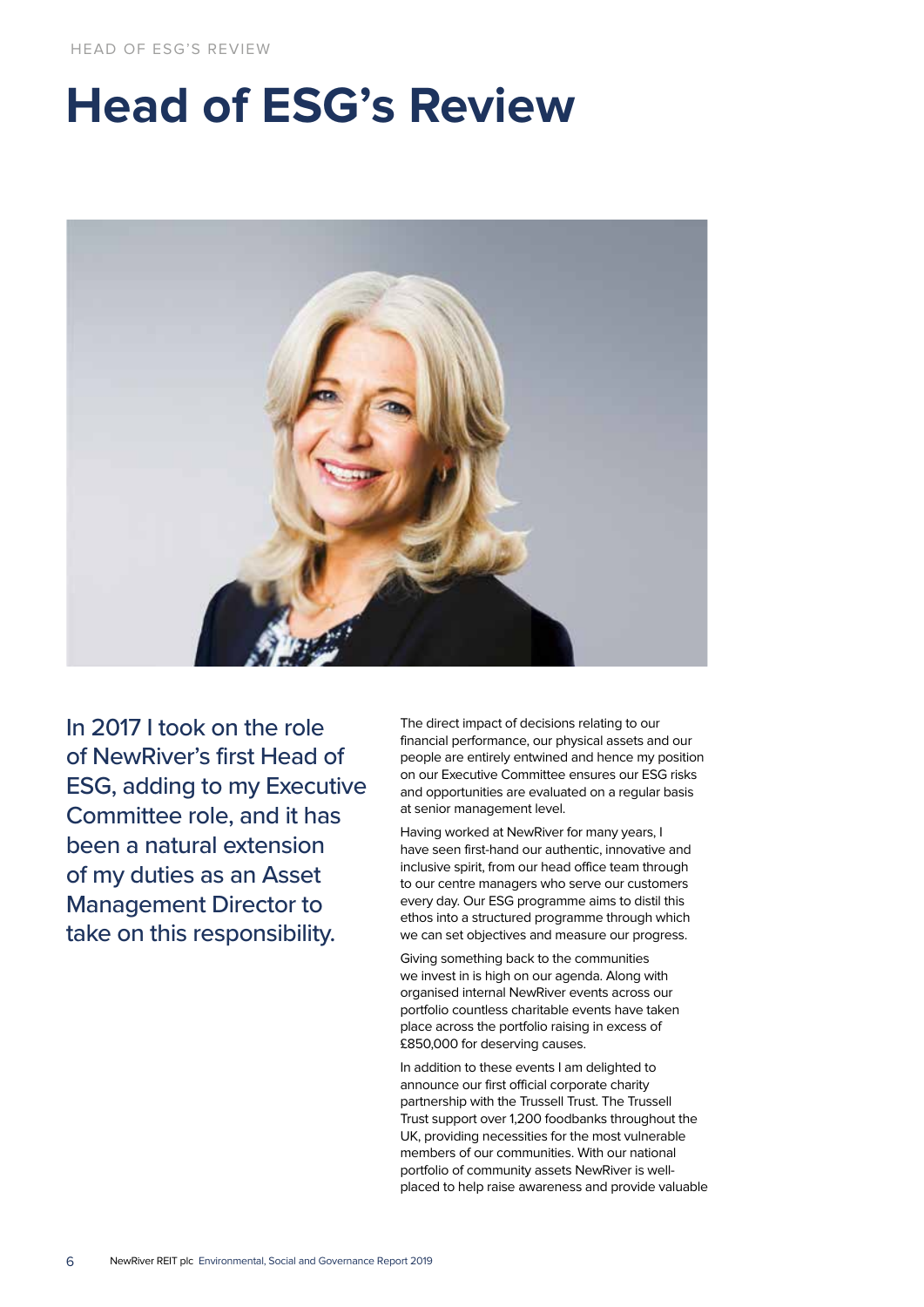help with drop off points and storage space. Our own staff will also benefit from the opportunities the Trussell Trust will present for us to volunteer and provide practical help. Our centre teams are looking forward to working directly with the foodbanks in their towns and I am delighted that our first official corporate partnership can be so mutually beneficial.

To ensure our customers are welcomed and treated with warmth and appreciation when visiting our centres, we have rolled out customer service training over the last six months to all of our colleagues, from our CEO to our on-site staff, to ensure consistency in this critical area. The training has been well received and its success will be tracked with our new easily accessible online survey, "We're All Ears", which will provide us with welcome feedback to continue to improve what we do.

Another area of focus for the year ahead is delivering some of the suggestions that our retailers offered as part of the occupier survey we carried out in 2018. Working with them on areas that improve their efficiency in energy consumption, waste management and working hours is both good for the environment and mutually beneficial to our respective businesses.

I am encouraged that we have made a 72% improvement in our GRESB score since our first submission in 2016 and that we have a clear path of targets to work towards in the short, medium and long-term. Aligning with other indices and frameworks including the Task Force on Climaterelated Financial Disclosures, can only help us have greater financial and practical visibility on what we need to achieve as a business and as an industry to plan for a better future. I look forward with enthusiasm to working collegiately with our many stakeholders to deliver positives outcomes.

My NewRiver colleagues, centre management teams and Cushman & Wakefield, along with other advisors, were fundamental to what has been achieved this year and I thank them most sincerely for their enthusiasm and support. I look forward to the challenges and opportunities that lie ahead and continuing to work with them all to ensure a sustainable future for NewRiver.

**Emma Mackenzie** Head of ESG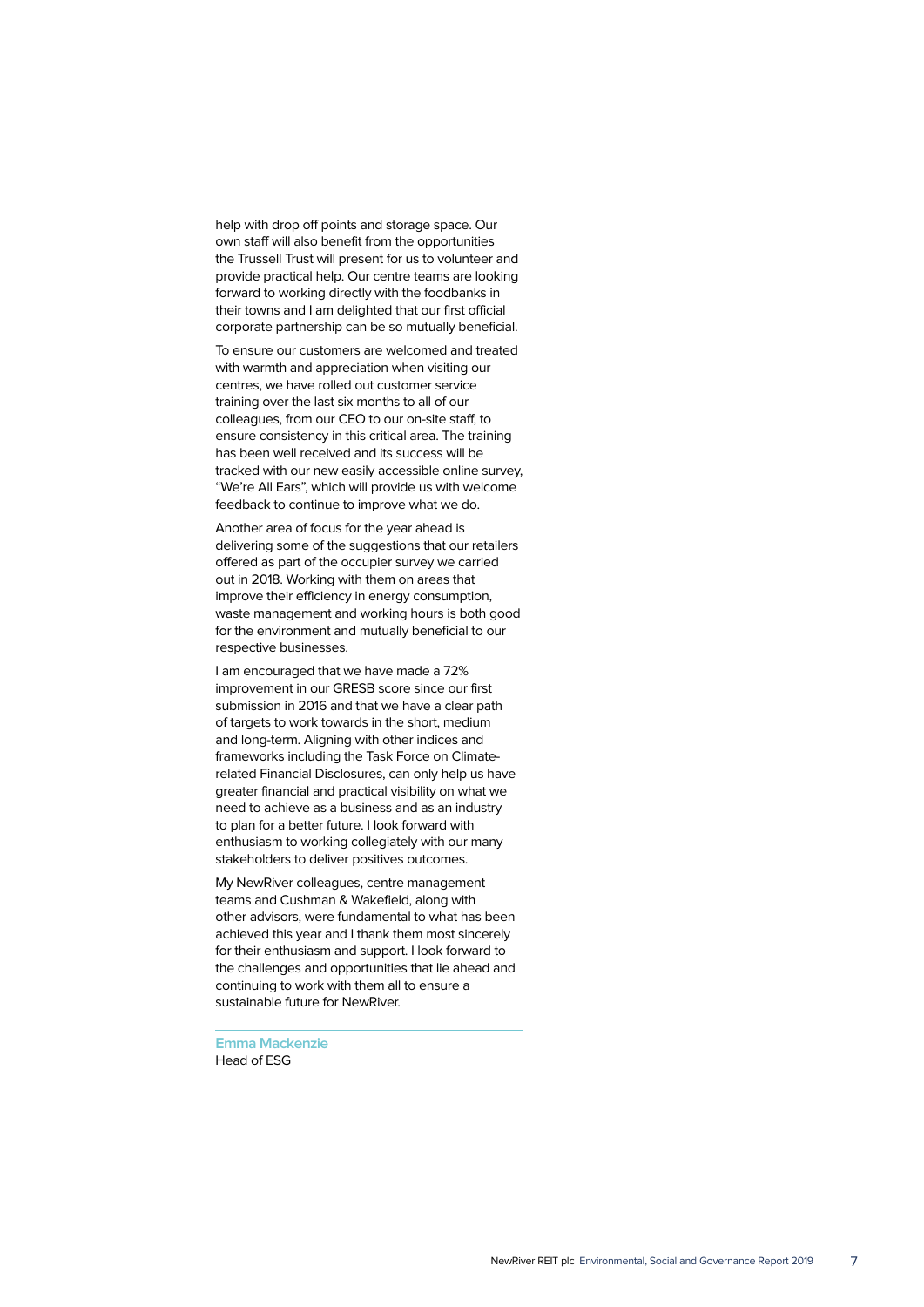## **Our approach to ESG**

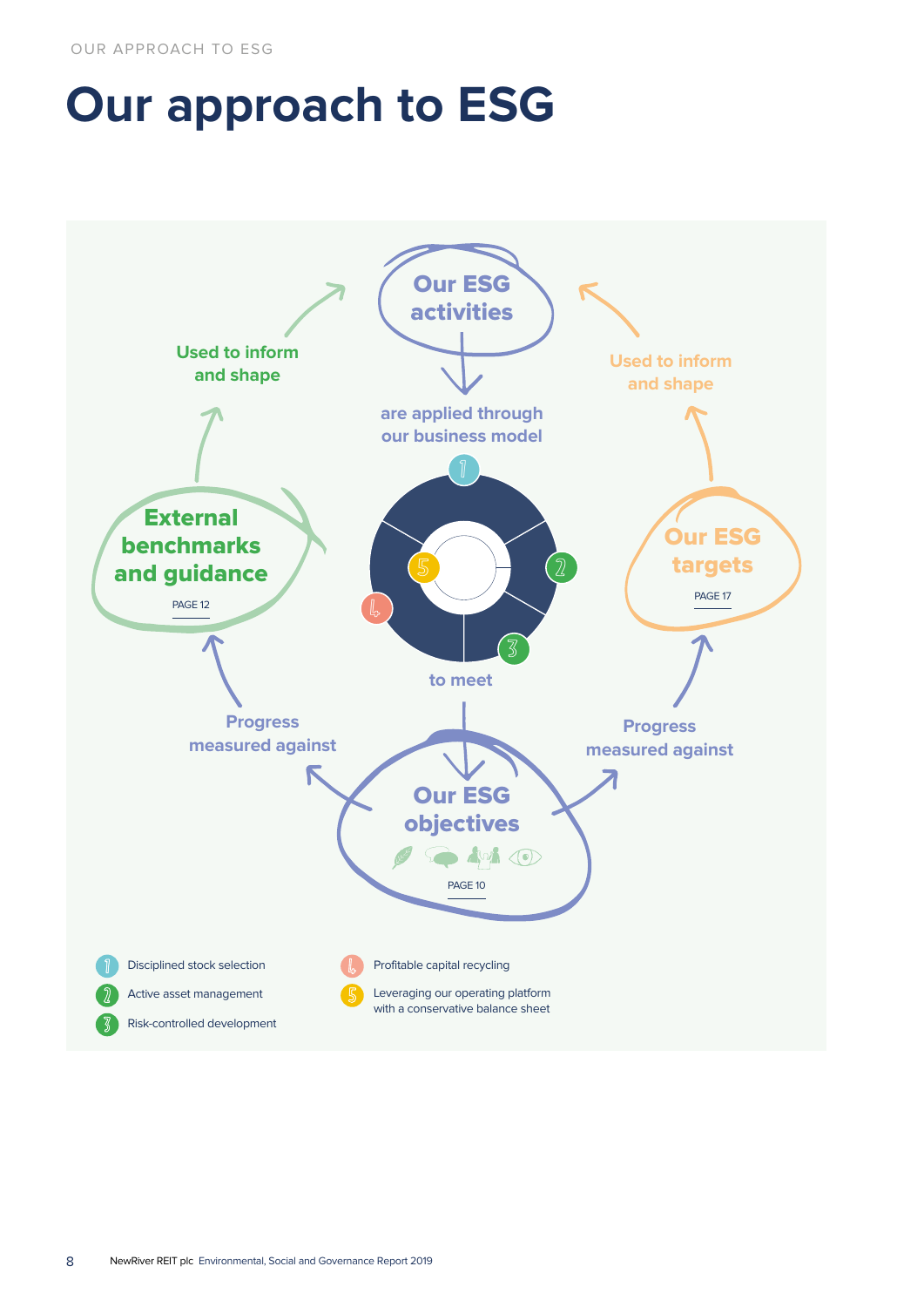## **Overview**

Our ESG activities are informed and shaped by both external benchmarks and guidance, and our own ESG targets. These activities occur at every stage of our business model in order to meet our ESG objectives. Our progress against these objectives is then measured against our ESG targets and external benchmarks and guidance on an annual basis, and this is used to determine our ESG activities for the following year. This approach generates a feedback loop whereby our programme can adapt as the business changes and as best practice evolves.

## **ESG oversight**

Our ESG programme is headed by Emma Mackenzie, an Asset Management Director with responsibilities for the asset management of our Northern, Scottish and Northern Ireland portfolios and a member of our Executive Committee. The programme is developed and reviewed by an internal ESG committee, headed by Emma Mackenzie, and comprises representatives from our retail and pub asset management teams, our Investor Relations and HR functions, and representatives from Cushman & Wakefield, our Environmental Consultants. The committee meets quarterly, and its agenda is supplemented by monthly updates from Cushman & Wakefield, who are also responsible for co-ordinating the collection and collation of environmental data from our assets.

## **Our ESG objectives**



## **Minimising our environmental impact**

Reducing greenhouse gas emissions in order to prevent climate change is one of the biggest challenges facing our society. We aim to minimise our environmental impact through procuring energy from renewable resources, reducing our consumption and encouraging stakeholders to be more sustainable.



## **Engaging our staff and occupiers**

Our staff and occupiers are key stakeholders in our business, and their wellbeing and satisfaction is vital to the long-term success of our company. We aim to engage these groups through maintaining an ongoing dialogue to understand and act upon their changing needs.



#### **Supporting our communities**

Our assets are located in communities across the UK and play an integral role in the lives of our customers. We aim to enrich lives and strengthen communities through meeting the needs of all of our customers and supporting and championing local causes.



### **Leading on governance and disclosure**

High standards of corporate governance and disclosure are essential to ensuring the effective operation of our company and instilling confidence amongst our stakeholders. We aim to continually improve our levels of governance and disclosure to achieve industry best practice.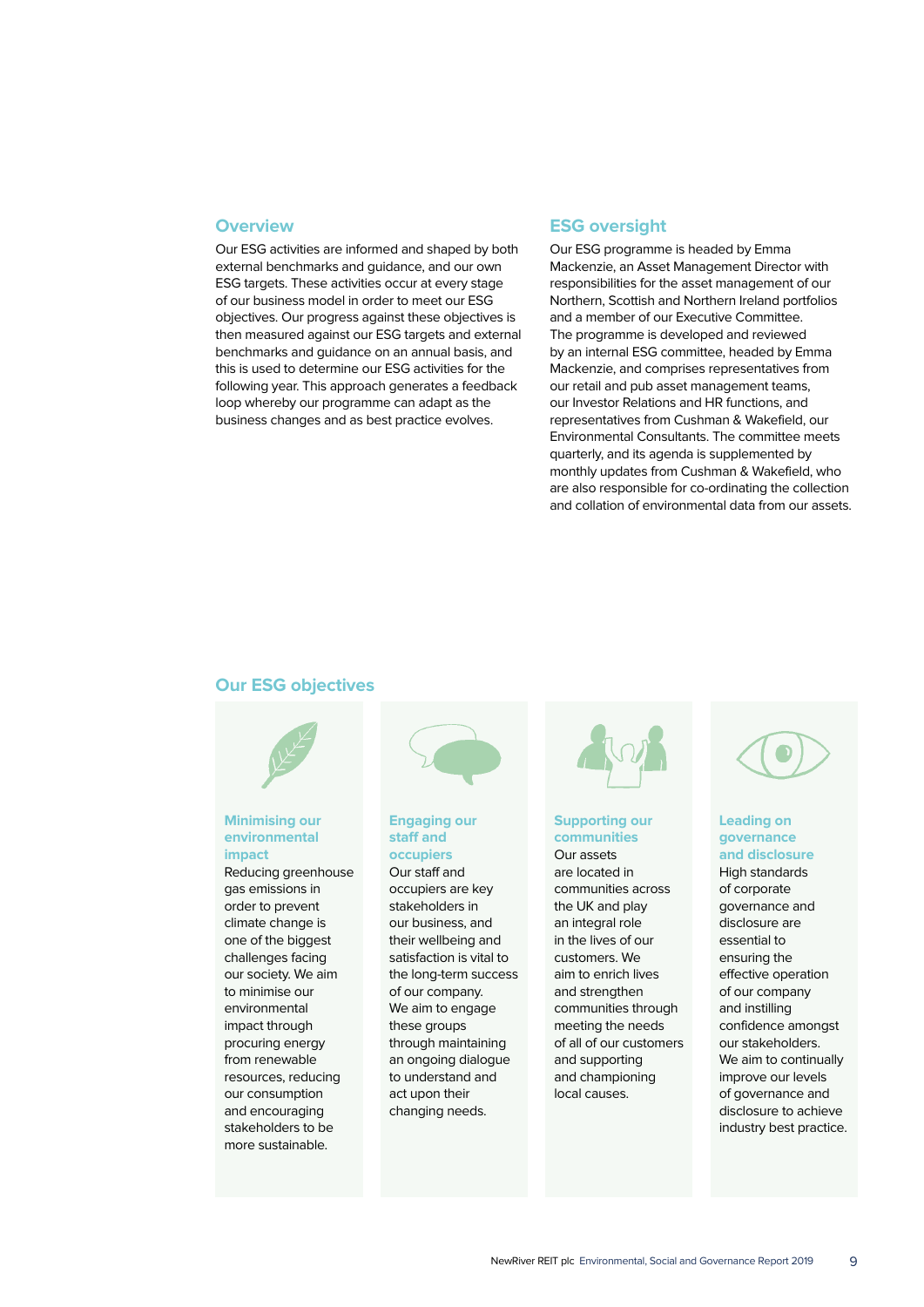## Meeting our ESG objectives at every stage of our business model



## 1 2 **Disciplined stock selection**

We invest in assets that are already part of the fabric of their communities. These have typically been underinvested and we aim to revitalise them through investment and introducing the most appropriate mix of operators and uses.



We also undertake environmental due diligence during our stock selection process, including assessment of energy efficiency & legislative risk and flood risks.



All acquisition decisions are subject to a rigorous review process, including at Executive Committee level, and drawing on expertise from around the business.

## **Active asset management**

We work closely with occupiers to ensure fit-outs are carried out sustainably

and with regard to the occupiers own ESG objectives and the latest recommendations on energy efficiency.

We introduce features to our assets that reduce energy consumption and therefore occupational costs for our occupiers. These include the installation of solar PV panels on the roofs of our centres and EV charging points in our car parks, new metering systems and recycling points.



We look at ways that space can be used to support communities better, for example through using mall space and store units for charities and local causes through to adding council and healthcare facilities that can better serve the needs of the local population.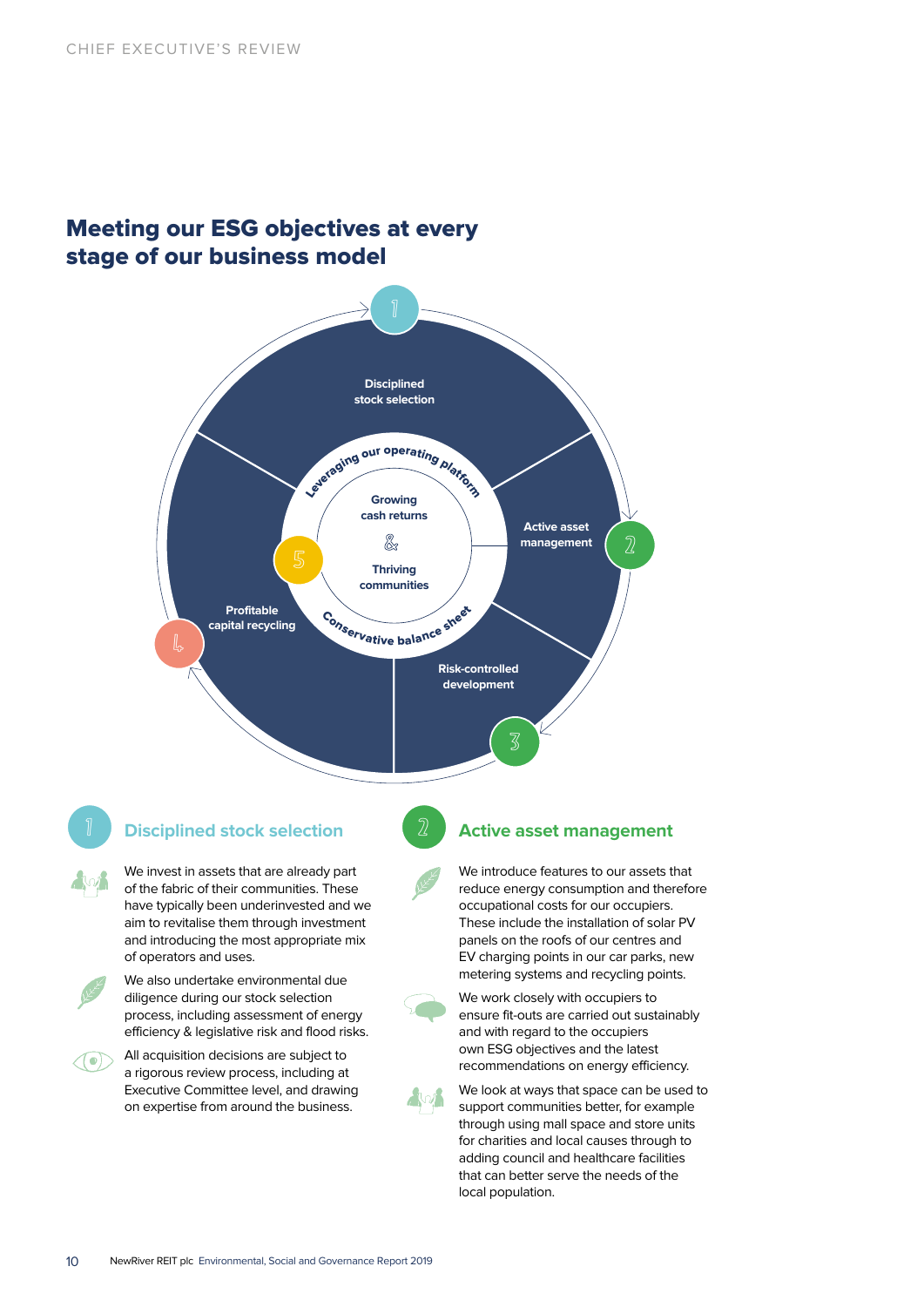

## 3 **Risk-controlled development**

We only undertake development where it is viable for the local community, for example where we can be sure it will not lead to oversupply of retail or adversely impact the local population or economy.



We work closely with councils and local communities in development to ensure all local needs and concerns are addressed, and to ensure our schemes deliver the right balance of residential, retail, offices and other civic amenities.



We engage closely with the occupiers to which our assets are pre-let to keep them updated on development progress and to understand their needs and timelines.

In construction we aim for high industry sustainability standards e.g. BREEAM certifications



## **Profitable capital recycling**

Having completed our active asset management and risk-controlled development initiatives, we will look to recycle our capital profitably. We leave behind well-invested assets that are fit for the future and deploy proceeds into underinvested community assets elsewhere.

## **Leveraging our operating platform / maintaining a conservative balance sheet**

In using our platform to manage third party assets, we help local authorities and other asset owners to create thriving assets that benefit their local communities.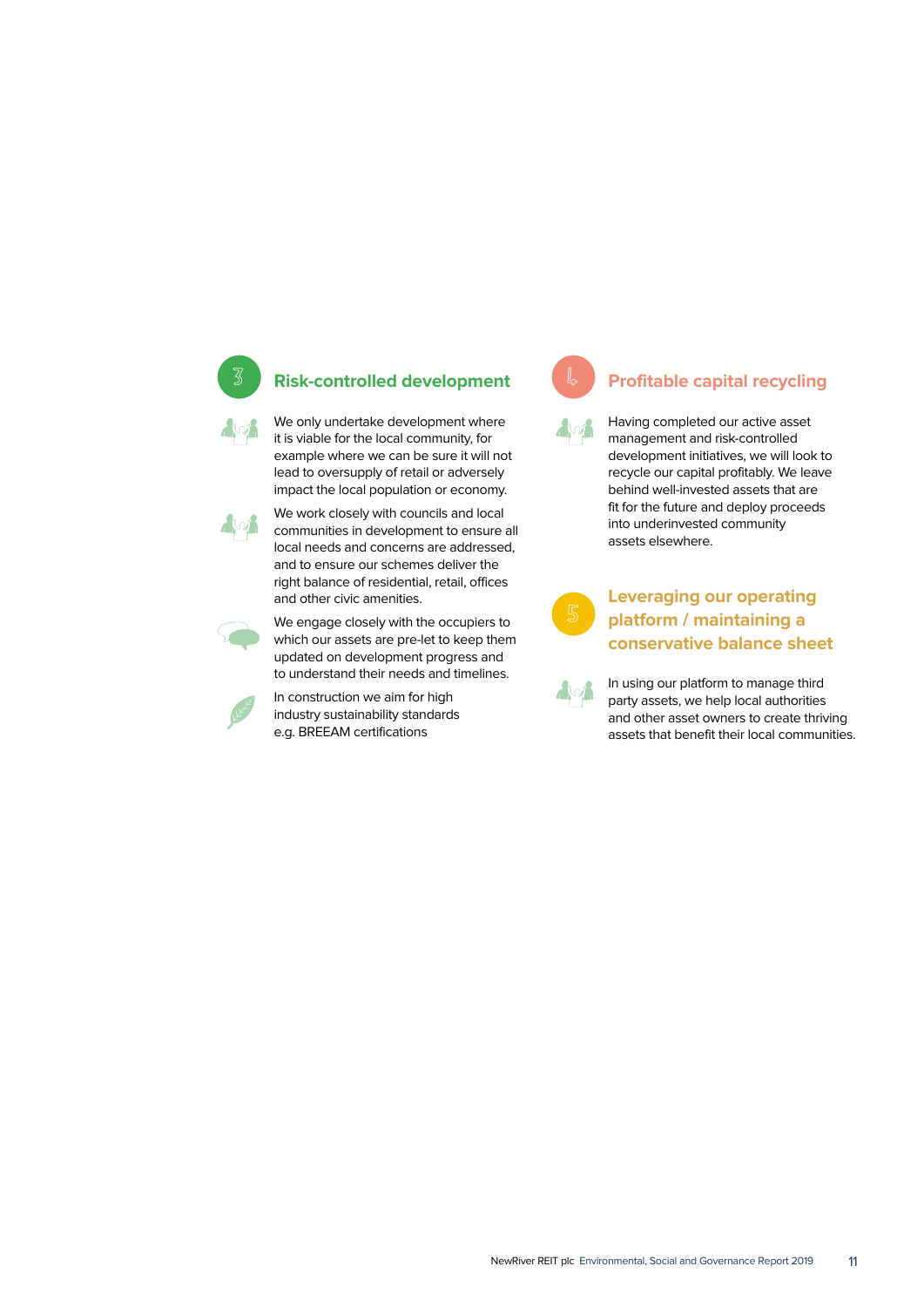## **External benchmarks and guidance**

Our ESG activities are informed and shaped by several external benchmarks and frameworks.

## **Benchmarks and assessments**

| Benchmark /<br>assessment                                                         | Overview                                                                                                                                                                                                                                                                                                                                                                                       | <b>Process</b>                                                                                                                                                                                                                                                                                                                                                                                                                                                                                                                                                                                                                                                                                                                                                                   | Our performance                                                                                                                                                                                                                                                                                                                                                                                                                                                                                                                                                              | Our next steps                                                                                                                                                                                                                                                                                                                                                                                                                                                                                                                                    |
|-----------------------------------------------------------------------------------|------------------------------------------------------------------------------------------------------------------------------------------------------------------------------------------------------------------------------------------------------------------------------------------------------------------------------------------------------------------------------------------------|----------------------------------------------------------------------------------------------------------------------------------------------------------------------------------------------------------------------------------------------------------------------------------------------------------------------------------------------------------------------------------------------------------------------------------------------------------------------------------------------------------------------------------------------------------------------------------------------------------------------------------------------------------------------------------------------------------------------------------------------------------------------------------|------------------------------------------------------------------------------------------------------------------------------------------------------------------------------------------------------------------------------------------------------------------------------------------------------------------------------------------------------------------------------------------------------------------------------------------------------------------------------------------------------------------------------------------------------------------------------|---------------------------------------------------------------------------------------------------------------------------------------------------------------------------------------------------------------------------------------------------------------------------------------------------------------------------------------------------------------------------------------------------------------------------------------------------------------------------------------------------------------------------------------------------|
| <b>Global Real Estate</b><br>Sustainability<br><b>Benchmark</b><br>('GRESB')<br>R | GRESB is the<br>leading sustainability<br>benchmark for<br>the global real<br>estate sector<br>Assessments take<br>place annually and<br>are guided by<br>factors that investors<br>and the industry<br>consider to be<br>material issues in the<br>sustainability<br>performance of real<br>asset investments<br>In 2018 GRESB<br>assessed 904 real<br>estate funds and<br>property companies | The GRESB assessment<br>evaluates performance<br>against seven<br>sustainability 'Aspects': (1)<br>management; (2) policy &<br>disclosure; (3) risks &<br>opportunities; (4)<br>monitoring & EMS; (5)<br>stakeholder<br>engagement; (6)<br>performance indicators;<br>and (7) building<br>certification<br>The score in each<br>÷,<br>of these areas is<br>aggregated on a<br>weighted basis to derive<br>an overall GRESB Score,<br>which is divided into two<br>"Dimensions":<br>Management & Policy<br>and Implementation<br>& Measurement.<br>The overall GRESB<br>Score, and the score for<br>each of the two<br>Dimensions, are marked<br>out of 100.<br>A GRESB 'Green Star'<br>star rating is applied to<br>entries with scores of 50<br>or more for both<br>Dimensions. | In the 2018 GRESB<br>Assessment (September<br>2018), we received a<br>GRESB Score of 62,<br>compared to a score<br>of 46 in 2017 and 36<br>in 2016.<br>In the Management &<br>Policy dimension, we<br>scored 77, in line with<br>the GRESB Average.<br>This included a maximum-<br>possible score of 100 for<br>the Management Aspect,<br>which focuses on the<br>extent to which an<br>organisation integrates<br><b>ESG</b> into its overall<br>business strategy<br>In the Implementation &<br>Measurement aspect, we<br>scored 57, just below the<br>GRESB Average of 64 | We have seen a<br>72% improvement<br>in our GRESB<br>Score over the last<br>two years, and we<br>intend to continue<br>this improvement<br>in the 2019<br>assessment, the<br>results of which<br>are due for<br>release in<br>September 2019<br>Our key areas<br>for development<br>in the 2019<br>assessment are:<br>Energy, water<br>and waste data<br>collection and<br>performance<br>Further<br>implementation<br>of<br>environmental<br>efficiency<br>measures<br>Tenant and<br>community<br>engagement<br>implementation<br>and monitoring |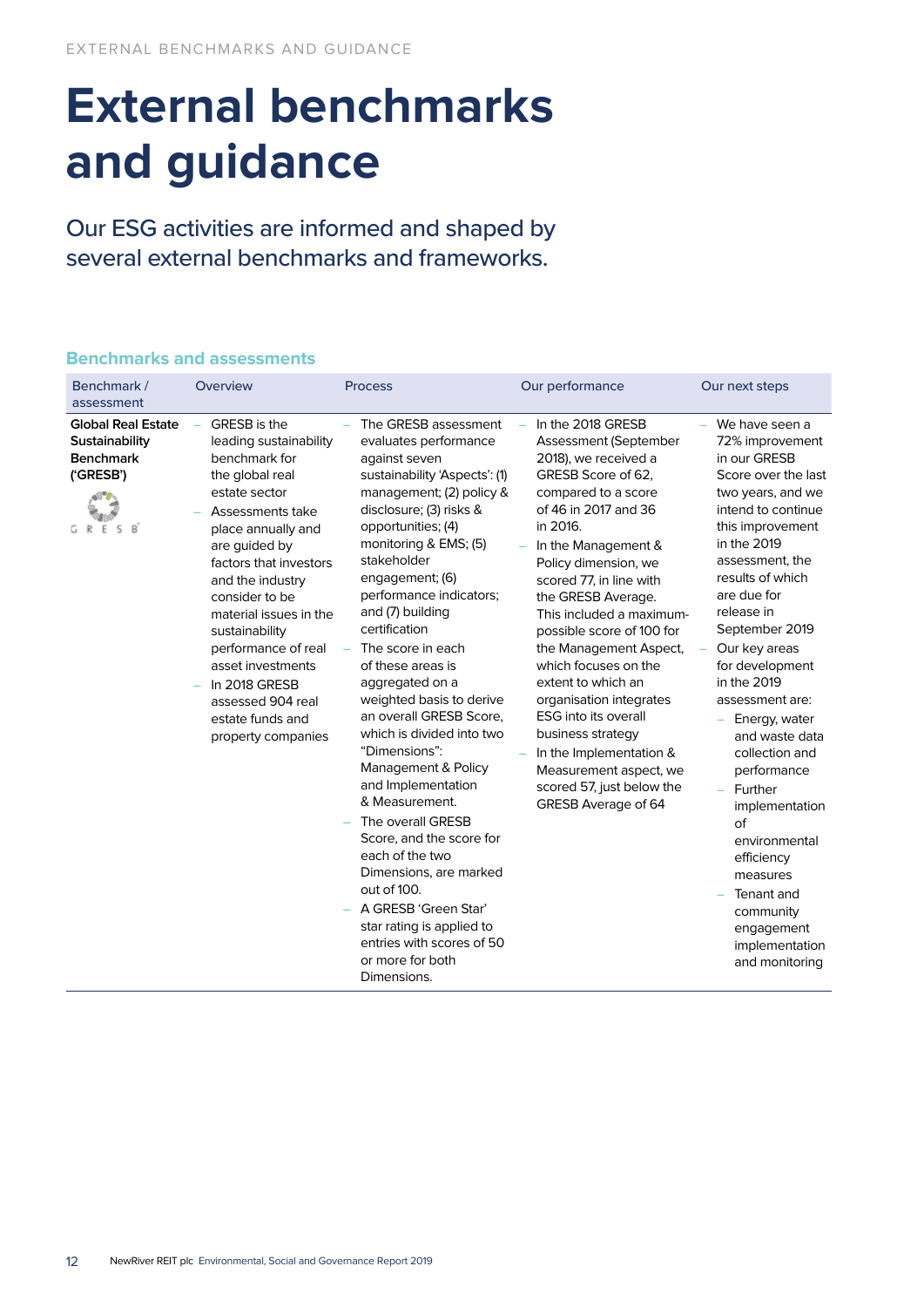| Benchmark /<br>assessment                                                                         | Overview                                                                                                                                                                                                                                                                                                                                                                                                                                                 | <b>Process</b>                                                                                                                                                                                                                                                                                                                                                                                                                                                                                                                                                                                                                              | Our performance                                                                                                                                                                                                                                                                                                                                                                                                                                                                                                                                                                                                                                                                                          | Our next steps                                                                                                                                                                                                                                                                                                                                                                                                                                                                       |
|---------------------------------------------------------------------------------------------------|----------------------------------------------------------------------------------------------------------------------------------------------------------------------------------------------------------------------------------------------------------------------------------------------------------------------------------------------------------------------------------------------------------------------------------------------------------|---------------------------------------------------------------------------------------------------------------------------------------------------------------------------------------------------------------------------------------------------------------------------------------------------------------------------------------------------------------------------------------------------------------------------------------------------------------------------------------------------------------------------------------------------------------------------------------------------------------------------------------------|----------------------------------------------------------------------------------------------------------------------------------------------------------------------------------------------------------------------------------------------------------------------------------------------------------------------------------------------------------------------------------------------------------------------------------------------------------------------------------------------------------------------------------------------------------------------------------------------------------------------------------------------------------------------------------------------------------|--------------------------------------------------------------------------------------------------------------------------------------------------------------------------------------------------------------------------------------------------------------------------------------------------------------------------------------------------------------------------------------------------------------------------------------------------------------------------------------|
| <b>EPRA</b><br>Sustainability<br><b>Best Practice</b><br>Recommendations<br>('EPRA sBPR')<br>EPRA | EPRA sBPR are<br>intended to raise<br>the standards and<br>consistency of<br>sustainability<br>reporting for listed<br>real estate<br>companies across<br>Europe<br>Each year, EPRA<br>recognises<br>companies which<br>have issued<br>best-in-class annual<br>sustainability<br>performance reports                                                                                                                                                     | EPRA partner with JLL to<br>score the public<br>disclosure of EPRA<br>members against:<br>16 Performance<br>Measures relating<br>to energy, water, waste<br>and building certifications<br>10 Overarching<br>Recommendations which<br>underpin good quality<br>disclosure<br>Scores are provided out<br>of 100%, with awards<br>provided for entries with<br>at least 12 Performance<br>Measures disclosed as<br>follows:<br>Bronze: scores<br>between 60%<br>and 69%<br>Silver: scores between<br>70% and 85%<br>Gold: Score<br>above 85%                                                                                                  | We were first included in<br>$\overline{\phantom{m}}$<br>the assessment in 2016<br>In 2018, we scored 54%<br>See Appendix 2 for our<br>performance against<br><b>EPRA sBPR Performance</b><br><b>Measures</b>                                                                                                                                                                                                                                                                                                                                                                                                                                                                                            | We have<br>expanded our<br>reporting against<br>EPRA's<br>Performance<br>Measures<br>requirements in<br>FY19 and we will<br>continue to cover<br>all aspects<br>applicable to<br>our business<br>Our key area<br>requiring<br>improvement is<br>the providing of<br>more granular<br>waste data We are<br>also implementing<br>measures to<br>improve our<br>environmental<br>performance<br>through further<br>reduction in<br>energy, water and<br>waste like-for-like<br>figures. |
| <b>FTSE Russell ESG</b><br>Rating<br><b>FTSE</b><br>Russell                                       | <b>FTSE Russell's ESG</b><br>Ratings and data<br>model allows<br>investors to<br>understand a<br>company's exposure<br>to, and management<br>of, ESG issues.<br>The ESG ratings can<br>be accessed<br>through an online<br>data model and<br>include over<br>4,100 securities in<br>47 Developed and<br>Emerging markets,<br>comprising the<br>constituents of the<br><b>FTSE All-World</b><br>Index, FTSE<br>All-Share Index and<br>Russell 1000 Index. | The ESG Ratings<br>comprise an overall<br>rating scored out of 5,<br>which breaks down into<br>underlying 'Pillars' and<br>'Themes'.<br>The assessment<br>has three Pillars<br>(Environmental, Social<br>and Governance) and 14<br>Themes which each feed<br>into the Pillars. These are<br>built on over 300<br>'Indicators' (with 10 to 35<br>Indicators per Theme).<br>An average of 125 of<br>these Indicators are<br>applied to each<br>company, based on<br>individual circumstances<br>Companies in Developed<br>markets with an ESG<br>Rating of 3.1 or higher out<br>of 5 are eligible for<br>inclusion in the<br>FTSE4Good Index. | We have participated<br>in the ESG Ratings<br>since 2017.<br>In our most recent<br>assessment (December<br>2018), we received an<br>overall ESG Rating of<br>2.3 out of 5, just below<br>the Retail REIT average<br>of 2.4.<br>We scored 1.1 out of 5<br>$\equiv$<br>in Environment Pillar, 2.1<br>out of 5 in Social Pillar<br>and 3.7 out of 5 in<br>Governance Pillar.<br>The main driver of our low<br>score in Environmental<br>was structural: many<br>Indicators require three<br>years of data, and we will<br>only reach our third year of<br>reporting environmental<br>data in 2019.<br>We did not qualify<br>for inclusion in the<br>FTSE4Good Index based<br>on our December 2018<br>rating | We are aiming to<br>improve our score<br>to above the 3.1<br>threshold required<br>for inclusion in the<br>FTSE4Good Index<br>in the near future.<br>Key aspects that<br>will help us<br>improve our score<br>are:<br>Environmental<br>reporting data<br>disclosure to<br>include<br>consecutive years.<br>Further<br>$\overline{\phantom{0}}$<br>implementation of<br>efficiency<br>measures leading<br>to energy, water<br>and waste usage<br>reduction across<br>the portfolio    |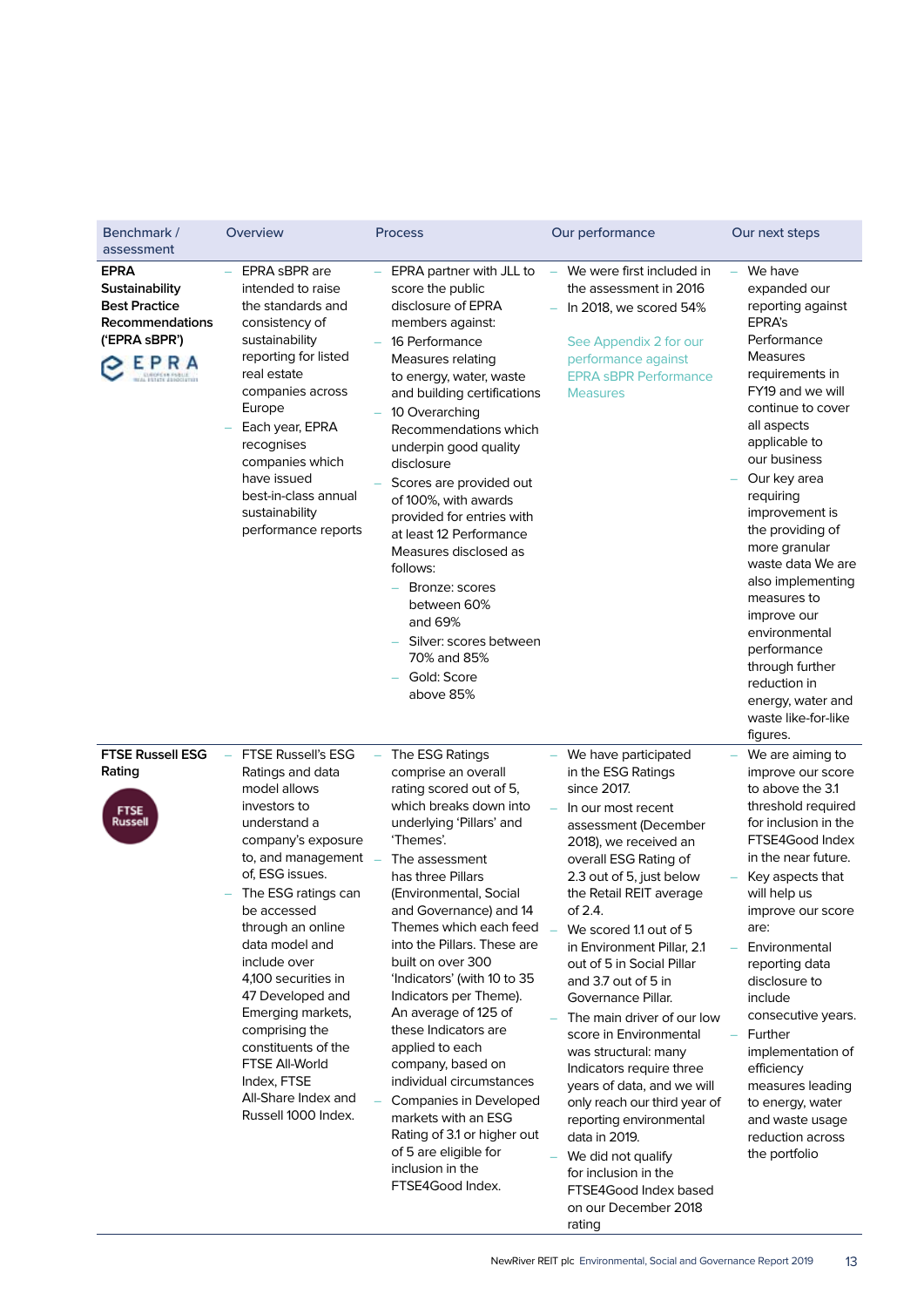| Benchmark /<br>assessment              | Overview                                                                                                                                                                                                                                                                                                                                                     | <b>Process</b>                                                                                                                                                                                                                                                                                                                                                                                                                                                                                                                                                                                                                                                        | Our performance                                                                                                                                                                                                                                                                                                                                                                                              | Our next steps                                                                                                                                                                                                                                   |  |
|----------------------------------------|--------------------------------------------------------------------------------------------------------------------------------------------------------------------------------------------------------------------------------------------------------------------------------------------------------------------------------------------------------------|-----------------------------------------------------------------------------------------------------------------------------------------------------------------------------------------------------------------------------------------------------------------------------------------------------------------------------------------------------------------------------------------------------------------------------------------------------------------------------------------------------------------------------------------------------------------------------------------------------------------------------------------------------------------------|--------------------------------------------------------------------------------------------------------------------------------------------------------------------------------------------------------------------------------------------------------------------------------------------------------------------------------------------------------------------------------------------------------------|--------------------------------------------------------------------------------------------------------------------------------------------------------------------------------------------------------------------------------------------------|--|
| <b>MSCI ESG Ratings</b><br><b>MSCI</b> | <b>MSCI ESG ratings</b><br>provide insight into<br><b>ESG</b> risks and<br>opportunities within<br>multi-asset class<br>portfolios.<br>MSCI rate 7,000<br>companies<br>according to their<br>exposure to industry-<br>significant ESG risks<br>and their ability to<br>manage those risks<br>relative to industry<br>peers.                                  | <b>MSCI ESG Ratings are</b><br>based only on publicly<br>available information.<br>Ratings are constructed<br>based on data points<br>across 37 ESG Key<br>Issues, split into:<br>Environmental:<br>Climate change,<br>natural resources,<br>pollution & waste,<br>environmental<br>opportunities<br>Social: Human capital,<br>product liability,<br>stakeholder<br>opposition, social<br>opportunities<br>Governance:<br>Corporate<br>governance,<br>corporate behaviour<br>To arrive at a final letter<br>rating (AAA to CCC), the<br>weighted average of Key<br>Issues scores are<br>aggregated and<br>normalised based<br>on industry-specific<br>considerations. | We were given a rating<br>of BBB in the October<br>2018 assessment,<br>in-line with MSCI's "Real<br><b>Estate Management</b><br>& Services" industry<br>average and unchanged<br>from the October 2017<br>and October 2016<br>assessments.<br>We scored in the upper<br>quartile within the<br>industry for Corporate<br>Governance, but in the<br>lowest quartile for<br>Environment and<br>Social factors. | - We will continue<br>to expand and<br>enhance our<br>disclosure to<br>ensure we are<br>managing the Key<br>Issues identified<br>by MSCI.<br>We will engage<br>with MSCI to<br>ensure it has<br>access to our most<br>recent<br>ESG disclosures. |  |
| <b>CDP</b>                             | CDP, formerly the<br>Carbon Disclosure<br>Project, runs a global<br>disclosure system<br>that enables<br>companies, cities,<br>states and regions to<br>measure and<br>manage their<br>environmental<br>impacts.<br>Investors,<br>businesses and<br>policy makers use<br>the data to inform<br>decisions, manage<br>risk and capitalise<br>on opportunities. | CDP collects data from<br>companies, cities and<br>states on their<br>environmental<br>performance and<br>produces detailed<br>analysis on critical<br>environmental risks,<br>opportunities<br>and impacts.<br>Every year, CDP scores<br>participating companies<br>from A to D- based on<br>an assessment of<br>their awareness,<br>management and<br>leadership on climate<br>change.                                                                                                                                                                                                                                                                              | We do not currently<br>participate in the CDP<br>disclosure regime.                                                                                                                                                                                                                                                                                                                                          | We are reviewing<br>our participation in<br>the CDP<br>disclosure regime,<br>with a view to<br>submitting an<br>entry in 2020.                                                                                                                   |  |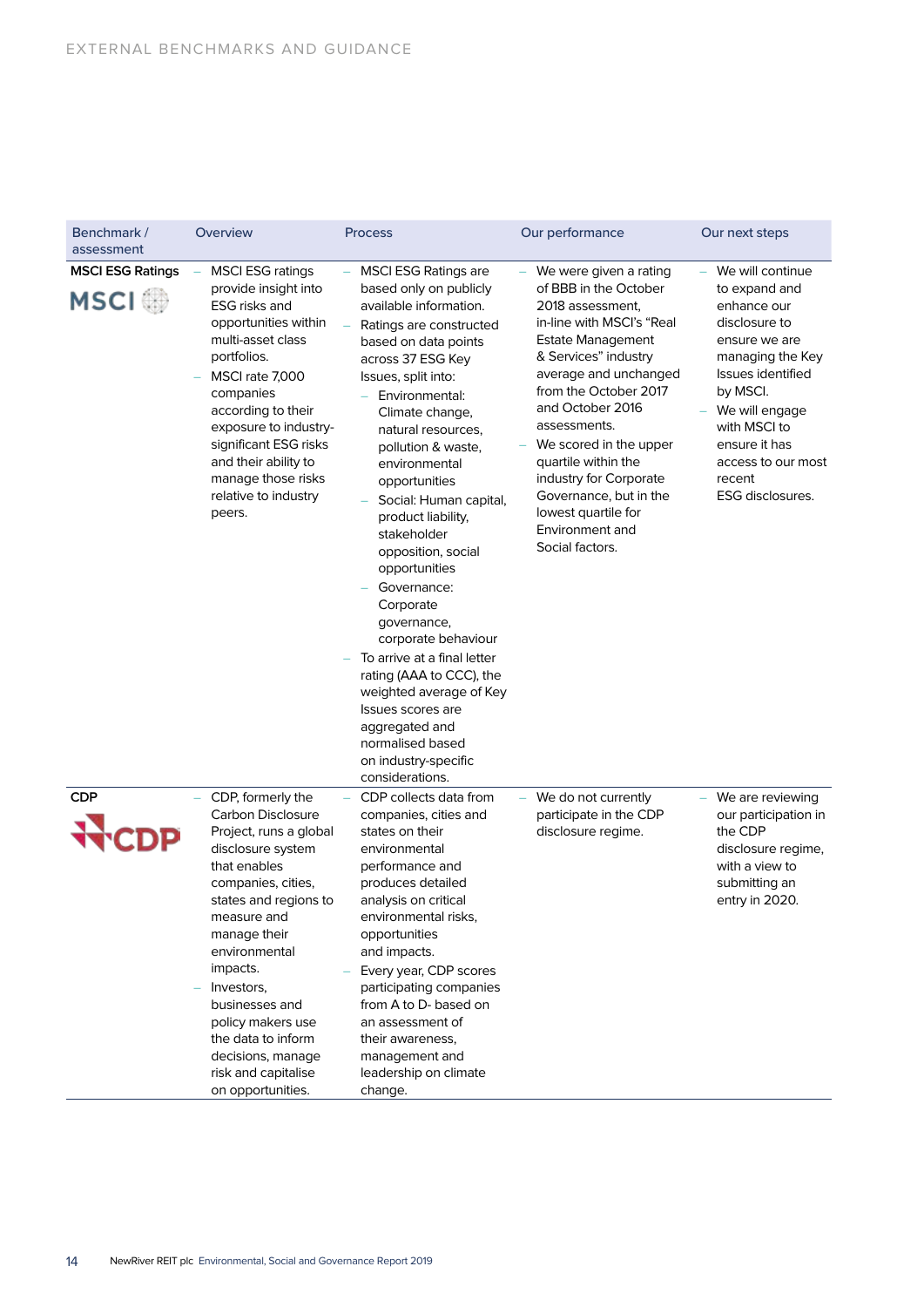## **Guidance and principles-based frameworks**

| Guidance /<br>principles                                                                     | Overview                                                                                                                                                                                                                                                                                                                                                                                                                                                                                                                                                                        | Process                                                                                                                                                                                                                                                                                                                                                                                                                                                                                           | Our performance                                                                                                                                                                                                                                                                                                                                                                                                                                       | Our next steps                                                                                                                                                                     |
|----------------------------------------------------------------------------------------------|---------------------------------------------------------------------------------------------------------------------------------------------------------------------------------------------------------------------------------------------------------------------------------------------------------------------------------------------------------------------------------------------------------------------------------------------------------------------------------------------------------------------------------------------------------------------------------|---------------------------------------------------------------------------------------------------------------------------------------------------------------------------------------------------------------------------------------------------------------------------------------------------------------------------------------------------------------------------------------------------------------------------------------------------------------------------------------------------|-------------------------------------------------------------------------------------------------------------------------------------------------------------------------------------------------------------------------------------------------------------------------------------------------------------------------------------------------------------------------------------------------------------------------------------------------------|------------------------------------------------------------------------------------------------------------------------------------------------------------------------------------|
| <b>Task Force on Climate-</b><br>related Financial<br>Disclosures ('TCFD')<br>CUMATE-RELATED | In April 2015, the G20 $-$<br><b>Finance Ministers</b><br>and Central Bank<br>Governors asked the<br><b>Financial Stability</b><br>Board ('FSB') to<br>review how the<br>financial sector<br>can take account<br>of climate-related<br>issues.<br>The FSB established<br>the TCFD to develop<br>voluntary, consistent<br>climate-related<br>financial disclosures<br>that would be useful<br>to investors, lenders<br>and insurance<br>underwriters in<br>understanding<br>material risks, and<br>that would facilitate<br>the transition to<br>a climate-resilient<br>economy. | The TCFD<br>recommend<br>companies<br>integrate ESG into<br>their reporting in<br>four key areas:<br>Governance,<br>Strategy, Risk<br>Management,<br>Metrics and Targets,<br>and provides<br>example disclosures<br>for each of these.<br>The TCFD monitors<br>adoption of its<br>recommendations<br>across the industry,<br>although it does not<br>assess individual<br>companies.<br>The TCFD<br>encourages<br>companies and<br>industry bodies to<br>become 'Supporters'<br>of its framework. | We have adopted the<br>recommendations of<br>the TCFD throughout<br>our reporting.<br>See Appendix 3 for<br>more details on how we<br>have implemented the<br><b>TCFD</b> recommendations                                                                                                                                                                                                                                                             | We will continue<br>to enhance our<br>reporting in the key<br>areas identified by<br>the TCFD, and intend<br>to this year apply<br>to become a<br>'Supporter' of<br>the framework. |
| <b>UN Sustainable</b><br><b>Development Goals</b><br>SUSTAINABLE<br>DEVELOPMENT              | In 2015, UN countries<br>adopted the 2030<br>Agenda for<br>Sustainable<br>Development and<br>its 17 Sustainable<br>Development<br>Goals ('SDGs').<br>The SDGs call for<br>worldwide action<br>among governments,<br>business and civil<br>society to end<br>poverty and create<br>a life of dignity and<br>opportunity for all,<br>within the boundaries<br>of the planet.                                                                                                                                                                                                      | There is no<br>official process for<br>supporting the SDGs.<br>Instead, companies<br>are encouraged to<br>select which goals<br>are aligned with their<br>business activities<br>and report on how<br>they are working<br>to achieve them.                                                                                                                                                                                                                                                        | We have this year<br>identified three SDGs<br>where we feel we<br>can make the<br>biggest positive<br>difference, and which<br>align most closely to<br>our business model.<br>These are:<br><b>SDG 11:</b><br><b>Sustainable Cities</b><br>and Communities<br>SDG 12:<br>Responsible<br>Consumption and<br>Production<br>SDG 8: Decent<br>work and<br>economic growth<br>See Appendix 4 for<br>more details on our<br>progress against<br>these SDGs | We will report<br>annually on our<br>progress against<br>our chosen SDGs.                                                                                                          |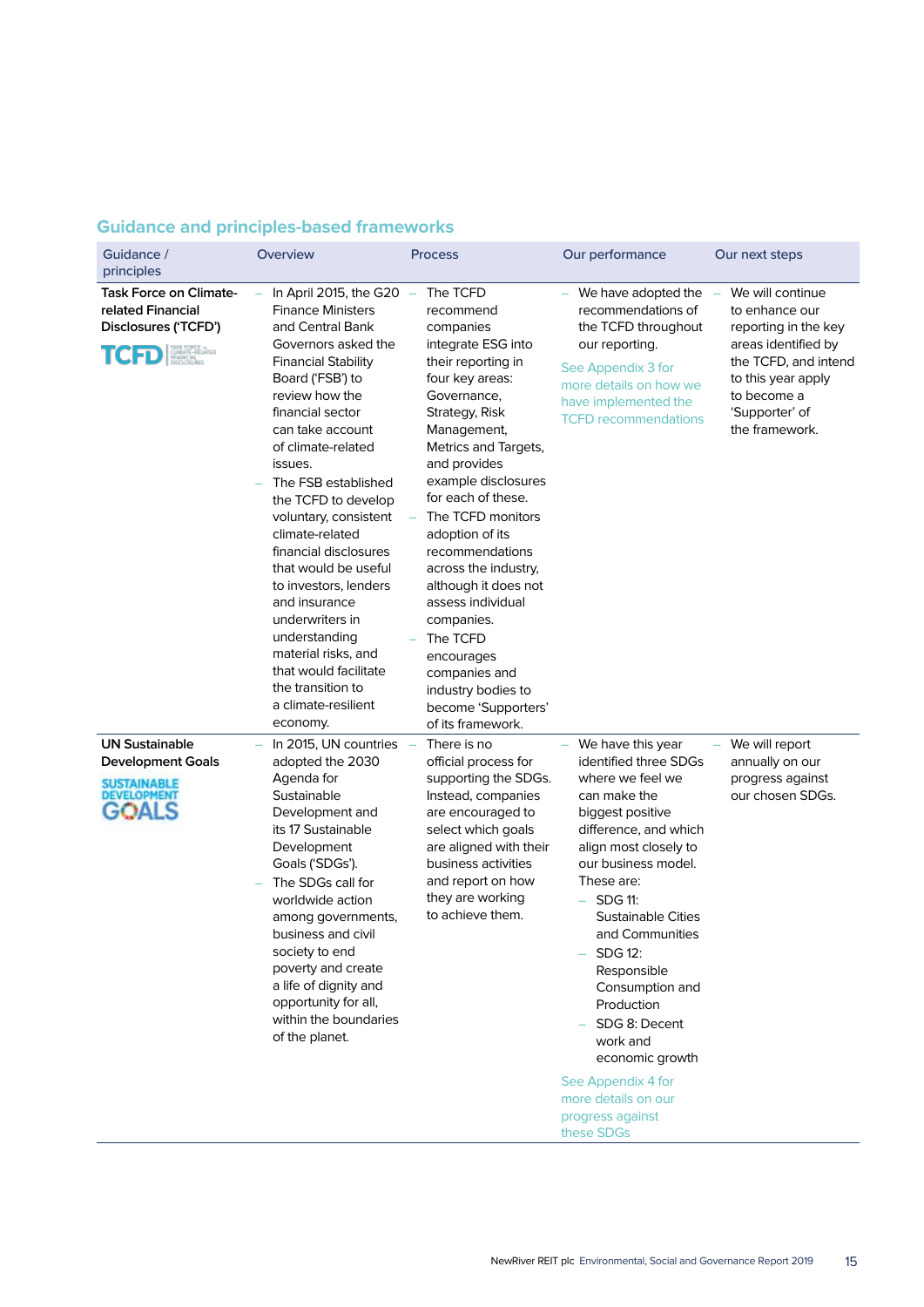| Guidance /<br>principles                                                               | Overview                                                                                                                                                                                                                                                                                                                                                                                                                   | <b>Process</b>                                                                                                                                                                                                                                                                                                                                                                                                                           | Our performance                                                                                                                                                                                                                                                                                                                                                                                     | Our next steps                                                                                                                                                                                                     |
|----------------------------------------------------------------------------------------|----------------------------------------------------------------------------------------------------------------------------------------------------------------------------------------------------------------------------------------------------------------------------------------------------------------------------------------------------------------------------------------------------------------------------|------------------------------------------------------------------------------------------------------------------------------------------------------------------------------------------------------------------------------------------------------------------------------------------------------------------------------------------------------------------------------------------------------------------------------------------|-----------------------------------------------------------------------------------------------------------------------------------------------------------------------------------------------------------------------------------------------------------------------------------------------------------------------------------------------------------------------------------------------------|--------------------------------------------------------------------------------------------------------------------------------------------------------------------------------------------------------------------|
| <b>Sustainable</b><br><b>Accounting Standards</b><br>Board ('SASB')<br>recommendations | The SASB was<br>founded in 2011<br>to develop and<br>disseminate<br>sustainability<br>accounting<br>standards, to<br>complement the<br>work of the Financial<br><b>Accounting Standard</b><br>Board.<br>The SASB issued<br>the world's first set<br>of industry-specific<br>sustainability<br>accounting standards<br>covering financially<br>material environmental,<br>social and governance<br>issues in 77 industries. | SASB has created an<br><b>Investor Advisory</b><br>Group (IAG), which<br>comprises leading<br>asset owners and<br>asset managers<br>representing a<br>combined total of<br>more than \$21 trillion<br>assets under<br>management, which<br>helps to shape<br>its standards.<br>The SASB<br>recommendations<br>are aligned with the<br>recommendations of<br>the TCFDs and are<br>complementary to<br>the Global Reporting<br>Initiative. | We welcome the<br>$\sim$<br>alignment of SASB<br>standards with TCFD<br>implementation.<br>We have adopted the<br>recommendations of<br>the TCFD throughout<br>our reporting.<br>See Appendix 3 for<br>more details on how we<br>have implemented the<br><b>TCFD</b> recommendations                                                                                                                | We will continue to<br>enhance our ESG<br>programme and<br>disclosure in the key<br>areas identified by<br>SASB and TCFD, and<br>intend to this year<br>apply to become a<br>'Supporter' of the<br>TCFD framework. |
| <b>RE100</b><br><b>RE</b> 100                                                          | <b>RE100</b> is a<br>corporate leadership<br>initiative bringing<br>together major<br>companies<br>committed to<br>sourcing 100%<br>renewable<br>electricity globally.                                                                                                                                                                                                                                                     | Companies joining<br>RE100 make a global,<br>public commitment<br>to 100% renewable<br>electricity through<br>the production of<br>renewable energy<br>or purchase.<br>Companies must<br>submit a clear<br>strategy with a<br>timetable to go 100%<br>by 2050 with interim<br>steps of at least:<br>30% by 2020<br>60% by 2030<br>90% by 2040                                                                                            | In 2018, we began<br>discussions with our<br>energy supplier to<br>make the switch to<br>renewable energy<br>across the retail<br>portfolio.<br>We are working with<br>external partners<br>on our ambition<br>to procure green<br>energy across<br>our retail and pub<br>portfolios; we aim<br>to have established<br>green energy<br>contracts for our<br>retail portfolio by<br>the end of 2019. | We intend to<br>develop a clear<br>strategy with a<br>timeline to use 100%<br>renewable energy<br>We also intend to<br>make a formal<br>commitment and<br>join RE100 in the<br>near future.                        |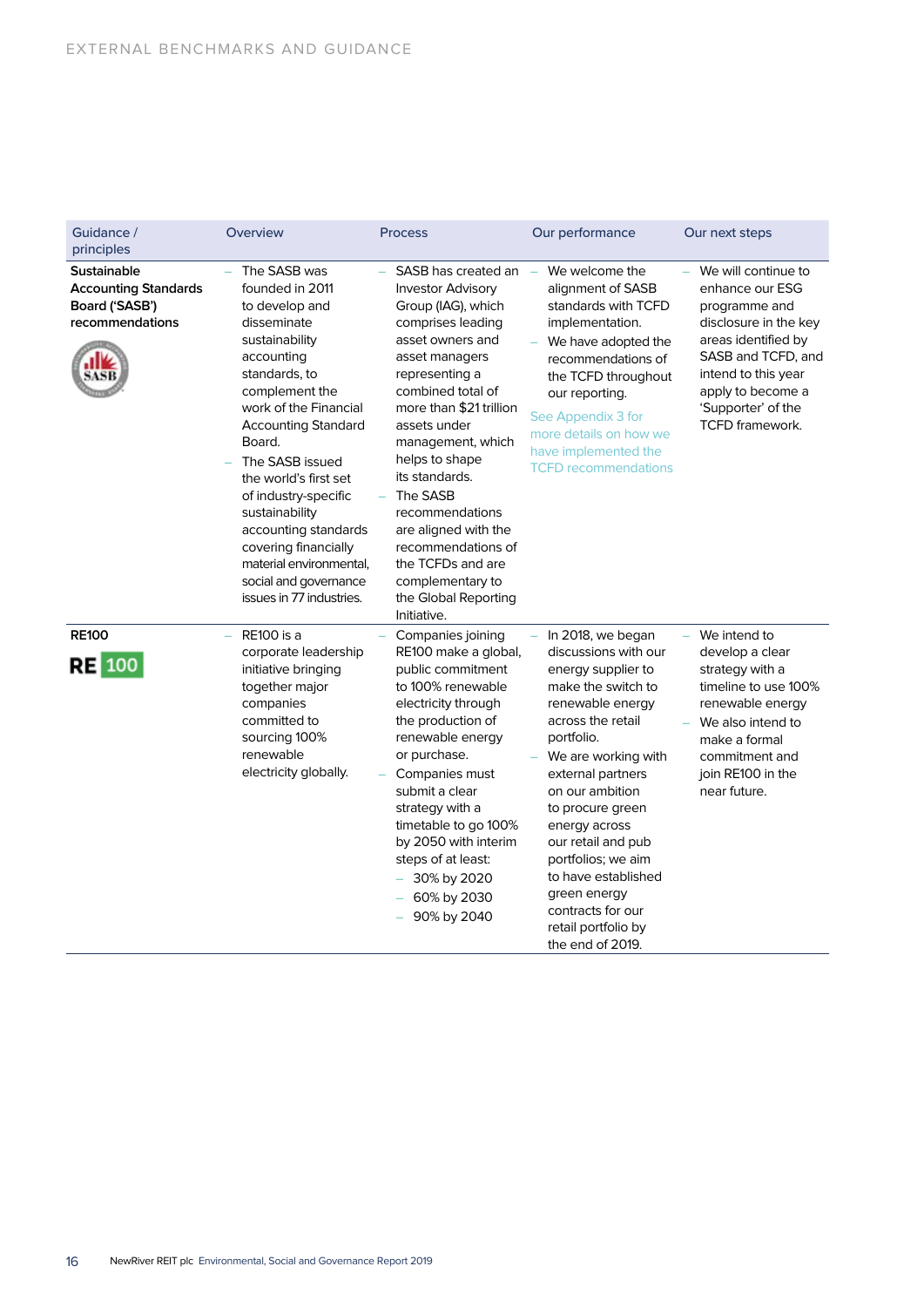## **Our ESG targets**

## We have established comprehensive short, medium and long-term targets to 2050 against our 2017 baseline year, aligned with the Science-Based Targets Initiative (SBTI) methodology.

Our intention is to commit to an ambitious programme to provide long-term resilience for our business. In recognition of the UK's Net Zero ambitions, we will be reviewing these targets during 2019 - 2020 to ensure we are supporting the requirements to meet a 1.5 degree global warming limit, in-line with the Intergovernmental Panel on Climate Change ('IPCC') recommendations.

Our targets and baseline were established in FY17. Our like-for-like reporting from FY17 includes our retail portfolio but does not include our pub portfolio. Following our acquisition of Hawthorn Leisure, our managed pub portfolio is now included in our FY19 absolute reporting. We have developed data collection processes for energy and waste across our managed pub portfolio and this data is currently disclosed in our absolute emissions. Moving forward, we plan to update our targets to account for this change and ensure we are monitoring progress against targets across all of our direct operations.

|              | <b>Target</b>                                                                                                                                                            | Description                                                                                                                                                                                                                                                                                                                         | Progress in FY18                                                                                                                                                                                | Progress in FY19                                                                                                                                                                                                                   | <b>Next steps</b>                                                                                                                                                       |
|--------------|--------------------------------------------------------------------------------------------------------------------------------------------------------------------------|-------------------------------------------------------------------------------------------------------------------------------------------------------------------------------------------------------------------------------------------------------------------------------------------------------------------------------------|-------------------------------------------------------------------------------------------------------------------------------------------------------------------------------------------------|------------------------------------------------------------------------------------------------------------------------------------------------------------------------------------------------------------------------------------|-------------------------------------------------------------------------------------------------------------------------------------------------------------------------|
| $\mathbf{1}$ | Expand our data<br>collection on waste<br>management to<br>encompass all multi-let<br>retail assets                                                                      | We have appointed<br>a third party waste<br>administration,<br>reporting and<br>management solution<br>provider at the sites<br>which generate the<br>most waste to improve<br>data collection and<br>identify efficiency<br>opportunities.                                                                                         | Improved reporting<br>processes and<br>communication with<br>a third party waste<br>provider and centre<br>managers to ensure<br>efficient and<br>comprehensive<br>collection of<br>waste data. | By the end of FY19,<br>our programme<br>encompassed all<br>multi-let retail assets.<br>Centre managers at<br>90% of the assets are<br>now able to provide<br>data on total waste and<br>disposal routes.<br>✓                      | Continue to work with<br>Local Authorities and<br>waste providers to<br>ensure we are able to<br>collate granular waste<br>usage data across<br>the portfolio.          |
| 2            | Expand the switch to<br><b>Automatic Meter</b><br>Reading (AMR)<br>systems to cover all<br>electricity, gas and<br>water supplies at all<br>shopping centres and<br>pubs | In FY18 we began the<br>installation of AMR<br>systems across our<br>shopping centres for<br>electricity and gas<br>to improve energy<br>consumption<br>monitoring,<br>data accuracy and<br>processes to reduce<br>consumption. We<br>are also looking at<br>opportunities to install<br>water AMR systems for<br>the same purpose. | By the end of FY18,<br>our electricity AMR<br>coverage reached<br>50% of our retail<br>portfolio and we had<br>begun the installation<br>of gas AMRs.                                           | By the end of FY19,<br>electricity AMR<br>systems covered 68%<br>of the retail portfolio<br>and 64% of the<br>managed pub portfolio.<br>By the end of the year,<br>79% of gas meters in<br>our retail portfolio<br>were AMRs.<br>✓ | Complete the<br>installation of gas<br>and electricity AMR<br>systems and begin<br>rollout of water AMR<br>systems at NewRiver's<br>highest water-<br>consuming assets. |
| 3.           | Zero to landfill across<br>the entire portfolio                                                                                                                          | By using materials<br>more effectively and<br>for longer periods<br>we can reduce the<br>environmental damage<br>caused by sending<br>waste to landfill and<br>reduce the costs of<br>collecting, storing and<br>processing waste.                                                                                                  | In FY18, 94% of our<br>total waste in the retail<br>portfolio was diverted<br>from landfill.                                                                                                    | In FY19, 95% of the<br>total waste of the retail<br>portfolio was diverted<br>from landfill. 87% of<br>waste at the managed<br>pubs were diverted<br>from landfill.<br>✓                                                           | Work with site<br>managers to reduce<br>waste to landfill and<br>ensure we achieve<br>100% diversion rate<br>across our portfolio.                                      |

## **Short-term targets (by 2020)**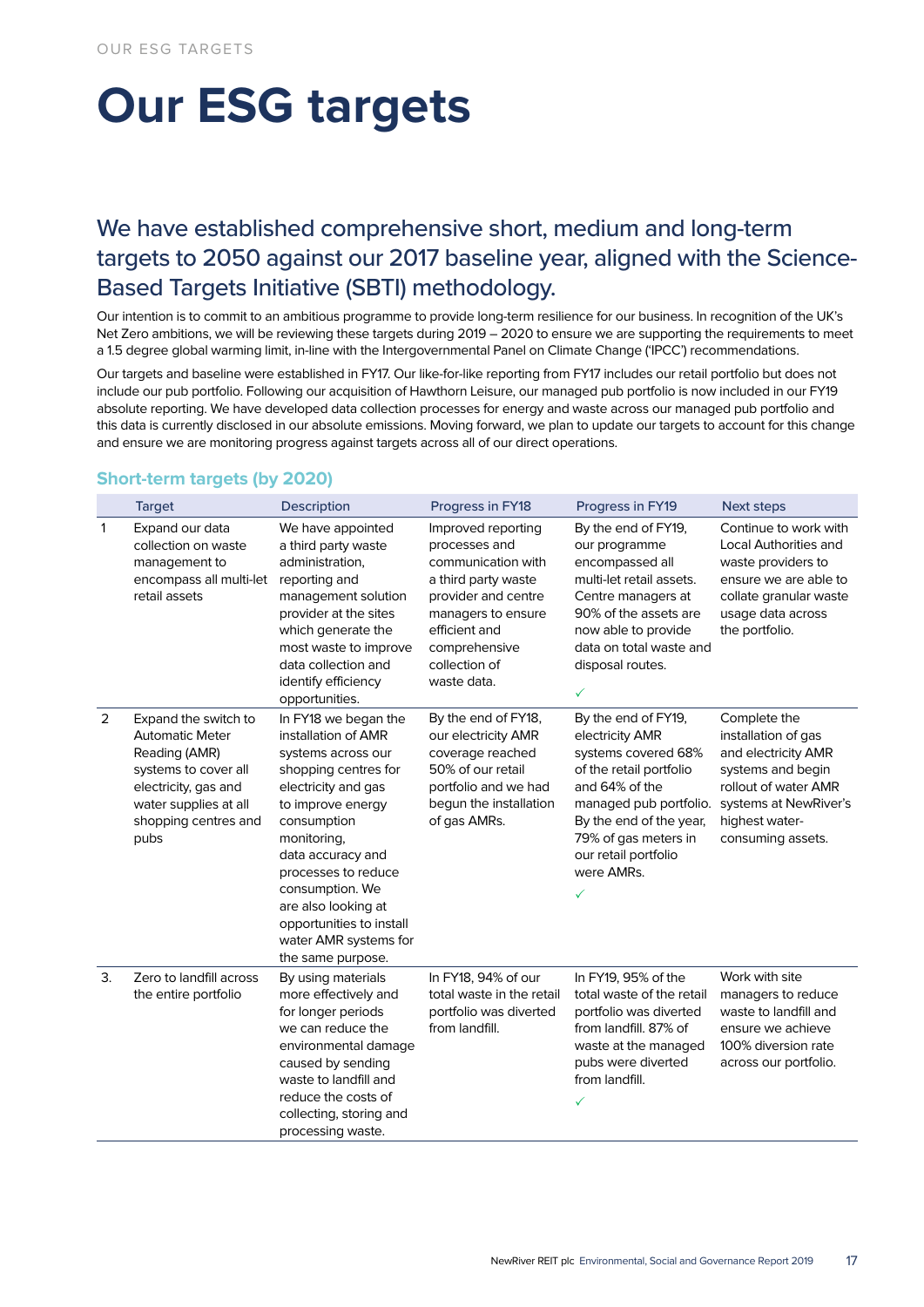|   | <b>Target</b>                                                                       | <b>Description</b>                                                                                                                                                                                                                                                       | Progress in FY18                                                                                                                                                        | Progress in FY19                                                                                                                                                                                                                                                                                                                                                                   | <b>Next steps</b>                                                                                                                                                                                                                                                                              |
|---|-------------------------------------------------------------------------------------|--------------------------------------------------------------------------------------------------------------------------------------------------------------------------------------------------------------------------------------------------------------------------|-------------------------------------------------------------------------------------------------------------------------------------------------------------------------|------------------------------------------------------------------------------------------------------------------------------------------------------------------------------------------------------------------------------------------------------------------------------------------------------------------------------------------------------------------------------------|------------------------------------------------------------------------------------------------------------------------------------------------------------------------------------------------------------------------------------------------------------------------------------------------|
| 4 | Increase the provision<br>of recycling points at<br>our assets                      | The installation of<br>recycling points at our<br>assets raises public<br>awareness and<br>encourages our<br>customers to live more<br>sustainably.                                                                                                                      | Undertook audit of<br>recycling points at<br>our shopping centres<br>through surveys to<br>identify where<br>additional recycling<br>points were needed.                | Installed additional<br>recycling points and<br>implemented waste<br>reduction strategies<br>such as collection of<br>food waste through<br>ReFood.<br>✓                                                                                                                                                                                                                           | Continue rollout of<br>additional recycling<br>points across the retail<br>portfolio and conduct<br>waste audits at the<br>managed pub<br>portfolio to identify<br>waste management<br>improvement<br>opportunities.                                                                           |
| 5 | Implement staff<br>wellness monitoring<br>procedures                                | The wellbeing of<br>our employees is a<br>measure of our success<br>in engagement and<br>responding to their<br>needs. By implementing<br>wellness monitoring<br>procedures, we ensure<br>engagement is timely<br>and effective.                                         | In FY18 we introduced<br>our internal Health &<br>Wellbeing programme<br>and updated our staff<br>handbook with<br>wellbeing policies such<br>as flexible working.      | In FY19, we undertook<br>our inaugural staff<br>wellbeing survey,<br>which found that the<br>majority of our staff<br>consider their health to<br>be good or very good.<br>Wellbeing initiatives to<br>enhance staff health<br>and wellbeing further<br>were identified.<br>✓                                                                                                      | Implement wellbeing<br>initiatives in response<br>to the wellbeing<br>survey results in FY19,<br>and conduct another<br>staff wellbeing survey<br>during the year.                                                                                                                             |
| 6 | 5% reduction in<br>NewRiver-procured<br>utilities                                   | Energy consumption<br>is a key contributor to<br>climate change and is<br>a cost to our business.<br>By reducing the<br>volume of utilities<br>that we procure as a<br>business, we can save<br>money and reduce our<br>environmental impact.                            | In FY18, we reduced<br>like-for-like electricity<br>consumption at our<br>retail assets by 5%. We<br>also began collecting<br>water consumption<br>data for our assets. | In FY19 we reduced<br>like-for-like electricity<br>consumption at our<br>retail assets by a<br>further 11%.<br>$\checkmark$                                                                                                                                                                                                                                                        | Through the<br>installation of new<br>metering systems<br>covering all utilities,<br>resource conservation<br>measures and<br>generating our own<br>renewable energy<br>we will continue to<br>reduce the volume<br>of procured utilities.                                                     |
| 7 | 5% reduction in<br>NewRiver Greenhouse<br>Gas ('GHG') emissions<br>from 2017 levels | GHG emissions are<br>a key contributor<br>to climate change,<br>and as a UK listed<br>company we<br>are committed to<br>disclosing our annual<br>emissions alongside<br>our financial accounting.<br>By reducing GHG<br>emissions we reduce our<br>environmental impact. | We achieved a 6%<br>reduction in GHG<br>emissions in FY18,<br>surpassing our target<br>three years ahead of<br>our expectations.                                        | In FY19, we reduced<br>our like-for-like GHG<br>emissions by 19%<br>driven by a reduction<br>in energy usage and<br>lower 2018 emission<br>factors. Our absolute<br><b>GHG</b> emissions<br>increased compared<br>to FY18 as we included<br>the pub portfolio in<br>our reporting this<br>year following the<br>acquisition of<br>Hawthorn Leisure<br>in May 2018.<br>$\checkmark$ | We will expand<br>initiatives at our assets<br>to produce on-site<br>renewable energy and<br>conserve energy. We<br>plan to review our<br>emissions reduction<br>targets during 2019<br>$-2020$ to reflect<br>across both our<br>managed pub<br>portfolio as well as<br>our retail operations. |
|   | $\sqrt{ }$ = Good progress                                                          | $\sqrt{2}$ Very good progress                                                                                                                                                                                                                                            |                                                                                                                                                                         |                                                                                                                                                                                                                                                                                                                                                                                    |                                                                                                                                                                                                                                                                                                |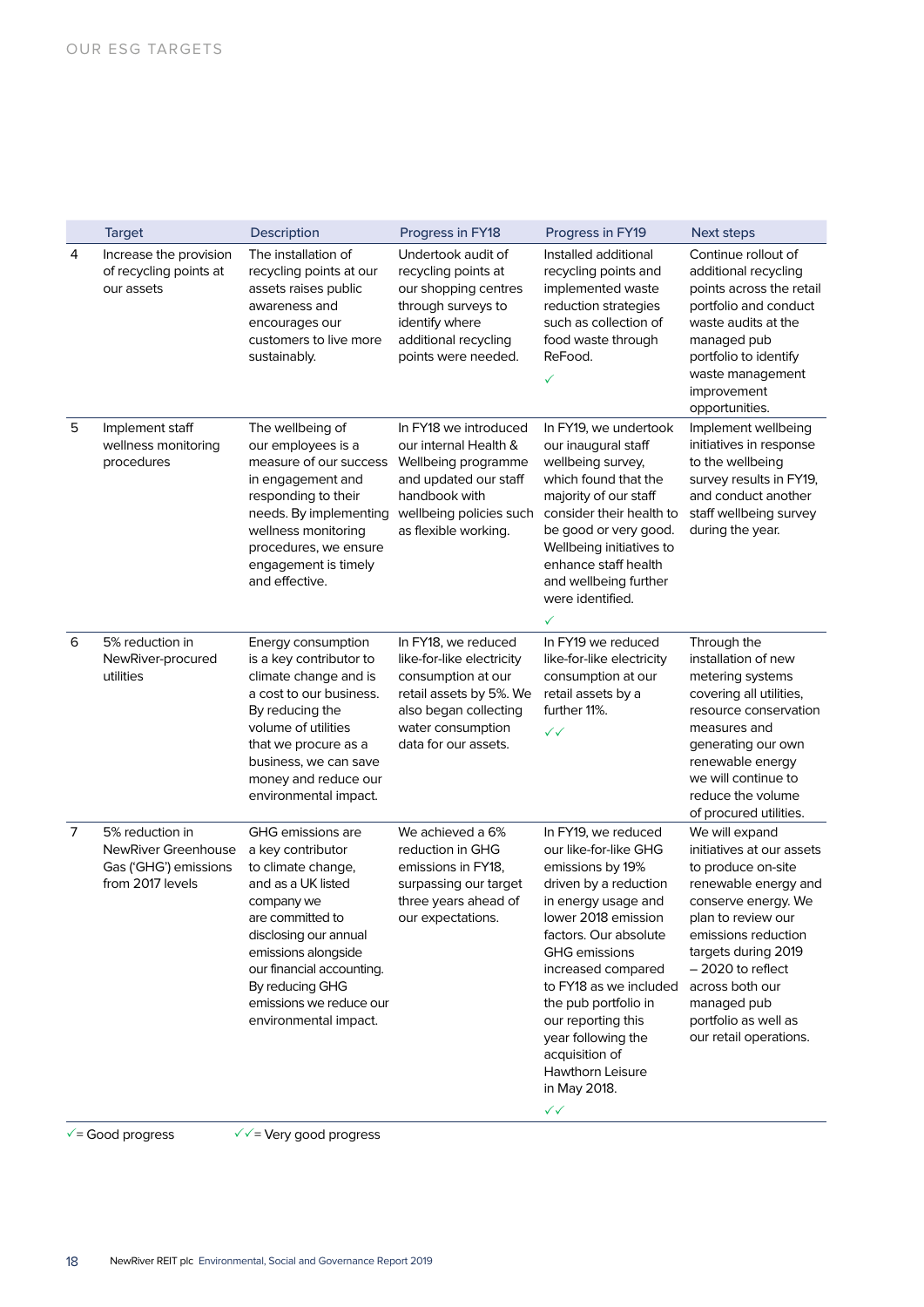## **Medium-term targets (by 2030**

|   | <b>Target</b>                                               | <b>Description</b>                                                                                                                                                                                                                                                                                                                                                                             | Next steps                                                                                                                                                                                                           |
|---|-------------------------------------------------------------|------------------------------------------------------------------------------------------------------------------------------------------------------------------------------------------------------------------------------------------------------------------------------------------------------------------------------------------------------------------------------------------------|----------------------------------------------------------------------------------------------------------------------------------------------------------------------------------------------------------------------|
| 1 | 75% of waste generated<br>at NewRiver assets is<br>recycled | Improving recycling rates helps us to minimise our<br>environmental impact by reducing waste sent to<br>landfill. We collect data on diversion rates including<br>recycling across our retail and pub portfolio to<br>identify improvement opportunities.                                                                                                                                      | Continue to implement waste<br>management initiatives across assets to<br>improve recycling rates.                                                                                                                   |
| 2 | 75% of energy procured<br>from renewable sources            | By procuring energy from renewable sources,<br>such as wind and solar energy, we avoid using<br>the planet's finite resources and prevent the<br>environmental damage of burning fossil fuels.<br>We can procure renewable energy by either<br>generating it ourselves (such as through installing<br>solar PV panels at our shopping centres) or through<br>using renewable energy suppliers. | We will review the costs and benefits of<br>procuring all of our energy from renewable<br>suppliers, and analyse our portfolio to<br>identify opportunities to add renewable<br>energy generating equipment to them. |
| 3 | 20% reduction in<br>NewRiver procured<br>utilities          | Energy consumption is a key contributor to climate<br>change and is a cost to us as a business. By<br>reducing the volume of utilities that we procure as<br>a business, we can save money and reduce our<br>environmental impact.                                                                                                                                                             | Through the installation of new metering<br>systems, energy conservation measures<br>and generating our own renewable energy<br>we will continue to reduce the volume of<br>procured utilities.                      |
| 4 | 20% reduction in<br>NewRiver GHG emissions                  | GHG emissions are a key contributor to climate<br>change, and UK companies are required to disclose<br>volume of GHG emissions. By reducing GHG<br>emissions we reduce our environmental impact.                                                                                                                                                                                               | As part of our ESG objective of<br>minimising our environmental impact,<br>we will expand initiatives at our assets to<br>produce renewable energy and conserve<br>energy use.                                       |

## **Long-term targets (by 2050)**

|   | <b>Target</b>                                                                           | <b>Description</b>                                                                                                                                                                                                                                                                                                                                                                                    | Next steps                                                                                                                                                                                                        |
|---|-----------------------------------------------------------------------------------------|-------------------------------------------------------------------------------------------------------------------------------------------------------------------------------------------------------------------------------------------------------------------------------------------------------------------------------------------------------------------------------------------------------|-------------------------------------------------------------------------------------------------------------------------------------------------------------------------------------------------------------------|
|   | Over 25% of NewRiver<br>energy generated from<br>renewable sources at our<br>own assets | Many of our assets provide a large amount of<br>unused roof space appropriate for generating<br>renewable electricity. New River already has solar<br>PV Panels at five of its assets, capable of powering<br>around 145 UK homes.                                                                                                                                                                    | We will continue to review our portfolio for<br>opportunities to add renewable energy<br>resources to them. Such a review requires<br>thorough analysis of payback times and<br>costs vs benefits.                |
| 2 | 100% of energy procured<br>from renewable sources                                       | By procuring energy from renewable resources,<br>such as wind and solar energy, we avoid drawing<br>on the planet's finite resources and prevent the<br>environmental damage of burning fossil fuels. We<br>can procure renewable energy by either generating<br>it ourselves (such as through installing solar PV<br>panels at our shopping centres) or through using<br>renewable energy suppliers. | We will review the costs and benefits of<br>procuring all our energy from renewable<br>suppliers, and analyse our portfolio to<br>identify opportunities to add renewable<br>energy generating equipment to them. |
| 3 | 40% reduction in<br>NewRiver procured<br>utilities                                      | Energy consumption is a key contributor to<br>climate change and is a cost to us as a business.<br>By reducing the volume of utilities that we<br>procure, we can save money and reduce our<br>environmental impact.                                                                                                                                                                                  | Through the installation of new metering<br>systems, energy conservation measures<br>and generating our own renewable<br>energy we will continue to reduce the<br>volume of procured utilities.                   |
| 4 | 40% reduction in<br>NewRiver GHG emissions                                              | GHG emissions are a key contributor to<br>climate change, and UK companies are<br>required to disclosure volume of GHG emissions.<br>By reducing GHG emissions we reduce our<br>environmental impact.                                                                                                                                                                                                 | As part of our ESG objective of minimising<br>our environmental impact, we will expand<br>initiatives at our assets to produce<br>renewable energy and conserve<br>energy use.                                    |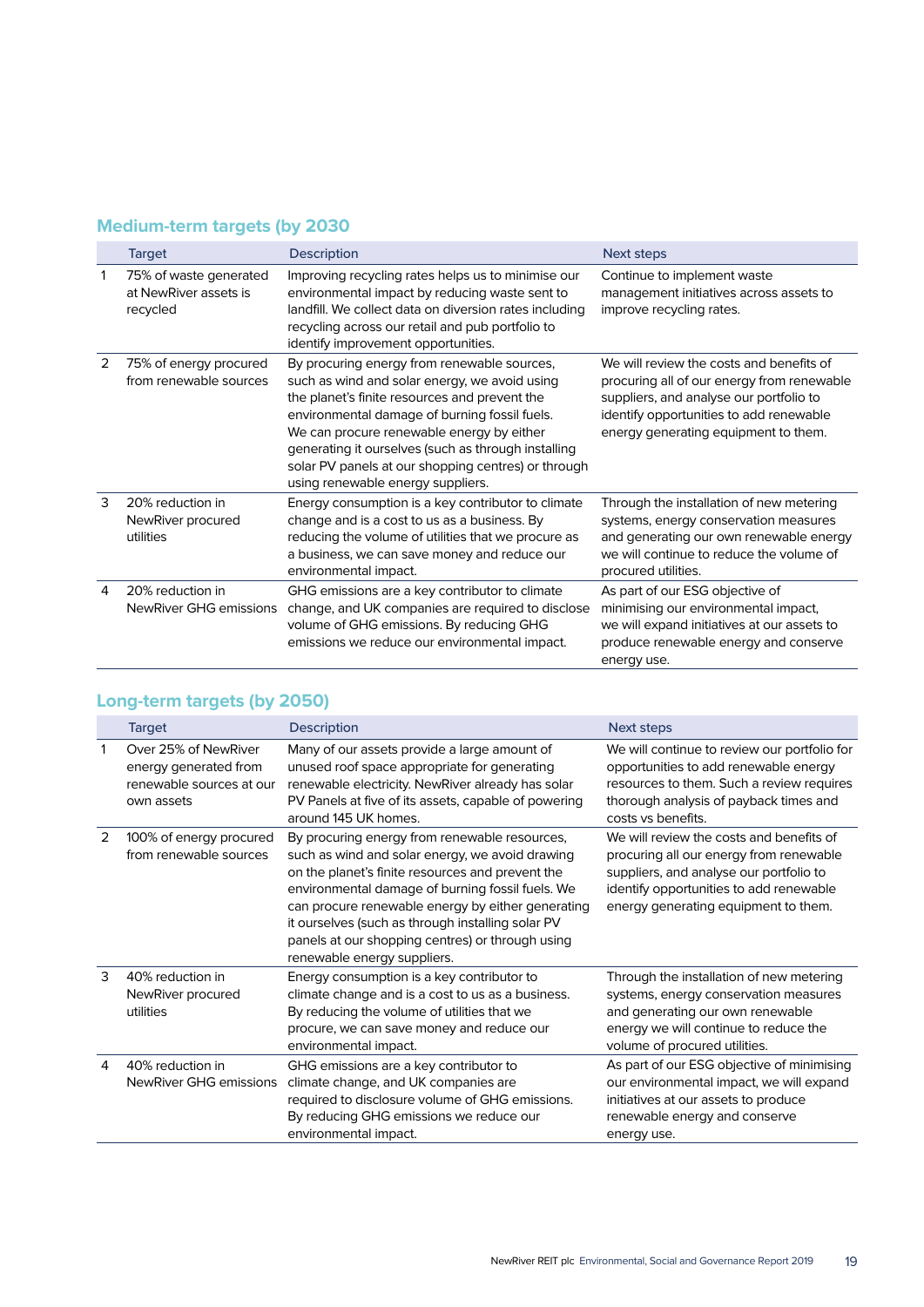## **Our ESG activities**

## Minimising our environmental impact

## **Monitoring & reporting improvements**

Automatic meter reading ('AMR') systems are essential to the timely monitoring of our energy consumption, the identification of reduction opportunities, and ensuring our billing is accurate. We consider these systems to be so fundamental to our ESG programme that their further improvement forms a key part of our shortterm targets for the business.

We continued our rollout of AMRs across our portfolio during the year, and have now installed electricity AMRs at over two-thirds of our portfolio and gas AMRs at three-quarters of our portfolio. For all remaining assets we are on-track to install AMRs in the coming year, ahead of internal targets.

#### **Electric vehicle charging**

In 2018, we partnered with InstaVolt – one of the UK's largest owner-operators of rapid DC charging stations for electrical vehicles – to install and maintain charging points to a number of our shopping centres and retail parks. We now have 18 charging points installed across six retail sites in Wallsend, Fareham, Dumfries, Middlesbrough, Market Deeping and Barry, and we have plans to install them at further sites in the coming year.

#### **Water**

Reducing water consumption at our assets saves money and reduces our overall resource intensity.

We have implemented water saving initiatives at seven centres including undertaking several toilet refurbishments. Initiatives included installation of sensor taps, water saving cisterns and new water heaters.

We also installed water harvesters on service decks and rooftops, such as on the roof of Broadway Shopping Centre, Bexleyheath. These installations substantially reduce the consumption of potable water by using the roof as a collector of rainwater.



## **Our partnership with InstaVolt**

InstaVolt is one of the UK's leading providers of electric vehicle charging points and is the owner and operator of all EV charging points across the NewRiver portfolio. InstaVolt's chargers are available to use on a subscription-free, pay-as you go basis, and with rapid DC chargers providing a minimum 50kW of electricity, can charge a vehicle in the time it takes to have a cup of coffee.

Better still, all the electricity supplied to InstaVolt comes from 100% renewable energy sources, and the units are futureproofed through the ability to upgrade them to provide up to 350kW as battery technology develops, without the need to remove them from the ground.

InstaVolt installs and maintains its chargers for free and makes its money from the sale of electricity to drivers. NewRiver receives a rent for hosting the chargers at its centres.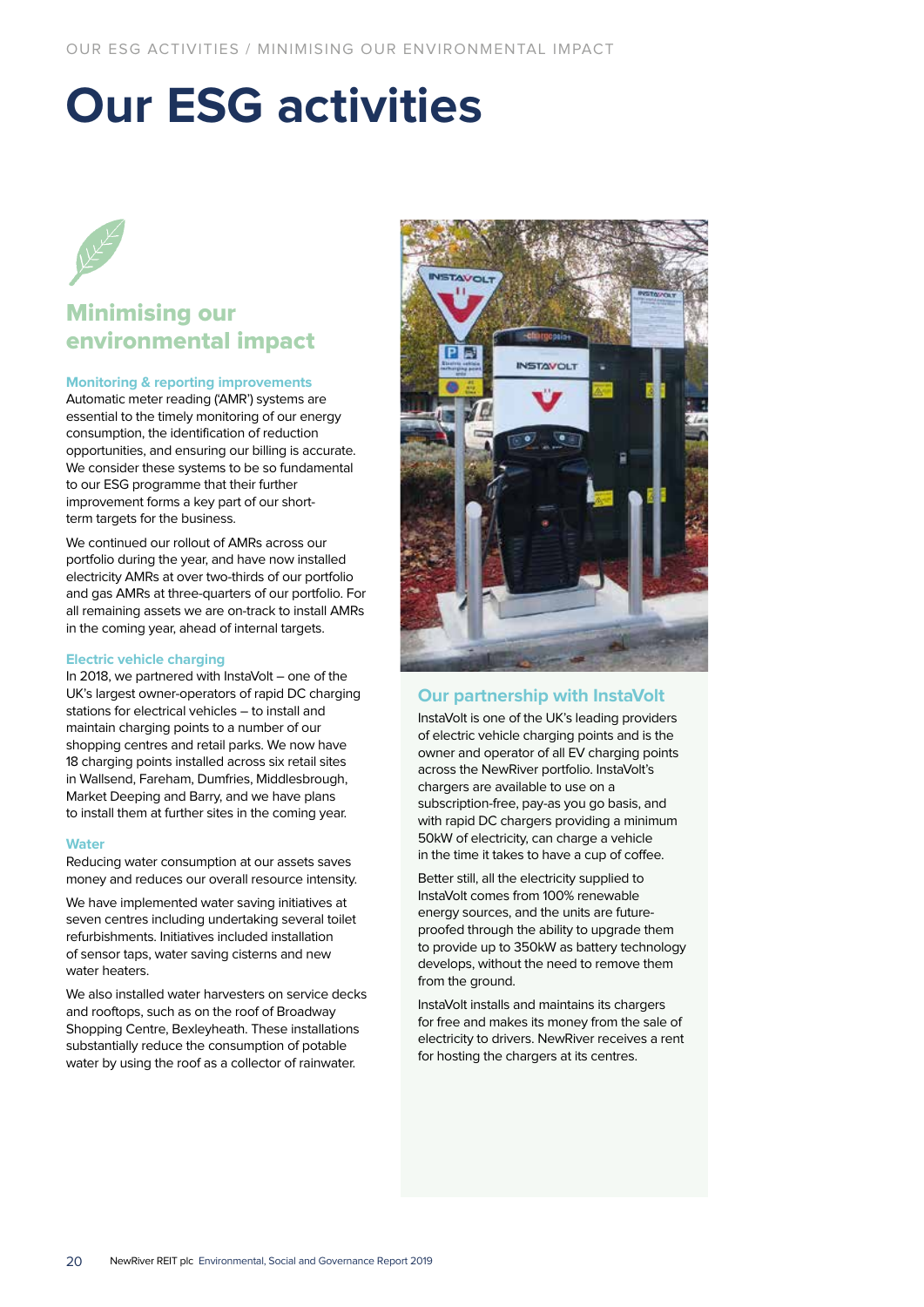

#### **LED lighting rollout**

Lighting is essential to ensuring our centres are safe, secure and pleasant places to visit. Recognising that many of our centres are still reliant upon inefficient light sources, we have recently commenced the rollout of LED lighting, which uses at least 80% less electricity than an equivalent conventional halogen source. LED lighting has become the favoured option for businesses wishing to reduce energy consumption, as LEDs have the highest efficacy and lamp life of all, are cost effective to run, and are easy to control and maintain.

Over the last 18 months, we have installed LED lighting at an additional nine shopping centres, and we are in the process of installing them at a further two centres, meaning that the majority of our shopping centres are now running off these renewable light sources.

#### **Solar PV panel installation**

The installation of solar photovoltaic ("PV") panels on the roofs of our assets and other open spaces provides a renewable source of electricity derived directly from sunlight, which is used to power lighting and other amenities at our centres, while also reducing our carbon emissions and energy procurement costs.



NewRiver now has Solar PV panels at four shopping centres – in Boscombe, Llanelli, Skegness and Hastings – each with a 50 kWp system capacity. Together, these generate almost 400,000 kWh per year, enough to power 130 UK households.

In addition, Grays Shopping Centre, which NewRiver acquired in July 2018, already has a system of almost 200 panels covering 15,000 sq ft on the roof of the centre. These panels generate approximately 45,000 kWh per year, sufficient to power the centre's car park, and saving around 600 tonnes of  $CO<sub>2</sub>$  over their life.

#### **Waste and recycling**

Minimising our waste production and encouraging recycling at our centres helps to reduce the pollution caused by sending rubbish to landfills and the manufacture of new replacement materials.

A number of our centres have partnered with Don't Waste and its industry-leading waste management platform to devise their own waste management programmes. These programmes are already showing results, with the Prospect Centre in Hull seeing a 43% reduction in waste year on year after implementing a new waste strategy and The Ridings in Wakefield seeing a 28% reduction year-on-year. We are also committed to improving our waste recycling streams and on-site management practices.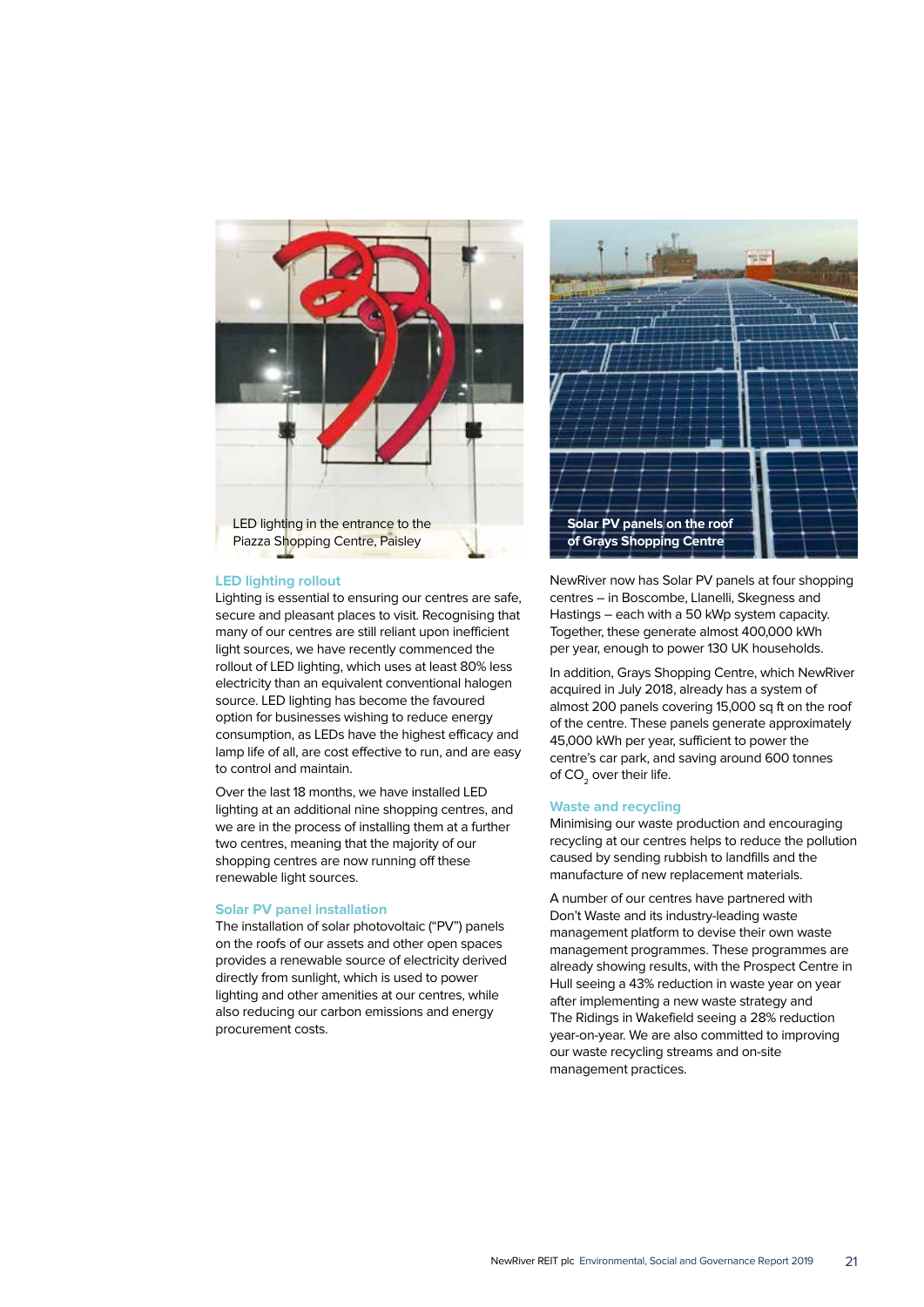

## Engaging our staff and occupiers

#### **Occupier satisfaction survey**

We have over 800 unique occupiers across our retail assets and are committed to continually improving the service we provide to these key stakeholders in the business.

As part of our engagement programme, we conducted an occupier satisfaction survey in June 2018 across our shopping centre portfolio. The aim of the exercise was to gain a better understanding of occupier's views on topics including:

- Facility and maintenance services;
- Centre manager communication and responsiveness;
- Cleanliness, safety and security;
- Factors impacting ease of doing business, and staff retention and morale; and
- Energy, water and waste management.

NewRiver sent out surveys to 33 shopping centres and received over 650 responses, equating to a nearly 60% response rate.

Over 80% of occupiers were 'satisfied' or 'very satisfied' with the responsiveness of their centre manager and the majority provided a Net Promoter Score ('NPS') of 8 or above for the shopping centres they operate in. Over three-quarters of respondents expressing a view were 'satisfied' or 'very satisfied' with the provision of security personnel and over 85% were 'satisfied' or 'very satisfied' with the cleaning and management of waste in common areas.

The survey also revealed areas for further development, which we will look to address in our centre manager plans for the coming year. These include improving parking provision for centre staff, providing more natural light and greenery into our centres, and raising awareness of initiatives to promote sustainability at a centre-level.

#### **Staff wellbeing programme**

NewRiver's 120 head office staff play an integral role in our business, and their wellbeing is a top priority for us. In FY18 NewRiver launched a staff wellbeing programme which includes aspects such as encouraging physical activities, supporting flexible working and providing healthy food options.

Our flexible working practices enable our staff to work in a way that is smart, focused and tailored to their individual needs. The effect of this is visible through our low absentee rates of less than 0.5%.

Our aim in FY20 is to implement more activities which will help to foster a healthier working environment. We are participating in "Thrive at Work", a programme seeking the highest level of accreditation to demonstrate our commitment to employee health and wellbeing.

We have also enrolled in a campaign called "This is Me", a business-led campaign to support organisations and their employees, to talk about mental health. It encourages people with experience of a mental health problem, whether their own or a loved one, to share their stories and end the stigma around mental health issues.

In June 2018, NewRiver conducted its first staff wellbeing survey, which covered topics including:

- Physical health, levels of exercise and diet;
- Mental health, levels and drivers of stress;
- Work-life balance; and
- Personal and career development.

The survey was sent to all NewRiver and Hawthorn Leisure staff, and had an almost 80% response rate. The findings were very favourable, with the majority of staff considering their levels of physical and mental health to be 'good' or 'very good', and it also identified some important areas for improvement, such as making it easier and cheaper for staff to exercise, and encouraging more breaks during the working day.

Following the survey, an internal working group has been established to review the survey results and assess how the company's wellbeing programme can be further enhanced.

#### **Staff training and development**

We are committed to maximising the skills, capability and performance of all employees. We provide all of our colleagues with the opportunity to develop themselves and progress in their careers. Our support ranges from funding through professional qualifications including RICS and ACCA to informal weekly teach-ins with experts on a wide range of topics, which all staff members are encouraged to attend. We also support the Apprenticeships Scheme. Of our head office staff in both London and Birmingham, 87% have received training during the course of this year.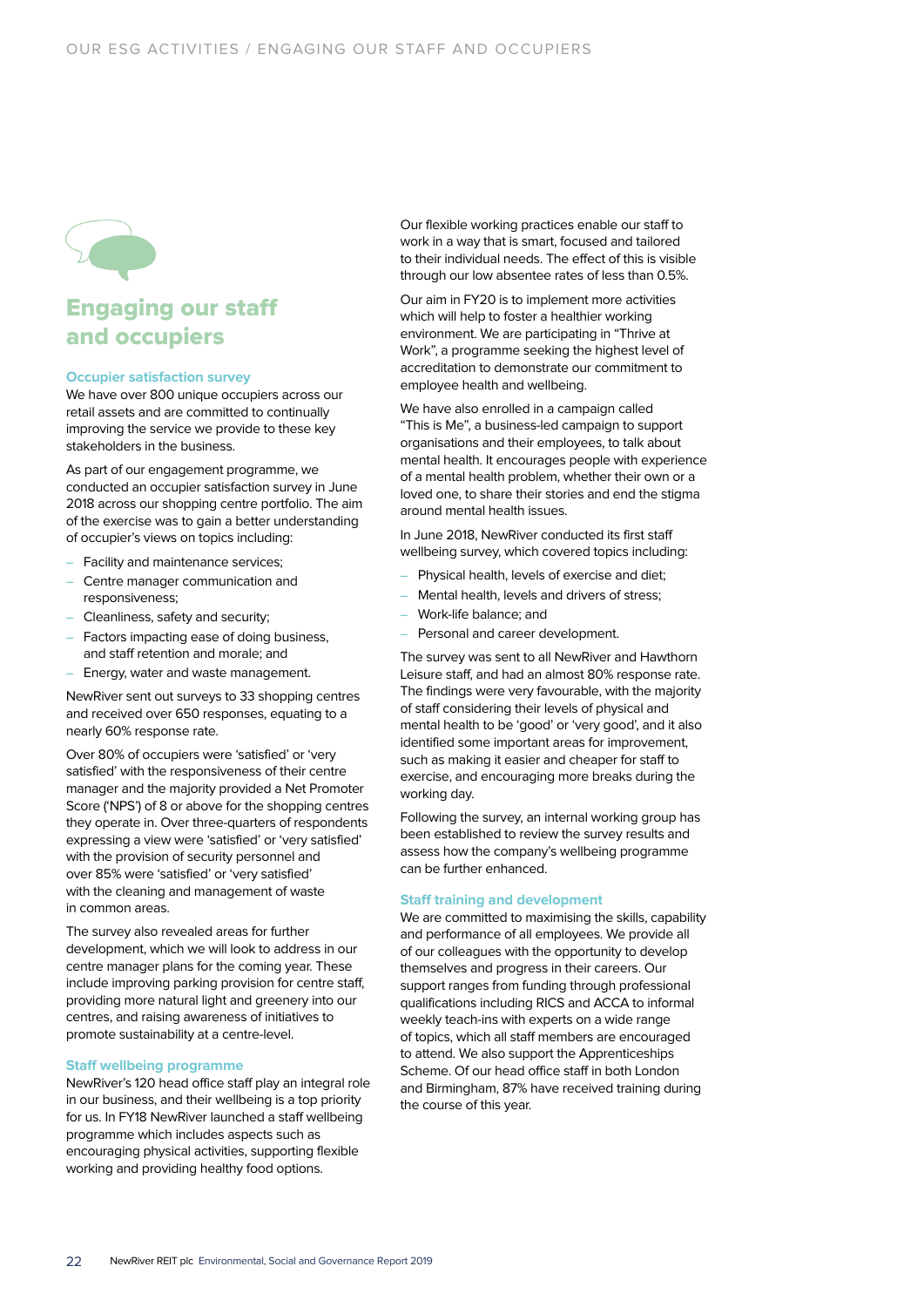In addition, all employees benefit from a tailored performance review and professional development plan which allows them to measure their progress and fulfil their potential. We have further developed our appraisal processes this year and we completed 226 appraisals across the entire business.

#### **Recruitment and retention**

Following our acquisition of Hawthorn Leisure in May 2018 we now have a total head count across both businesses, including our Managed Pubs division, of 226. Our gender diversity is 57% female and 43% male across the entire business and 48% female and 52% male within our head office locations in London and Birmingham.

Our recruitment policies consider the needs of the business today and our aspirations for the future, whilst ensuring that our unique corporate culture is maintained. During the year we hired four additional experienced employees at NewRiver across our portfolio management, development, finance and HR teams taking NewRiver's head count to 55.

Hawthorn Leisure has a head count of 65, including individuals who were part of a TUPE process in January 2019, where nine individuals transferred to NewRiver during the integration project, which also involved recruitment of 21 new staff.

Our Managed Pub division employs a further 106 staff.

The support we provide to our staff is reflected in our excellent staff satisfaction and retention rates, and this allows us to further attract the best talent. Across our business we have a retention rate of 88%.

#### **Reward and recognition**

We are committed to ensuring that we reward our employees through our remuneration policies which include bonus entitlements for all staff to reward excellent performance and our Long Term Incentive Plan.

We currently offer our employees comprehensive benefits, ranging from paid family medical insurance for all staff and dependents to income protection. We review these benefits each year to ensure they are meeting employee expectations. We also offer enhanced shared parental pay entitlements.

Our remuneration policies are tailored to reward excellence and ensure retention of our talented team.

#### **Diversity**

As a company, we are committed to a culture of diversity and inclusion in which everyone is given equal opportunities to progress regardless of gender, race, ethnic origin, nationality, age, religion, sexual orientation or disability.

Gender diversity is a particular focus for the business. While as a business we achieve a good overall balance of male to female employees, we recognise that there is room for improvement in the representation of female employees in senior roles throughout the business. We are taking steps, in conjunction with industry bodies, to address this important issue.

#### **Health and safety**

We are committed to ensuring the health and safety of our staff and clients and to providing a safe environment for all those visiting our assets. A key part of this is our controls to address health and safety risks arising from our work activities, provision and maintenance of safe plant and equipment and the taking of steps to prevent accidents and cases of work-related ill health. The Board has nominated the Company Secretary as the Principal Health and Safety Officer with day-to-day responsibility for health and safety measures, though we encourage all staff to take responsibility for ensuring healthy and safe working conditions.

We are pleased to report that during the year the company recorded no injuries and no fatalities throughout the business.

Total staff sickness days remained at less than 1% of total working days for the second consecutive year.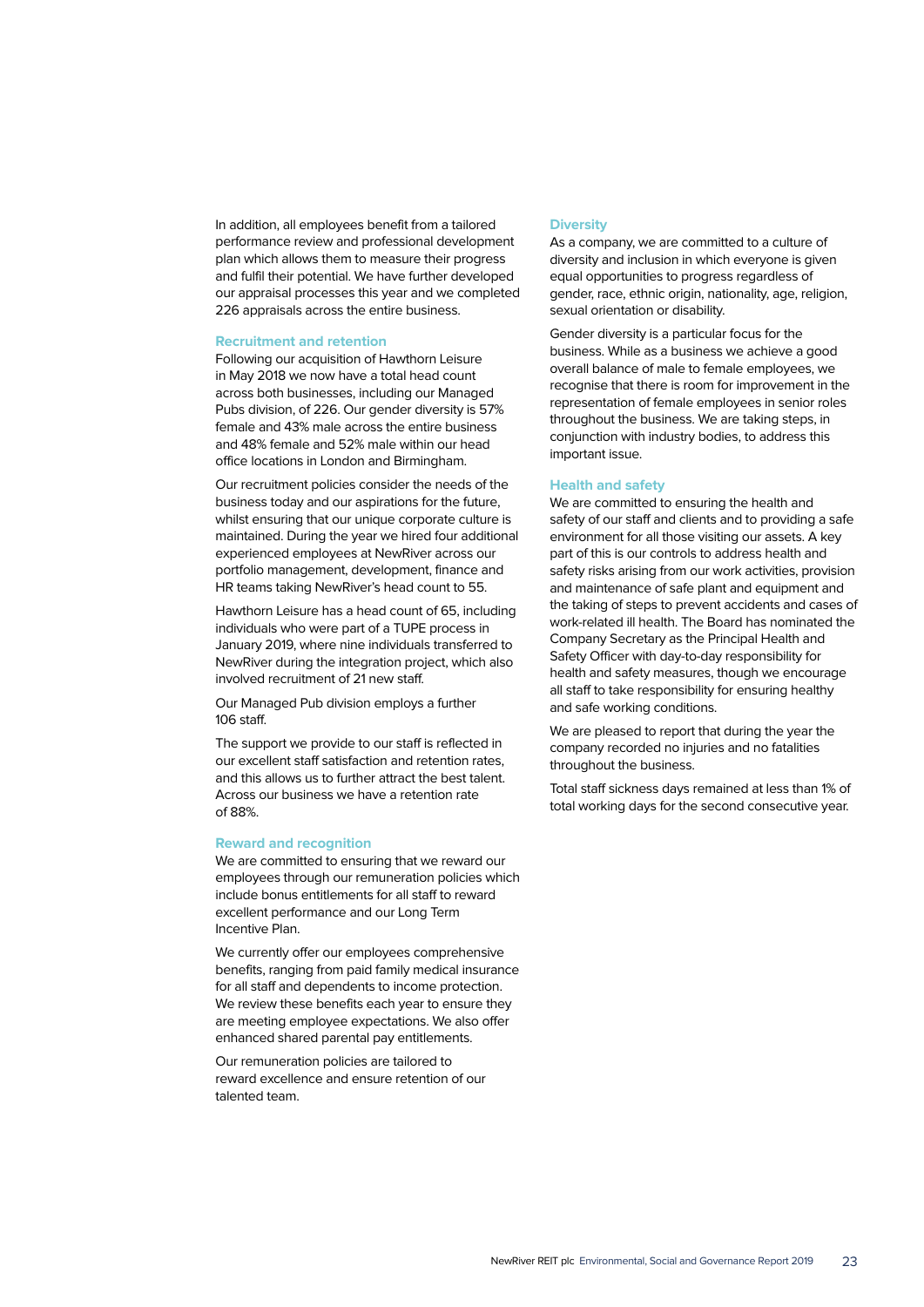

## Supporting our communities

As part of our commitment to being good neighbours and supporting local causes, our community shopping centres, conveniently-located retail parks and community pubs made significant contributions to their communities during the year. Alongside local fundraising, NewRiver contributes to a number of charities at a corporate level, including through our recent partnership with the Trussell Trust and our annual 'Way of the Roses' challenge, raising thousands of pounds for local causes.



## **Our first charity partnership with the Trussell Trust**

In May 2019 we announced our first corporate charity partnership with the Trussell Trust, an organisation that aims to end hunger and poverty in the UK. The Trussell Trust supports more than 1,200 food banks across the UK to provide a minimum of three days' nutritionallybalanced emergency food to people in need, as well as providing support to help people resolve the challenges they face. In 2018-19, food banks in the Trussell Trust's network provided 1.6 million emergency food parcels to people in crisis. More than 550,000 of these went to children.

Through this partnership, NewRiver will join a number of leading UK retailers and consumer goods companies who already support the Trussell Trust. Our support will entail financial support at a corporate level and from fundraising at its community shopping centres and community pubs, as well as identifying local opportunities to use our assets for storage, donation drop-off points, awareness campaigns and volunteer recruitment.

**"We are thrilled to have NewRiver as our new corporate partner. We have seen a record demand in food bank use in the last year, with more and more people struggling to afford the basics. This isn't right.**

**But thanks to the incredibly vital support from our partners, we're committed to working towards a future where there is no need for food banks. We're continually blown away by people's support to provide emergency help and this kind of generosity from NewRiver shows that as a nation we believe in justice and compassion to change society for the better."**

**Alex Christian, Head of Corporate Partnerships at The Trussell Trust**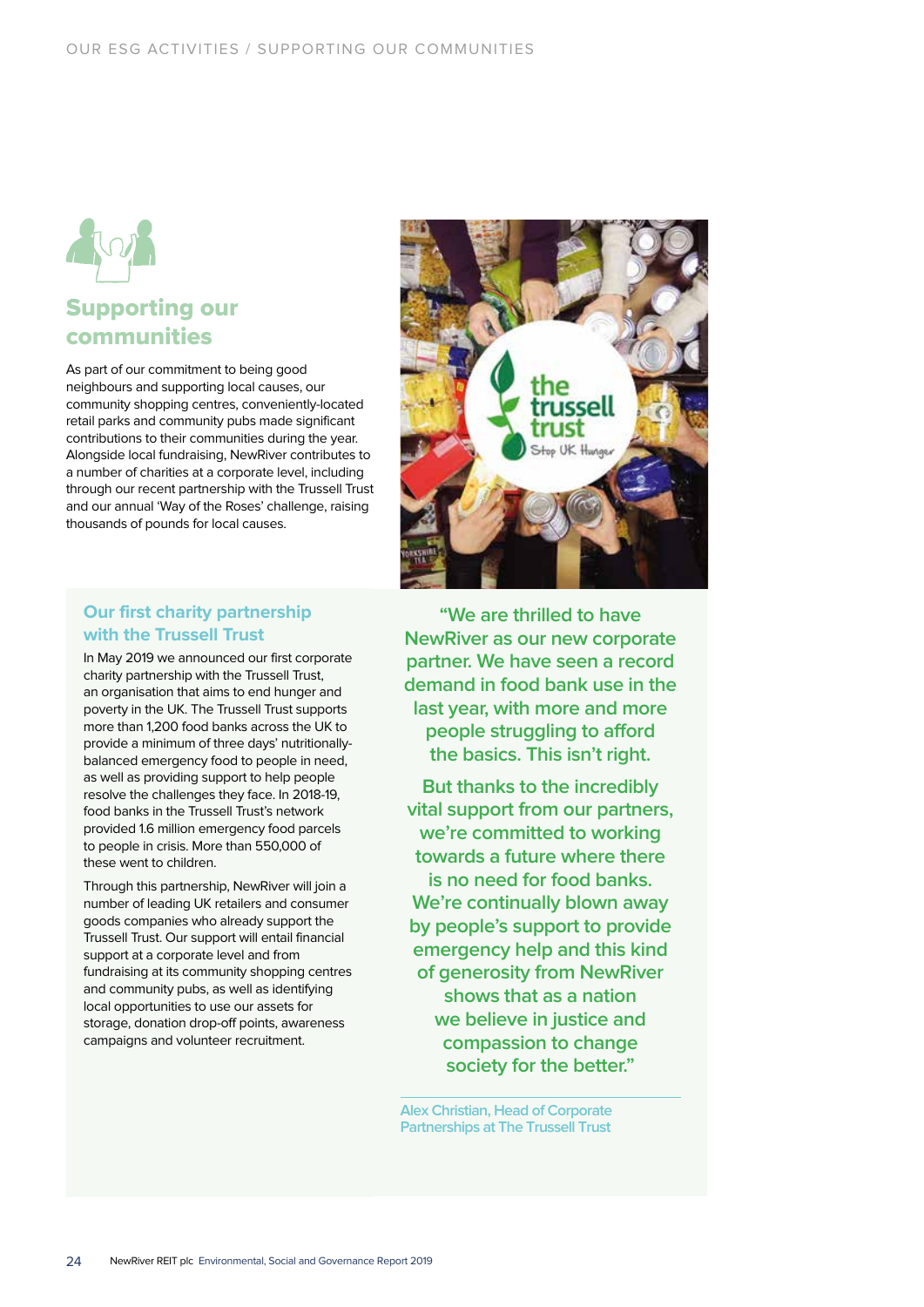

## **Making our centres autism-friendly**

There are 700,000 autistic people in the UK, and trips to the shops can be stressful for autistic adults and children. Frustration or anxiety can be caused by not knowing why we need to shop or what will happen when shopping, and a person can be overwhelmed by sensory experiences in retail destinations.

NewRiver is a proud participant in the National Autistic Society's Autism Hour initiative, ensuring centres and their occupiers adapt their environments to make autistic shoppers more comfortable and to reduce sensory overload, including:

- Turning down music, in-store tannoy announcements and other controllable noise
- Dimming or switching off lights where it is safe to do so

## **Tackling loneliness amongst the elderly**

Most people will feel lonely at some points in their lives, but for a growing number of people, particularly those in later life, loneliness can have a significant impact on their wellbeing. According to Age UK, the UK has 3.6 million older people living alone, of whom 2 million are aged 75+.

In association with Age UK and other elderly charities, a number of our centres – including The Forum in Wallsend, Priory Meadow Shopping Centre in Hastings and Hillstreet Shopping Centre in Middlesbrough – host regular events for old people promoting friendship and providing activities

The Ridings Centre in Wakefield hosts a monthly 'Cuppa Club', a free monthly meet-up, with events including afternoon tea, live music, dancing, craft activities and more. In May 2018, the centre won a prestigious Golden Apple Award for its work on



Investing In Autism Awareness & Training Excellence

- Training employees to understand autism and how they can help
- Raising public awareness of autism and collecting feedback

Launched in 2017, the Autism Hour campaign is run every October and the National Autistic Society encourages businesses to run their own Autism Hour regularly through the year.

NewRiver had 16 centres participate in the 2018 campaign, and over half of these now run a regular Autism Hour throughout the year. A number of our centres have also produced pre-visit sensory guides, which can make the shopping experience more comfortable for those suffering from autism.

In October 2018, the Abbey Centre, Belfast was recognised with an 'Autism Impact Award' from Autism NI for its efforts to make the centre a more autism-friendly environment.

Cuppa Club, which was commended by the judges for tackling a national issue with a simple yet effective campaign.

## **Showcasing local creative talent**

We work with a range of national arts-based charities, in co-operation with The Arts Council, Charities Commission and the Local Government Association, to use empty spaces across our portfolio as a platform for local artists. This includes use of units for exhibition and gallery space, workshops, temporary studios, performance spaces and even just for storage of artworks.

As part of the agreement, the charities take liability for the business rates on each unit and NewRiver covers any shortfall not covered by charity business rates relief. In addition, NewRiver makes a monthly charitable donation to the charities.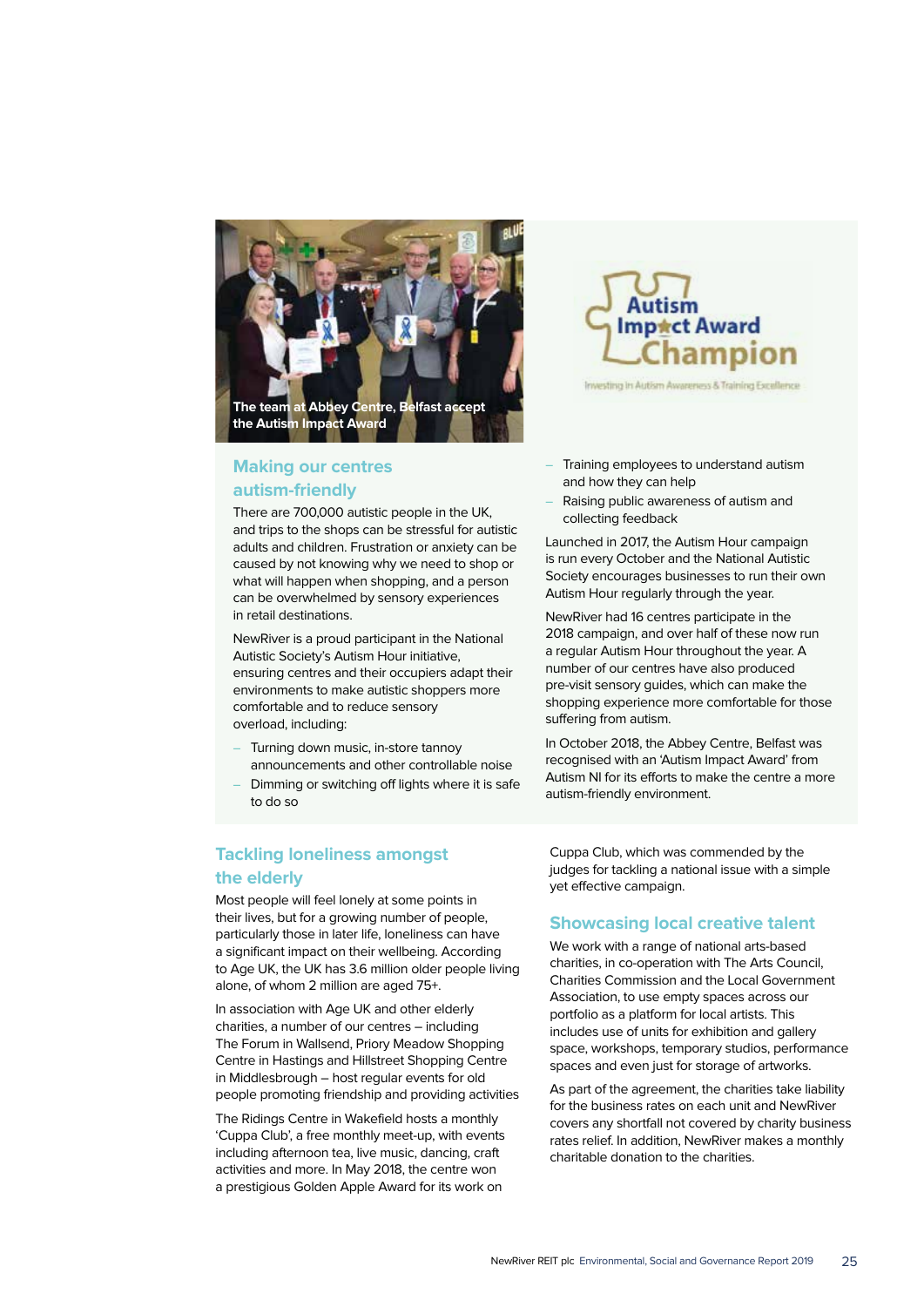

## **Supporting communities from the rooftops**

As part of its commitment to environmental sustainability, the Prospect Centre in Hull has introduced a rooftop allotment and bee-keeping facilities to house a colony of honey bees.

The rooftop allotment has grown rapidly from the initial ten plots it boasted on launch four years ago and now requires a workforce of volunteers to tend to it and the greenhouse that the centre has installed in its service yard.

Prospect Centre has partnered with The Work Company, a regional agency that helps people who are struggling to find employment by providing new skills and support. The centre has donated the fruit and vegetables to Hull HARP, a homelessness charity.

The colony of honey bees on the roof is a first for Hull city centre and has now produced its first jars of honey. The hives also act as an educational facility for local school children to learn more about the nature of bees.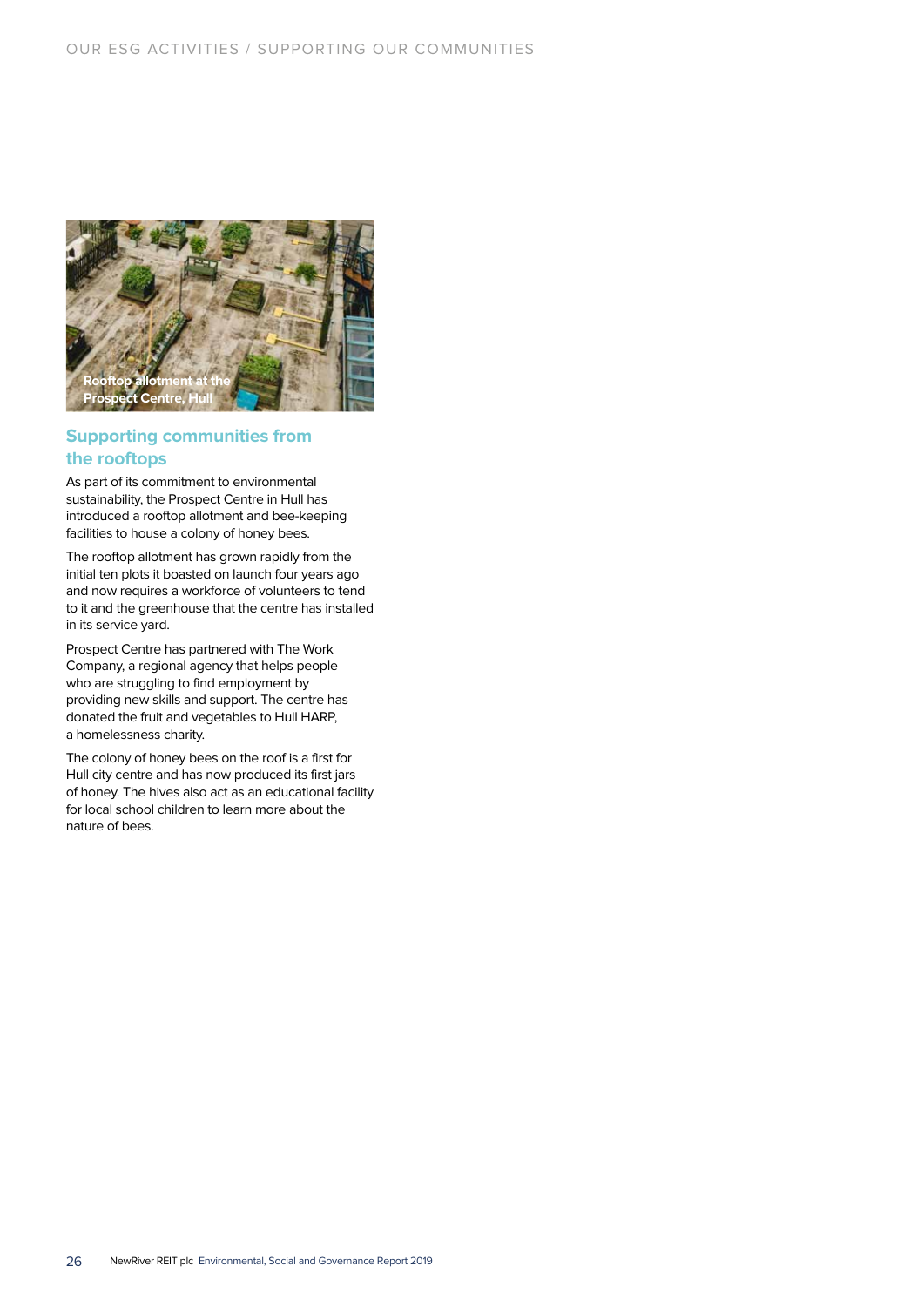## Leading on governance and disclosure

## Board and Committee Structure:



## **Board membership**

Details of the Directors, including the skills and experience that they bring to the Board, are on pages 74 to 75. During the year, the Board comprised three independent Non-Executive Directors (excluding the Chairman) and three Executive Directors. The Nomination Committee is of the opinion that the Non-Executive Directors remain independent, in line with the definition set out in the 2016 Code, and are free from any relationship or circumstances that could affect, or appear to affect, their independent judgement. The Chairman was independent on appointment and the Board still consider her to be independent.

## **Responsibilities of the Board**

The Board is responsible for leading and controlling the Group and has overall authority for the management and conduct of the Group's business, strategy and development. The Board, supported by a company secretary, is also responsible for ensuring the maintenance of a system of internal controls and risk management (including financial, operational and compliance controls) and for reviewing the overall effectiveness of systems in place, as well as for the approval of any changes to the capital, corporate or management structure of the Group.

There is a clear division of responsibility between the Chairman, who is responsible for the leadership of the Board, and the Chief Executive, who is responsible for managing and leading the business.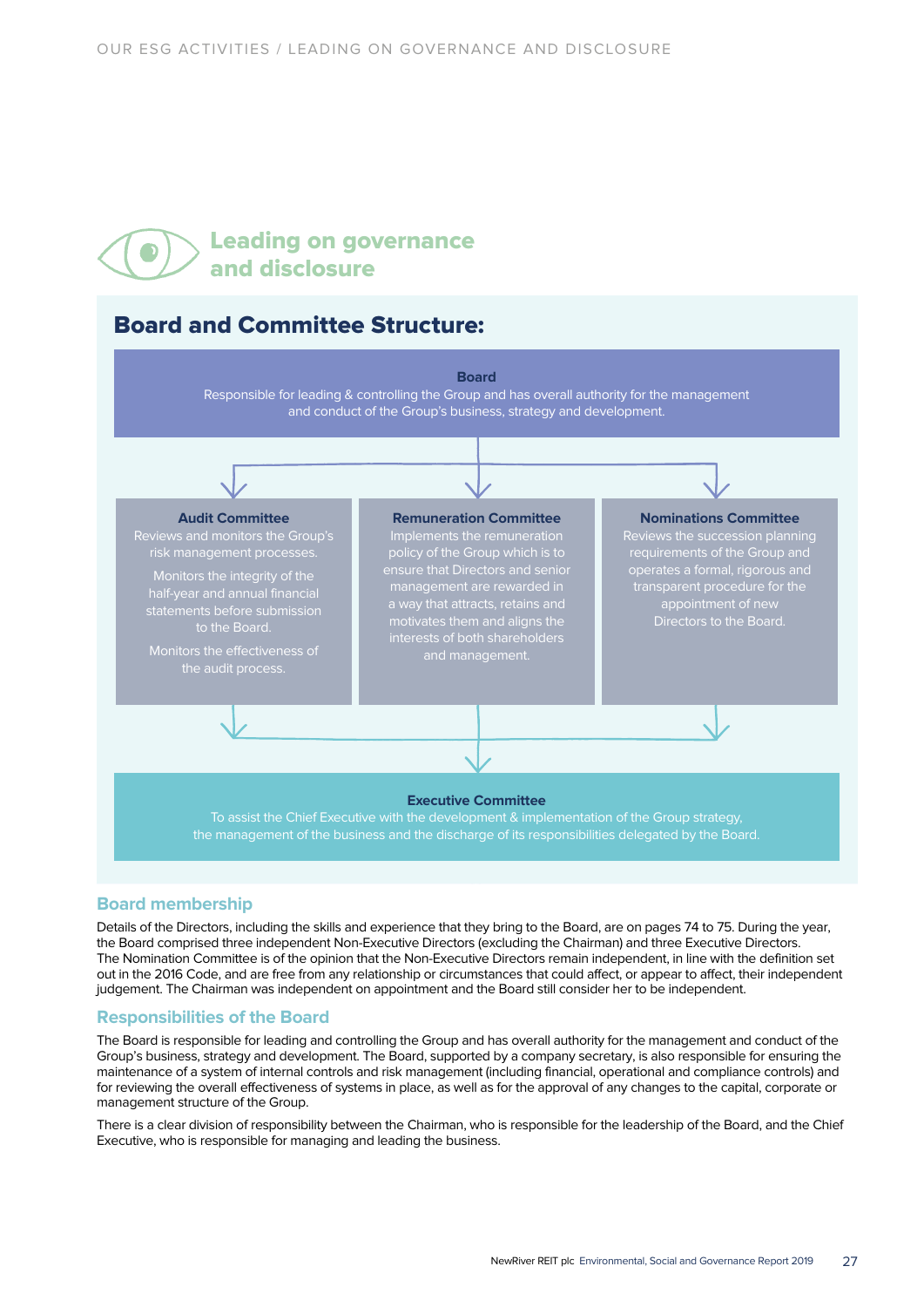## A summary of the Directors' responsibilities is shown below:

| Chairman                         | Margaret's role is to lead the Board and ensure that it operates effectively.<br>Her responsibilities include:                                                                                                                                   |  |  |  |
|----------------------------------|--------------------------------------------------------------------------------------------------------------------------------------------------------------------------------------------------------------------------------------------------|--|--|--|
|                                  | setting the agenda, style and tone of Board meetings to ensure that all matters are given due<br>consideration:                                                                                                                                  |  |  |  |
|                                  | maintaining a culture of openness, debate and constructive challenge in the Board room;                                                                                                                                                          |  |  |  |
|                                  | ensuring the Board's effectiveness and ensuring it receives timely information;                                                                                                                                                                  |  |  |  |
|                                  | ensuring a new Director receives a full, formal and tailored induction on joining the Board;                                                                                                                                                     |  |  |  |
|                                  | reviewing and agreeing training and development for the Board.                                                                                                                                                                                   |  |  |  |
| <b>Executive Deputy Chairman</b> | David's responsibilities include:                                                                                                                                                                                                                |  |  |  |
|                                  | providing leadership and acting as an adviser to the Chief Executive Officer and Chief<br><b>Financial Officer;</b>                                                                                                                              |  |  |  |
|                                  | assisting the Executive Directors with relationships with shareholders and stakeholders;                                                                                                                                                         |  |  |  |
|                                  | working with the Board to develop the Company's strategy.                                                                                                                                                                                        |  |  |  |
| <b>Chief Executive Officer</b>   | Allan's responsibilities include:                                                                                                                                                                                                                |  |  |  |
|                                  | managing the business of the Group;                                                                                                                                                                                                              |  |  |  |
|                                  | recommending the Group's strategy to the Board;                                                                                                                                                                                                  |  |  |  |
|                                  | Environment, Social & Governance strategy;                                                                                                                                                                                                       |  |  |  |
|                                  | implementing the strategy agreed by the Board;                                                                                                                                                                                                   |  |  |  |
|                                  | management of the Group's property portfolio, including developments.                                                                                                                                                                            |  |  |  |
| <b>Chief Financial Officer</b>   | Mark's responsibilities include:                                                                                                                                                                                                                 |  |  |  |
|                                  | implementing the Group's financial strategy, including balance sheet capitalisation;                                                                                                                                                             |  |  |  |
|                                  | overseeing financial reporting and internal controls;                                                                                                                                                                                            |  |  |  |
|                                  | executive responsibility for the pub portfolio.                                                                                                                                                                                                  |  |  |  |
| Senior Independent               | Alastair's responsibilities include:                                                                                                                                                                                                             |  |  |  |
| Non-Executive Director           | acting as a sounding board for the Chairman;                                                                                                                                                                                                     |  |  |  |
|                                  | evaluating the Chairman's performance as part of the Board's evaluation process;                                                                                                                                                                 |  |  |  |
|                                  | serving as an intermediary for the other Directors when necessary;                                                                                                                                                                               |  |  |  |
|                                  | being available to shareholders should the occasion occur when there was a need to convey                                                                                                                                                        |  |  |  |
|                                  | concern to the Board other than through the Chairman or the Chief Executive.                                                                                                                                                                     |  |  |  |
| Non-Executive Directors          | Kay, Alastair and Colin bring independent judgement, knowledge and varied commercial<br>experience to the meetings and in their oversight of the Group's strategy. Kay and Alastair chair<br>the Remuneration and Audit Committees respectively. |  |  |  |

## **Attendance**

Each of the Directors has committed to attend all scheduled Board and relevant committee meetings and have committed to make every effort to attend ad hoc meetings, either in person or by telephone. If a Director cannot attend a meeting, he or she will be provided with the papers in advance of the meeting as usual and will have the opportunity to discuss them with the Chairman or Chief Executive and to provide comments. The Non-Executive Directors meet without the Executive Directors and the Chairman present, at least once a year.

Attendance at committee meetings is shown in the respective committee reports. Attendance at Board meetings is shown below:

| <b>Margaret Ford</b>          | 6/6 |
|-------------------------------|-----|
| Allan Lockhart                | 6/6 |
| <b>Mark Davies</b>            | 6/6 |
| David Lockhart                | 6/6 |
| Kay Chaldecott                | 6/6 |
| <b>Alastair Miller</b>        | 6/6 |
| Colin Rutherford <sup>1</sup> | 2/2 |

1. Colin was appointed to the Board during the year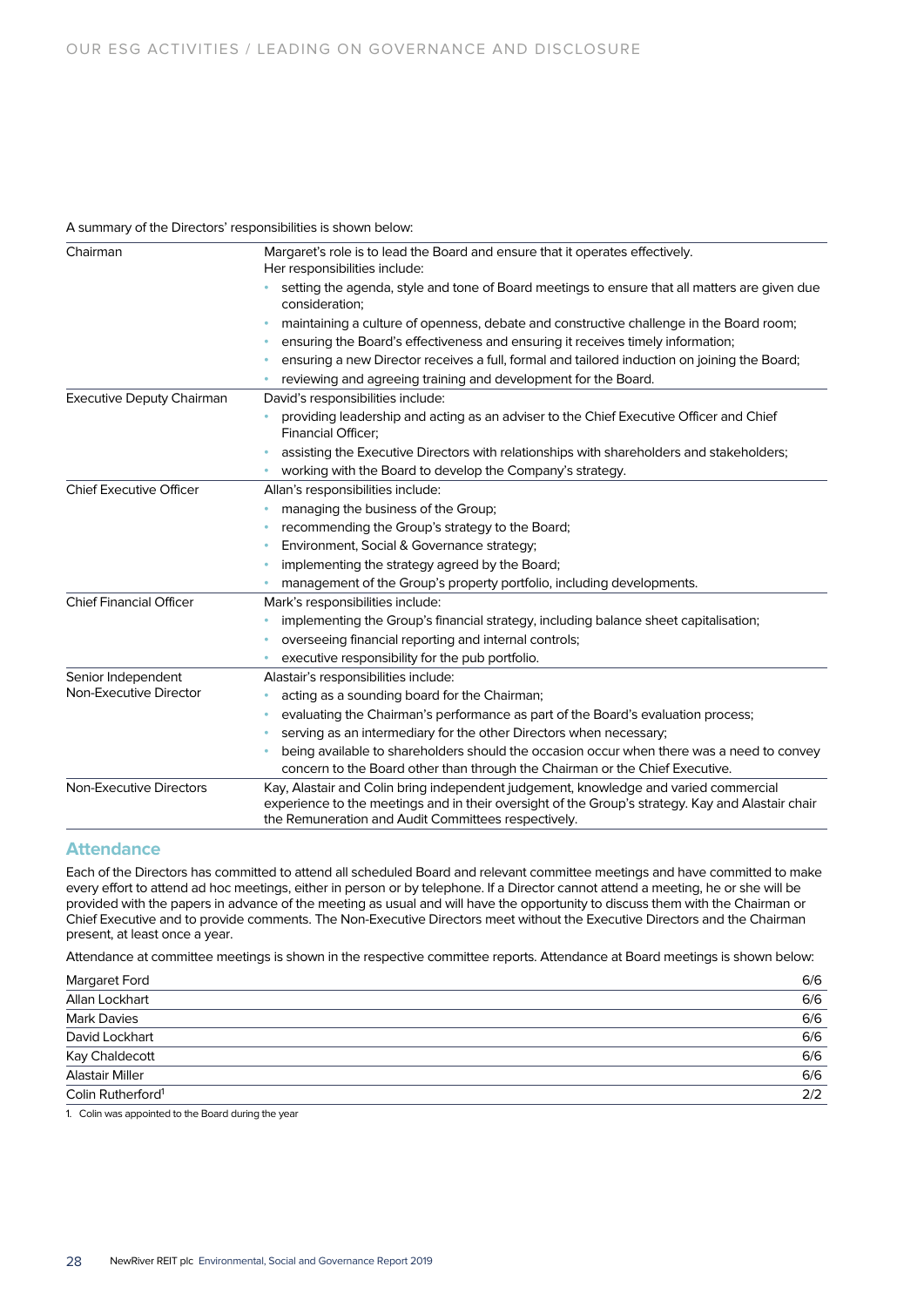## **Business of the board during 2019**

## **Group strategy**

- Acquisition of Hawthorn Leisure
- Two-day strategy session with one day for corporate/blue sky considerations, and one day for sector research and trends

### **Routine business**

- Review of quarterly finance updates
- Quarterly review of the Group's portfolio, leasing activity, capital projects, development status and significant operational matters
- Approval of the annual report and interim report, and associated financial statements
- Approval of the annual budget
- Approval of quarterly interim dividends

#### **Additional business**

- Appointment of a new Chairman, a new Senior Independent Director and a new Non-Executive Director
- Appointment of a new auditor for the next financial year
- Monitoring the integration of Hawthorn Leisure and the Group's existing pub portfolio
- Consider feedback from shareholder meetings
- Consideration and approval of dividend policy
- Review of Board effectiveness and implementation of recommendations
- Review of new Corporate Code and implications for the governance processes in the Group

## **Board evaluation process**

The Board appointed Prism Cosec ('Prism') to conduct its external Board evaluation in 2017. Each year following the evaluation, Prism have reviewed the results of the Board's feedback on the operation of the Board, and reported the conclusions back to the board. Prism do not undertake any other work for the Company.

The scope of, and methodology for, the evaluation was discussed and agreed between Prism, the Company Secretary and the Chairman in the context of an agreed three-year evaluation plan. Directors were asked to respond to a number of open questions about the operation of the Board and its committees before completing detailed questionnaires on the same. Prism reviewed the responses to the questionnaires, drew out the pertinent themes and discussed these with the Board. The Board believe that it continues to operate effectively and has addressed the evaluation points raised as follows.

| <b>Area</b>                                                                                                  | <b>Actions required</b>                                                                                                                | <b>Status</b>                    |
|--------------------------------------------------------------------------------------------------------------|----------------------------------------------------------------------------------------------------------------------------------------|----------------------------------|
| <b>Nomination Committee</b>                                                                                  |                                                                                                                                        |                                  |
| Succession plans for Board<br>and Executive Committee                                                        | Succession plans created and implemented. New Chairman and<br>CEO appointed. Succession plans refreshed for new appointments.          | Complete.                        |
| appointments required.                                                                                       |                                                                                                                                        |                                  |
| Plan formal Nomination Committee<br>meetings as part of annual Board cycle<br>and set agenda items to cover. | Create corporate calendar, Board and committee annual planners.                                                                        | Complete.                        |
| <b>Board process</b>                                                                                         |                                                                                                                                        |                                  |
| Balance presentations and blue sky<br>thinking. Share executive research.                                    | Two-day strategy session arranged with one day for corporate/blue<br>sky considerations, and one day for property research and trends. | Complete.                        |
| Other governance points                                                                                      |                                                                                                                                        |                                  |
| Consideration of diversity in<br>Nomination Committee's Board<br>appointment process.                        | Diversity integral part of Board appointment process and is regularly<br>discussed at the Nomination Committee.                        | No immediate<br>action required. |
| Consider Senior Independent Director's<br>duties with shareholders.                                          | Alastair is available to shareholders should the occasion occur.<br>Largest shareholders will be an offered opportunity to meet.       | Ongoing.                         |
| Review the reporting line of the<br>Company Secretary.                                                       | The Company Secretary had a reporting line to the Chairman on all<br>board related matters.                                            | Complete.                        |
| Consider HR resources.                                                                                       | HR Director and HR manager appointed.                                                                                                  | Complete.                        |
| ExCo member attendance at future<br>Remuneration Committee Meetings.                                         | HR Director attends Remuneration Committee Meetings. CEO<br>invited to present as required.                                            | Complete.                        |
| Competitive tender for advisors to the<br>Remuneration Committee.                                            | Competitive tender completed during the year.                                                                                          | Complete.                        |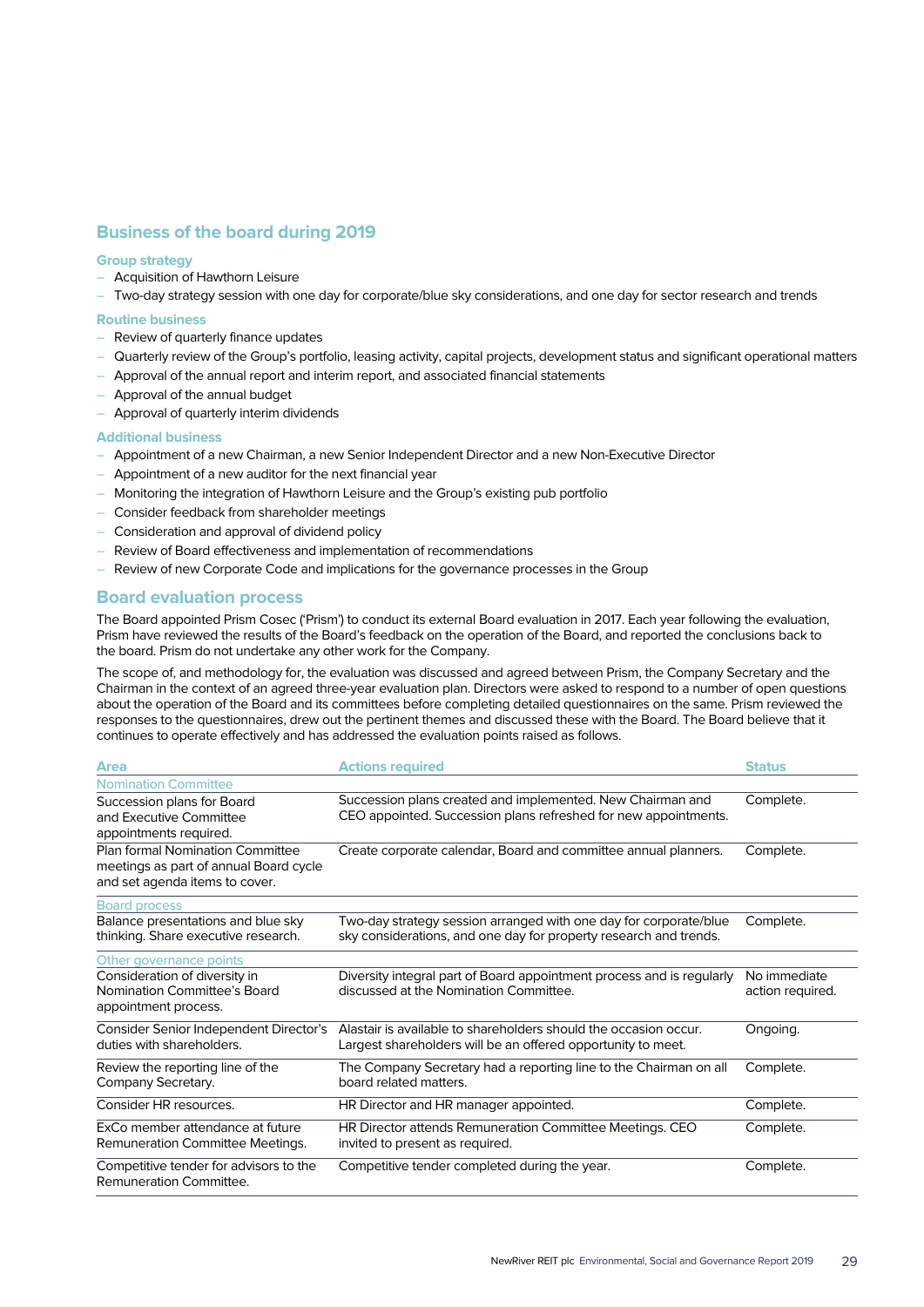## **Induction of new directors**

The Chairman and Company Secretary manage an induction process to ensure that new Directors are fully briefed about the Company and its operations. This process included asset visits and meetings with members of the executive management team as well as specific briefing with regard to their legal and regulatory obligations as a Director. Colin Rutherford joined during the year and has received the induction.

## **Corporate Governance Code**

The Company was compliant with the requirements of the UK Corporate Governance Code, published in April 2016, throughout the year.

The Board has reviewed the requirements of the updated Code announced in July 2018 that will apply to the Company for the next financial year. A plan was developed to ensure compliance with the Code and the plan is substantially complete.

## **Corporate culture**

The Chairman and the Board are aware of the importance of corporate culture in achieving high standards of corporate governance. Our culture is discussed in detail in the Strategic Review.

## **Shareholder engagement during the year**

The Board is committed to providing investors with regular announcements of significant events affecting the Group.

The Chief Executive, Chief Financial Officer and Head of Investor Relations and Strategy are the Company's principal spokesmen responsible for communication with investors, fund managers, analysts and the press. The Company organises a twice-yearly investor roadshow for its institutional investors after the half-year and full-year results and holds oneon-one and Group investor meetings throughout the year as required. In addition, the Chairman met with the largest shareholder during the year.

The Company regularly announces events that may be of interest to stakeholders through its news release service.

The Chairman and Senior Independent Non-Executive Director are available to meet with shareholders to discuss governance or any other concerns which are not appropriate to discuss through normal channels of communication, or where normal channels of communication have failed to allay the concern.

The Board is kept regularly updated of the meetings that the Executive Directors have with shareholders and analysts. The Head of Investor Relations and Strategy provides the Board with an update of the market for the Company's shares, what its peers are doing and any reports issued about the sector generally and the Company specifically.

## **Annual General Meeting ("AGM")**

The AGM is the annual opportunity for all shareholders to meet with the Directors and to discuss with them the Company's business and strategy. Directors are available to meet informally with shareholders before and after the meeting.

The notice of AGM is posted to all shareholders at least 21 working days before the meeting. Separate resolutions are proposed on all substantive issues and voting is conducted by a poll. The Board believes this method of voting is more democratic than voting via a show of hands since all shares voted at the meeting, including proxy votes submitted in advance of the meeting, are counted.

For each resolution, shareholders will have the opportunity to vote for or against or to withhold their vote. Following the meeting, the results of votes lodged will be announced to the London Stock Exchange and displayed on the Company's website.

## **Anti-corruption and anti-bribery**

We are committed to the highest legal and ethical standards in every aspect of our business. It is our policy to conduct business in a fair, honest and open way, without the use of bribery or corrupt practices to obtain an unfair advantage. We provide clear guidance for suppliers and employees, including policies on anti-bribery and corruption, anti-fraud and code of conduct. All employees receive training on these issues appropriate to their roles and responsibilities.

## **Human Rights**

Being mindful of human rights, the Company has a Modern Slavery policy and published its second annual Modern Slavery statement during the year, to ensure that all of its suppliers are acting responsibly and are aware of the risks of slavery and human trafficking within their own organisation and supply chain.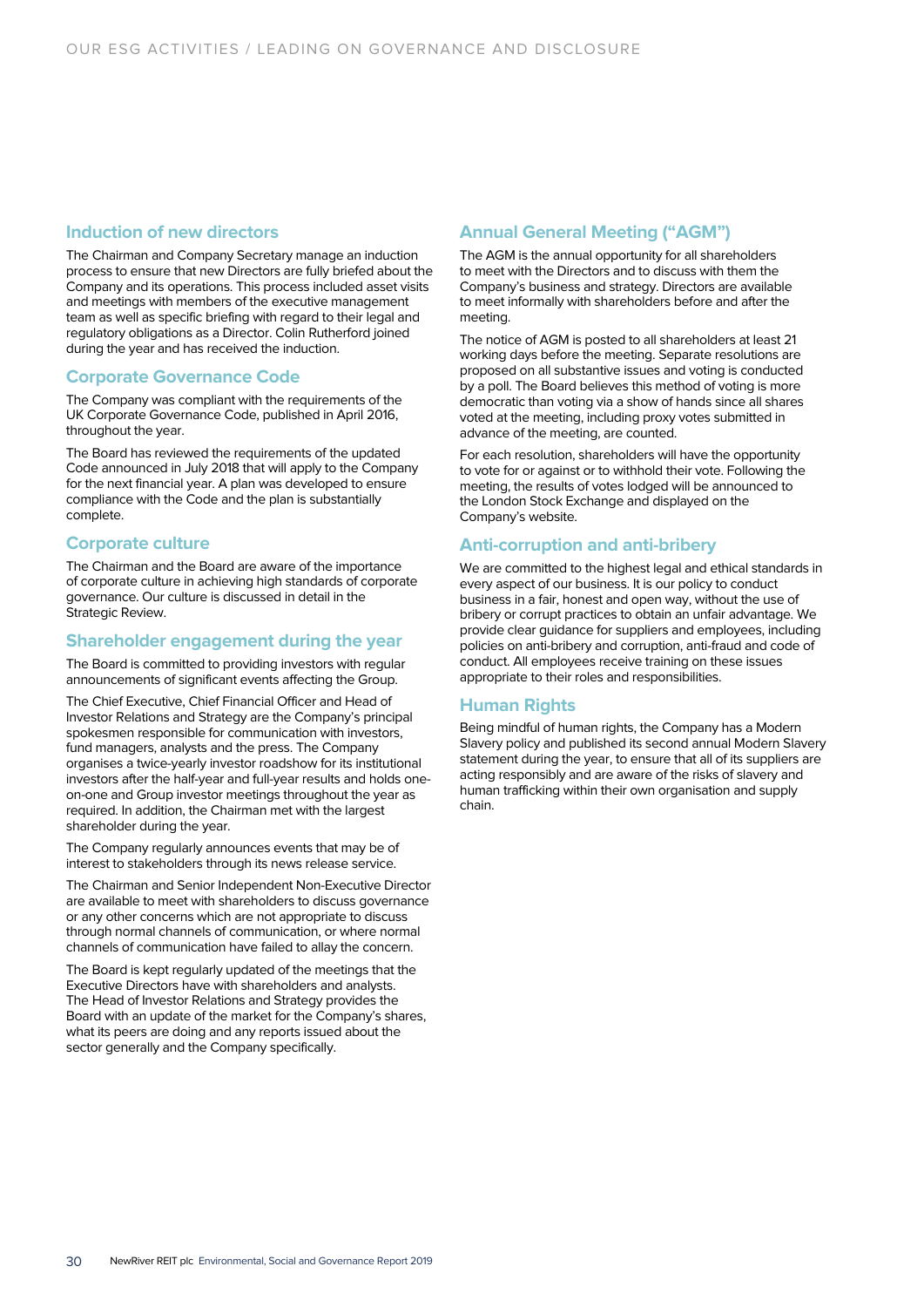

## **Margaret Ford's view of strategy day**

**Strategy is not a topic that is visited once a year and the Board is continually discussing the ever-changing retail and leisure market. A key part of the strategic agenda for the year is set during the two-day strategy** 



## **Q&A with Colin Rutherford**

**Q: Colin, you are a very experienced Non-Executive Director of listed companies. What are your first impressions of how the Board operates at NewRiver?**

A: This is one of the most professional Boards I have worked with. There is a great diversity of skills and experience in a board that has a clear purpose and strategy and considers all aspects of how to deliver for its stakeholders.

#### **Q: You have an in-depth understanding of the property and public house industries. How do you feel the board will benefit from your knowledge?**

Property and Leisure sector challenges, I hope to prevailing in those segments which are germane to the Board's strategy. Both sectors are under real pressure having to adapt to new trading norms, especially the abundance of consumer choice, but sensible opportunities for grounded well-run companies, and those engaged in particularly astute partnerships, will prevail once again, and create value.

#### **Q: The induction process is a vital journey for any new Non-Executive Director, even one as familiar with corporate governance as you. How did NewRiver's induction meet your expectations?**

with real aplomb, and I was able to hit the ground running from my very first formal Board meeting. It was very smooth and met my expectations albeit I expected no less from such an experienced team.

## **Q: You were straight into the deep end with attendance at this year's strategy day. What were the highlights of the strategy day for you?**

 $\overline{\mathbf{a}}$  suredness and a more than healthy appreciation at the meeting was detailed, thorough and showed the depth of experience of the management team.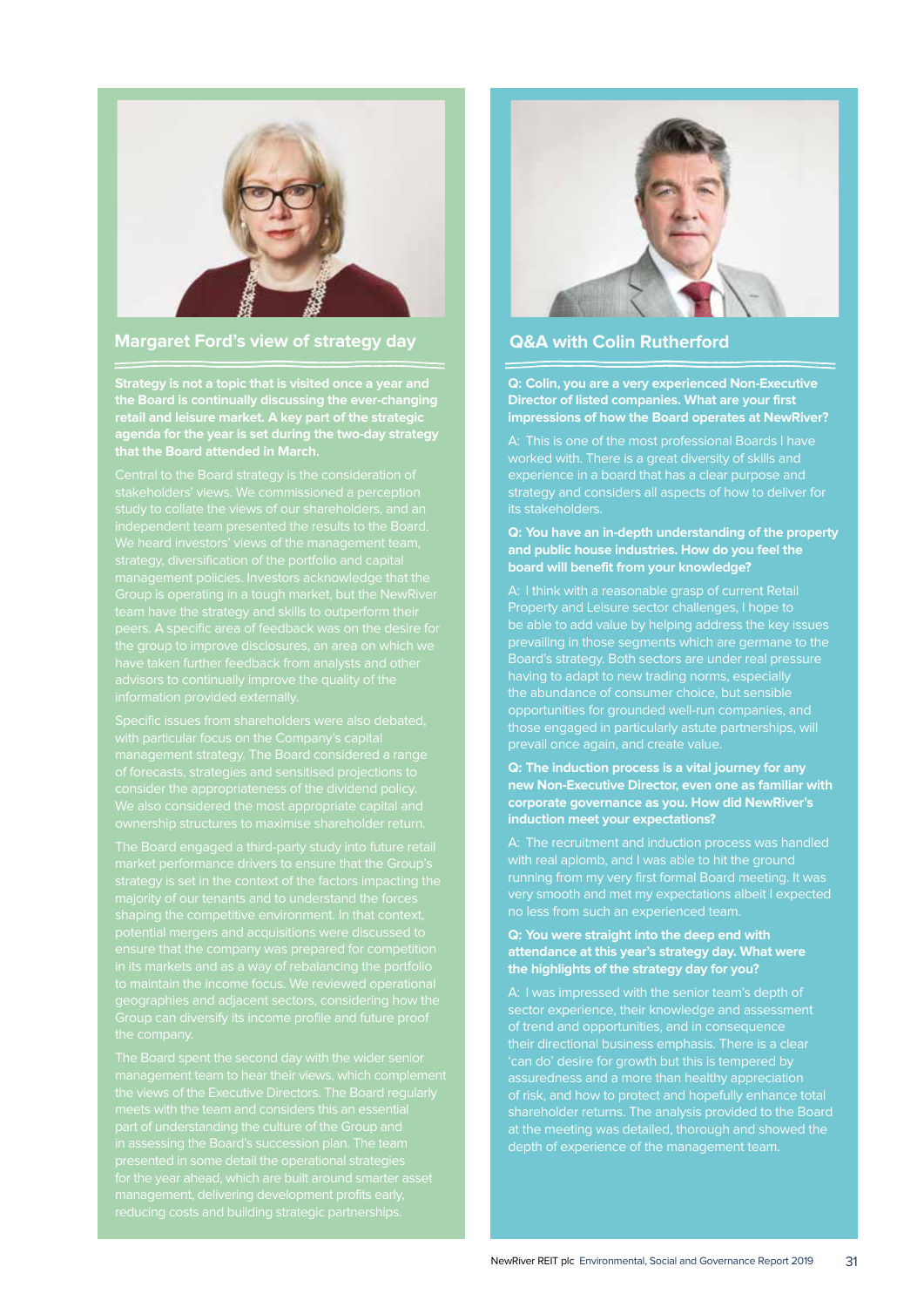## **Our approach to risk management**



The Board has ultimate responsibility for the risk management and internal control of the Group. Managing risks is an essential part of any business and the Board regularly evaluates the Group's appetite for risk, ensuring our exposure to risk is kept at an appropriate level.

The Audit Committee monitors the adequacy and effectiveness of the Group's risk management and internal controls and supports the Board in assessing the risk mitigation processes and procedures.

The Executive Committee is closely involved with day-to-day monitoring of risk management and delegation of accountability for risk management to senior management.

Senior Management manage and report on risk, ensuring that they are within the risk appetite as established by the Board.

Key features of the risk management policy

- Ongoing analysis and review of the risk register
- Delegation of accountability for each risk
- Use of external advisors regarding risk impacts
- Quarterly reporting and exposure analysis
- Training of employees and outsourced staff on policies and regulations

#### **Risk Appetite**

There are a number of risks that could impact the ability of the Group to successfully execute its strategy.

The Board operates a low tolerance for risk, most notably within regulatory, financial and strategic matters. The Group is prepared to operate in an external environment which is inherently risky, and our experienced leadership team continuously works to mitigate the risks arising from the external environment.

Significant factors which contribute to the low risk of our business include;

- We maintain an unsecured balance sheet benefiting the Group with a more diversified debt structure and gaining access to a larger pool of capital to help achieve our strategic goals
- The disciplined stock selection in which we invest
- A diverse tenant base in which there is no single tenant exposure of more than 2%
- Our experienced Board and senior management

#### **Risk monitoring and assessment**

The identification of risks is a continual process which is reviewed regularly. The Company maintains a risk register in which a range of categories are considered. These risks are linked to the strategic priorities of the Group and the appetite as described above.

The risk register assesses the impact, likelihood and residual risk of each identified risk specific to the Group.

Where the residual risk is deemed too high by the Board then actions are taken to further mitigate the risk, and each action is assigned to an individual or group.

A risk-scoring map is used to determine the potential impact and probability of each significant risk prior to mitigation and residual risk after mitigation.

Principal risk areas are;

- 1. Macroeconomic environment
- 2. People
- 3. Corporate strategy and performance
- 4. Financial
- 5. Technological changes
- 6. Asset management
- 7. Development
- 8. Environmental

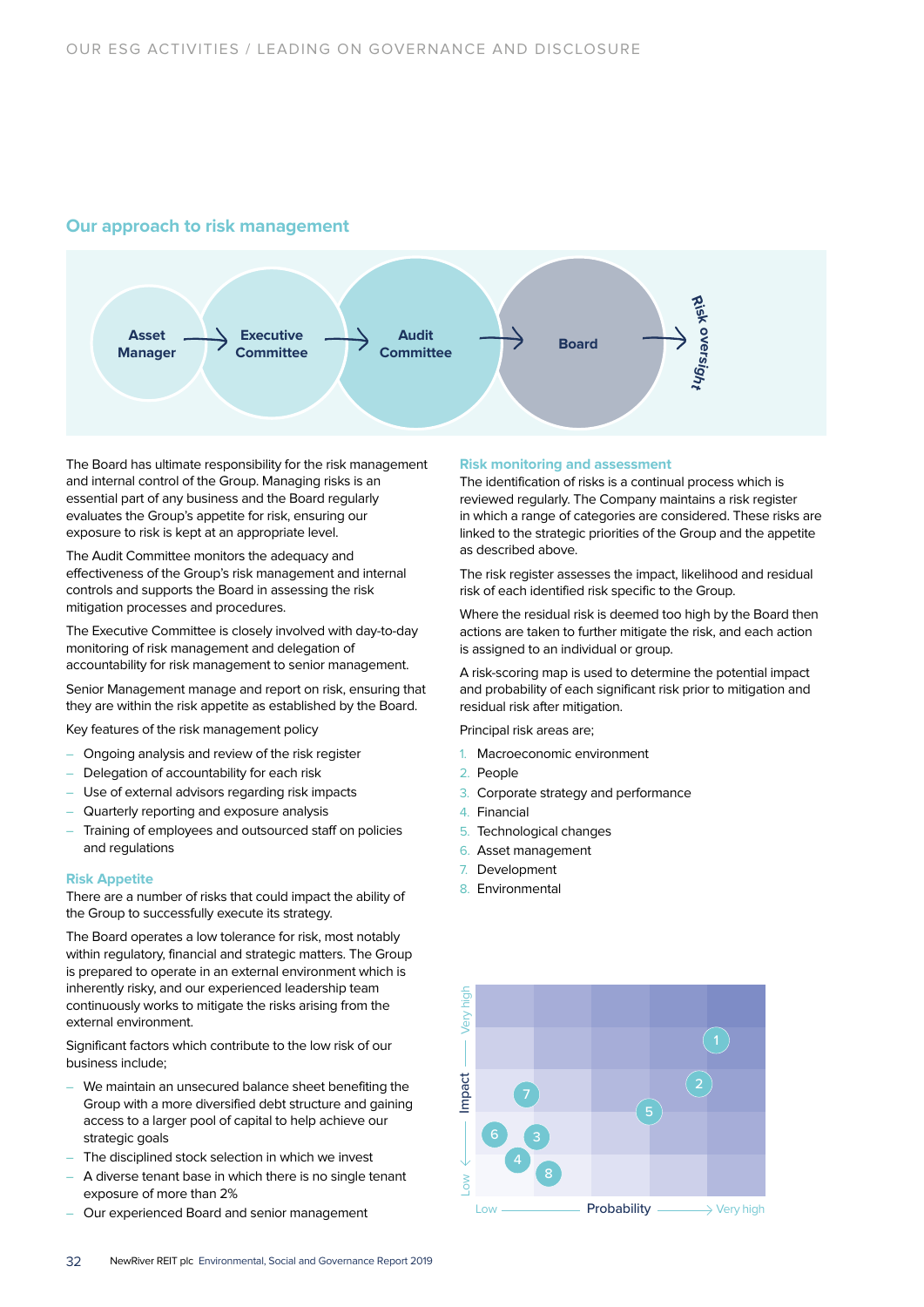## **Our response to environmental risk**

#### **Nature of risk:**

- Adverse impact from an environmental incident such as extreme weather, flooding or energy supply issues at our assets.
- Changes in environmental regulations and legislation that impact our business operations.
- Failure to achieve environmental targets as established in our ESG disclosures, or those outlined in external benchmarks.

#### **Impact on strategy:**

- Performance of our assets could be impacted by asset closure or accessibility issues.
- We could face increased costs in meeting new environmental standards.
- Our financial performance and reputation could be impacted by not meeting targets outlines in our ESG disclosures or external benchmarks.

### **Mitigation**

- The Company has a comprehensive ESG programme that is regularly reviewed to account for the latest environmental regulations and standards, and industry best practice.
- The ESG programme is overseen by our Head of ESG, who is a member of Executive Committee, and significant ESG matters are addressed at Executive Committee and Board level.
- We regularly assess assets for environmental risk and ensure sufficient insurance is in place to minimise the impact of environmental incidents.

### **Assessment of residual risk:**

– The Board considers NewRiver's approach to ESG, and its practices to limit the impact of environmental incidents on its assets, are sufficient to ensure the residual impact is low.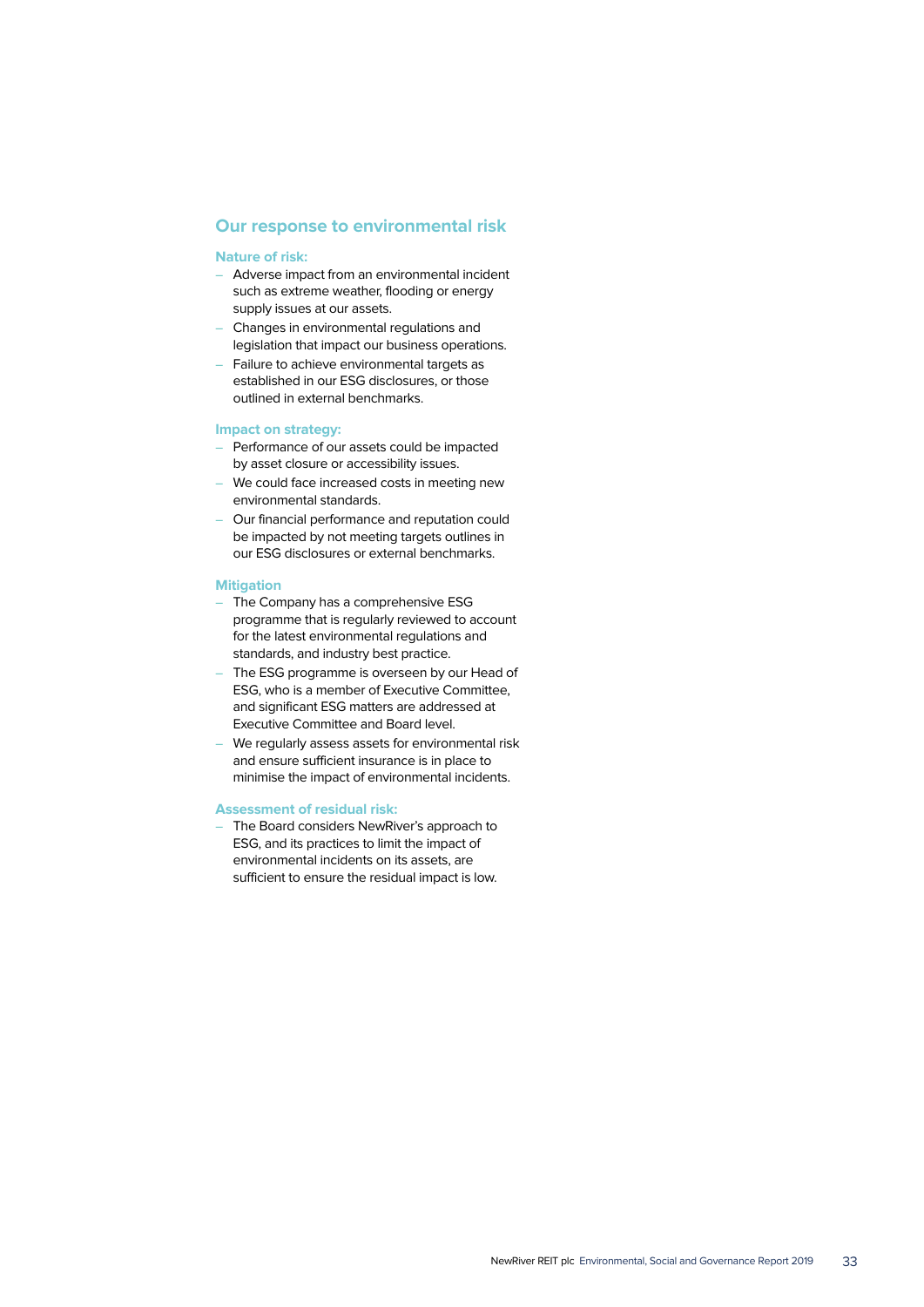## Appendix 1: Mandatory Carbon Reporting

Under the Companies Act 2006 (Strategic and Directors' Reports) Regulations 2013, we are required to report on greenhouse gas ('GHG') emissions for which we are responsible. Our GHG emissions for the financial year ending 31 March 2019 are summarised in the table below. Emission data from the financial year ending 31 March 2018 has also been included for comparison purposes.

| Sources of greenhouse<br>gas emissions                           | <b>FY19</b><br>(1CO,e)                  | <b>FY18</b><br>(tCO,e)                   |
|------------------------------------------------------------------|-----------------------------------------|------------------------------------------|
| Scope 1                                                          |                                         |                                          |
| Combustion of fuel &<br>operation of facilities                  | 1.480.18                                | 501.46                                   |
| Scope 2                                                          |                                         |                                          |
| Electricity, heat, steam<br>and cooling purchased<br>for own use | 4.022.48                                | 4.410.75                                 |
| <b>Total footprint</b>                                           | 5.502.67                                | 4.912.21                                 |
| Intensity measure                                                | <b>FY19</b><br>(tCO <sub>se/sq m)</sub> | <b>FY18</b><br>(tCO <sub>2</sub> e/sq m) |
| Emissions per sq m                                               | 0.035                                   | 0.078                                    |

We have used the operational control method to outline our carbon footprint boundary. Occupiers' energy usage and emissions are not included as this is not deemed to be within our operational control boundary. Following the acquisition of Hawthorn Leisure during the year, our managed pub portfolio is now of a sufficient size to warrant inclusion in our FY19 reporting. This is reflected in the total emission increase in FY19 compared to FY18.

For intensity level reporting, we have used the operationally controlled area of our assets as the denominator, which we estimate to be 28% of the total area of our assets. Emissions from vacant units have been excluded in the intensity measure due to the variability of emissions and floor area year-on-year. In any event, vacant units represent a de minimis percentage of our total GHG emissions.

We have measured emissions based on the GHG Protocol Corporate Accounting Standard (revised edition) and guidance provided by the UK's Department for Business, Energy & Industrial Strategy and the Department for Environment, Food and Rural Affairs ('Defra') on mandatory carbon reporting. The emissions factors and conversions used for 2018 reporting are from the Defra greenhouse gas reporting tool 2017 and the factors and conversions used for 2019 reporting are from Defra's 2018 reporting tool.

|             | 2018<br>(kgCO <sub>3</sub> e/kWh) | 2017<br>(kgCO <sub>s</sub> e/kWh) | % change |
|-------------|-----------------------------------|-----------------------------------|----------|
| Electricity | 0.28307                           | 0.35166                           | $-19%$   |
| Natural gas | 0.20437                           | 0.20437                           | $-13%$   |

The above table outlines the emission factors for the UK used for the 2018 and 2019 reporting. It demonstrates that the emission factors have reduced, which is mainly due to a cleaner energy supply mix as the UK is moving away from coal and gas to a greater proportion of renewables.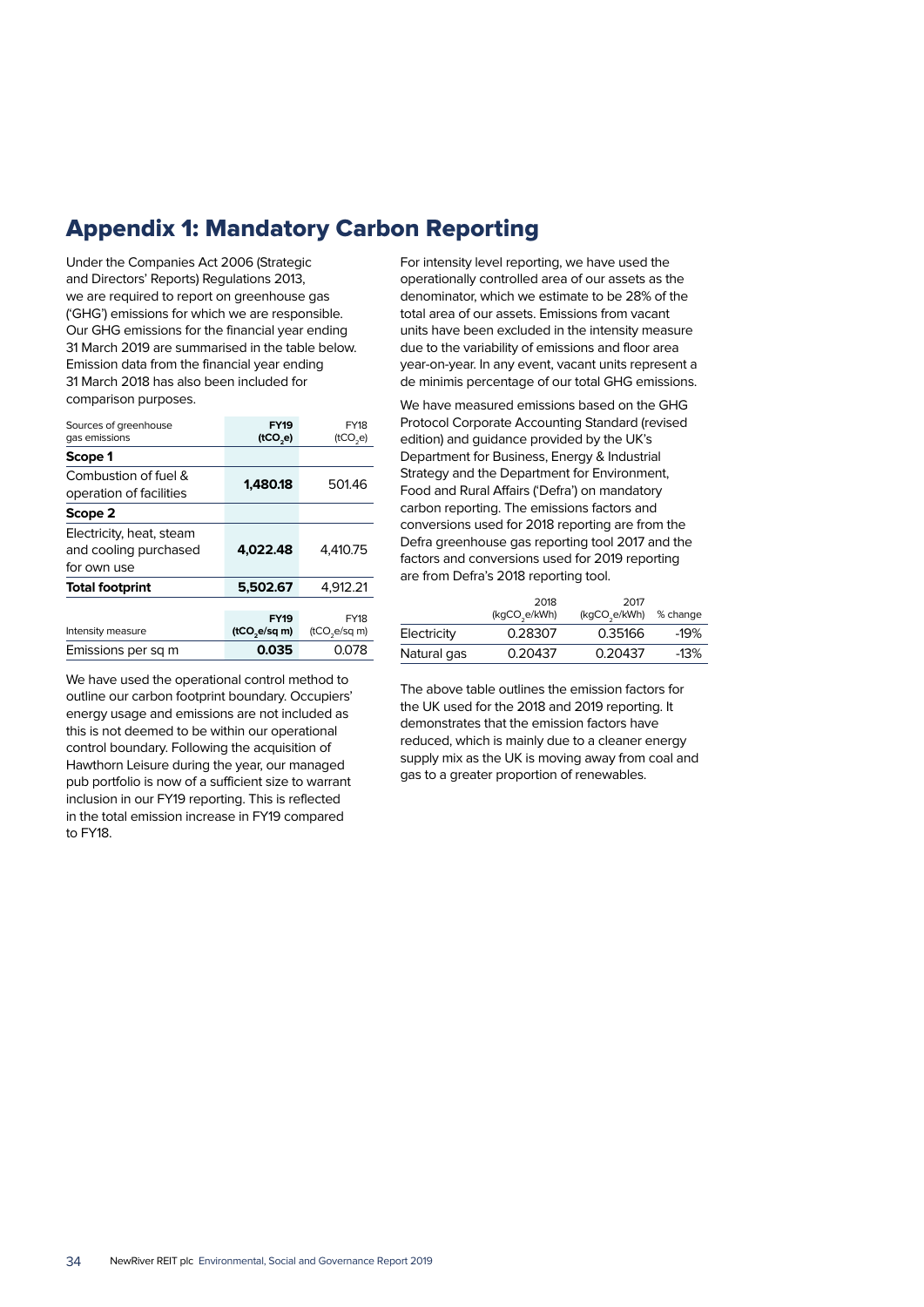## Appendix 2: EPRA sBPR

Relevant environmental data has been reported, where possible, following the European Real Estate Association Best Practice Recommendations on Sustainability Reporting, September 2017 (EPRA sBPR).

## **Environmental**

|                         |                                                                                          |                                                   | Retail      | Pubs <sup>1</sup> | <b>Total</b>         | Total       | Total      |
|-------------------------|------------------------------------------------------------------------------------------|---------------------------------------------------|-------------|-------------------|----------------------|-------------|------------|
| <b>EPRA Code</b>        | Performance<br>Measure                                                                   | Unit(s) of<br>Measure                             | <b>FY19</b> | <b>FY19</b>       | <b>FY19</b>          | <b>FY18</b> | FY17       |
| Elec-Abs                | Total electricity<br>consumption                                                         | annual kWh                                        | 11,241,179  |                   | 2,969,029 14,210,208 | 12,546,213  | 13,398,347 |
| Elec-LfL                | Like-for-like<br>total electricity<br>consumption                                        | annual kWh                                        | 9,914,299   |                   | 9,914,299            | 11,295,402  |            |
| Fuels-Abs               | <b>Total fuel</b><br>consumption                                                         | annual kWh                                        | 3,894,148   | 3,348,511         | 7,242,659            | 2,450,633   | 2,413,295  |
| Fuels-LfL               | Like-for-like<br>total fuel<br>consumption                                               | annual kWh                                        | 2,116,698   |                   | 2,116,698            | 2,184,042   |            |
| Energy-Int <sup>2</sup> | <b>Building energy</b><br>intensity                                                      | kWh/m <sup>2</sup>                                | 105.83      | 281.91            | 130.84               | 120.38      | 126.92     |
| GHG-Dir-<br>Abs         | <b>Total direct</b><br>greenhouse<br>gas (GHG)<br>emissions                              | annual metric<br>tonnes CO <sub>2</sub> e         | 3,978       | 1,525             | 5,503                | 4,912       | 5,204      |
| $GHG-Int2$              | Greenhouse<br>gas (GHG)<br>emissions<br>intensity from<br>building energy<br>consumption | tonnes CO <sub>2</sub> e /<br>m <sup>2</sup>      | 0.028       | 0.068             | 0.035                | 0.039       | 0.042      |
| <b>Water-Abs</b>        | <b>Total water</b><br>consumption                                                        | annual cubic<br>metres $(m^3)$                    | 73,940      |                   | 73,940               | 65.747      |            |
| Water-LfL               | Like-for-like<br>water<br>consumption                                                    | annual cubic<br>metres $(m^3)$                    | 53,959      |                   | 53,959               | 60,627      |            |
| Water-Int <sup>2</sup>  | <b>Building water</b><br>intensity                                                       | m <sup>3</sup><br>consumption /<br>m <sup>2</sup> | 0.06        |                   | 0.06                 | 0.05        |            |
| Waste-Abs waste by      | Total weight of<br>disposal route                                                        | Annual metric<br>tonne                            | 4,112       | 420               | 4,534                | 3,658       |            |
| Waste-LfL               | Like-for-like<br>total weight of<br>waste by<br>disposal route                           | Annual metric<br>tonne                            | 3,265       |                   | 3,265                | 3,341       |            |

1. Following the acquisition of Hawthorn Leisure during the year, our managed pub portfolio is now of a sufficient size to be included in our consumption data as of FY19

2. Intensity figures have been restated for prior years to allow for comparison with FY19 figures, which are calculated with reference to controlled floorspace on an asset-by-asset basis, rather than using the previous method of applying a flat percentage across the portfolio

Note: Water data was not reported in 2017 as we were developing our data coverage and processes to build a complete data set.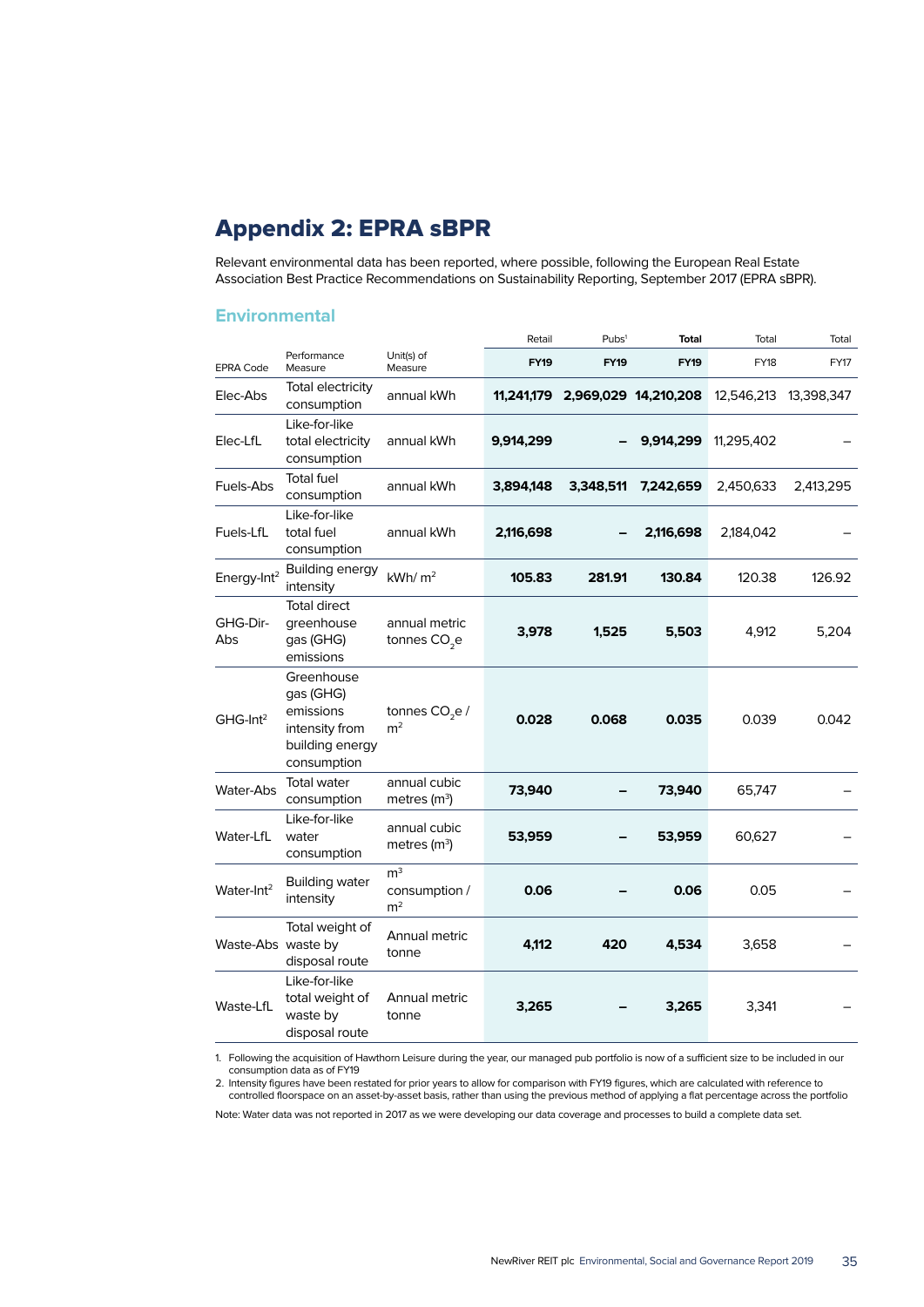## **Social**

| <b>EPRA</b><br>Code       | Performance<br>Measure                                                                | Unit(s) of<br>Measure                                                        | <b>FY19</b>                                                                                                                   | <b>FY18</b>                                                                                      |
|---------------------------|---------------------------------------------------------------------------------------|------------------------------------------------------------------------------|-------------------------------------------------------------------------------------------------------------------------------|--------------------------------------------------------------------------------------------------|
| Emp                       | Diversity- Employee<br>gender diversity employees                                     | Percentage of                                                                | Board Diversity: 29% Female<br>/ 71% Male<br><b>Employee Gender Diversity:</b><br>48% Female / 52% Male                       | Board Diversity: 29%<br>Female / 71% Male<br>Employee Gender Diversity:<br>45% Female / 55% Male |
| Emp-<br>Training          | Employee<br>training and<br>development                                               | Average hours<br>/ employee                                                  | 30                                                                                                                            | 42                                                                                               |
| Emp-Dev                   | Employee<br>performance<br>appraisals                                                 | Percentage of<br>employees                                                   | 100%                                                                                                                          | 100%                                                                                             |
| Emp-<br>Turnover turnover | New hires and                                                                         | <b>Total number</b><br>and rate                                              | 14 joiners<br>10 leavers<br>120 total employees<br>(including Hawthorn Leisure,<br>acquired in May 2019)<br>Turnover rate: 8% | 9 joiners<br>• 7 leavers<br>55 total employees<br>Turnover rate: 13%                             |
| <b>H&amp;S-</b><br>Emp    | Employee<br>health and<br>safety                                                      | Injury rate,<br>absentee rate<br>and number of<br>work related<br>fatalities | Sickness Absence Rates: 171<br>sickness days taken<br>Injury Rate: 0<br>Fatalities: 0                                         | Sickness Absence Rates: 77<br>sickness days taken<br>Injury Rate: 0<br>Fatalities: 0             |
| <b>H&amp;S-</b><br>Asset  | Asset health<br>and safety<br>assessments                                             | Percentage of<br>assets                                                      | 100%                                                                                                                          | 100%                                                                                             |
| <b>H&amp;S-</b><br>Comp   | Asset health<br>and safety<br>compliance                                              | Number of<br>incidents                                                       | $\overline{O}$                                                                                                                | $\Omega$                                                                                         |
| Comty-<br>Eng             | Community<br>engagement,<br>impact<br>assessments<br>and<br>development<br>programmes | Percentage of<br>assets                                                      | 100%                                                                                                                          | 100%                                                                                             |

## **Governance**

| EPRA<br>Code         | Performance<br>Measure                                                          | Unit(s) of<br>Measure   | <b>FY19</b>                                              | <b>FY18</b>                                              |
|----------------------|---------------------------------------------------------------------------------|-------------------------|----------------------------------------------------------|----------------------------------------------------------|
| Gov-<br>Board        | Composition of<br>the highest<br>governance<br>body                             | Total number            | 7                                                        | 7                                                        |
| Gov-<br><b>Selec</b> | Process for<br>nominating and<br>selecting the<br>highest<br>governance<br>body | Narrative on<br>process | See Nomination Committee<br>report of 2019 Annual Report | See Nomination Committee<br>report of 2018 Annual Report |
| Gov-Col              | Process for<br>managing<br>conflicts of<br>interest                             | Narrative on<br>process | See Nomination Committee<br>report of 2019 Annual Report | See Nomination Committee<br>report of 2018 Annual Report |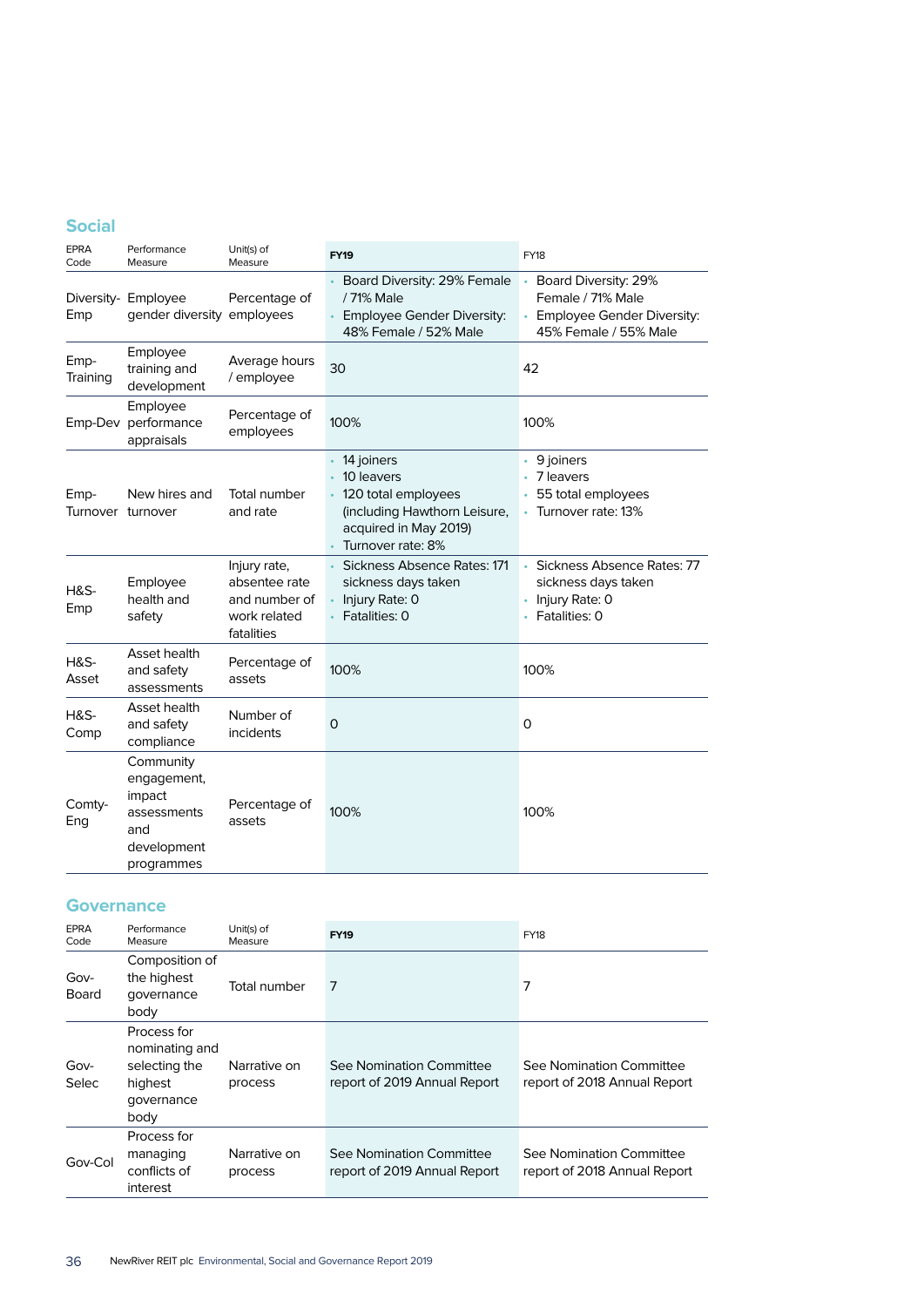## Appendix 3: Implementation of the TCFD recommendations

The below table provides further details on how NewRiver has addressed the TCFD's recommendations.

| Thematic area   | Recommendation                                                                                                                                                        | NewRiver's response                                                                                                                                                                                                                                                                                                                                                                                                                                                                                                       |
|-----------------|-----------------------------------------------------------------------------------------------------------------------------------------------------------------------|---------------------------------------------------------------------------------------------------------------------------------------------------------------------------------------------------------------------------------------------------------------------------------------------------------------------------------------------------------------------------------------------------------------------------------------------------------------------------------------------------------------------------|
| Governance      | Describe the Board's oversight of climate-<br>related risks and opportunities                                                                                         | Environmental risk is one of our eight key<br>risk categories. The Board has ultimate<br>responsibility for the risk management and<br>internal control of the Company, and regularly<br>evaluates the Company's appetite for risk,<br>ensuring our exposure to risk is kept at an<br>appropriate level. The Audit Committee<br>monitors the adequacy and effectiveness of<br>the Company's risk management and internal<br>controls and supports the Board in assessing<br>the risk mitigation processes and procedures. |
|                 | Describe management's role in assessing<br>and managing risks and opportunities.                                                                                      | The Executive Committee is closely involved<br>with day-to-day monitoring of risk management<br>and delegation of accountability for risk<br>management to senior management. Senior<br>Management manage and report on risk,<br>ensuring that they are within the risk appetite<br>as established by the Board.                                                                                                                                                                                                          |
|                 |                                                                                                                                                                       | Further details can be found on Page 32<br>of this report and in the 'Our approach to risk<br>management' section of our Annual Report.                                                                                                                                                                                                                                                                                                                                                                                   |
| <b>Strategy</b> | Describe the climate-related risks and<br>opportunities the organisation has<br>identified over the short, medium, and long<br>term.                                  | We have established comprehensive short,<br>medium and long-term targets to 2050<br>against our 2017 baseline year, aligned<br>with the Science-Based Targets Initiative<br>(SBTI) methodology. Our intention is to<br>commit to an ambitious programme to<br>provide long-term resilience for our business<br>and unlock opportunities arising from climate-<br>related opportunities.                                                                                                                                   |
|                 |                                                                                                                                                                       | Further details can be found in the 'Our ESG<br>targets' section of this report.                                                                                                                                                                                                                                                                                                                                                                                                                                          |
|                 | Describe the impact of climate-related<br>risks and opportunities on the<br>organization's businesses, strategy, and<br>financial planning.                           | Our ESG activities are applied through every<br>stage of our business model to reach our<br>ESG objectives.                                                                                                                                                                                                                                                                                                                                                                                                               |
|                 |                                                                                                                                                                       | Further details can be found in the 'Our<br>ESG targets' section of this report.                                                                                                                                                                                                                                                                                                                                                                                                                                          |
|                 | Describe the resilience of the<br>organisation's strategy, taking into<br>consideration different climate-related<br>scenarios, including a 2°C or lower<br>scenario. | Environmental risk is one of our eight key risk<br>categories. Detailed climate-related scenario<br>analysis has not been undertaken as yet to<br>understand the potential impacts of different<br>pathways on our business. We will continue<br>to review our approach to this as part of our<br>resilience strategy.                                                                                                                                                                                                    |
|                 |                                                                                                                                                                       | Further details can be found on Page 32 of<br>this report and in the 'Our approach to risk<br>management' section of our Annual Report.                                                                                                                                                                                                                                                                                                                                                                                   |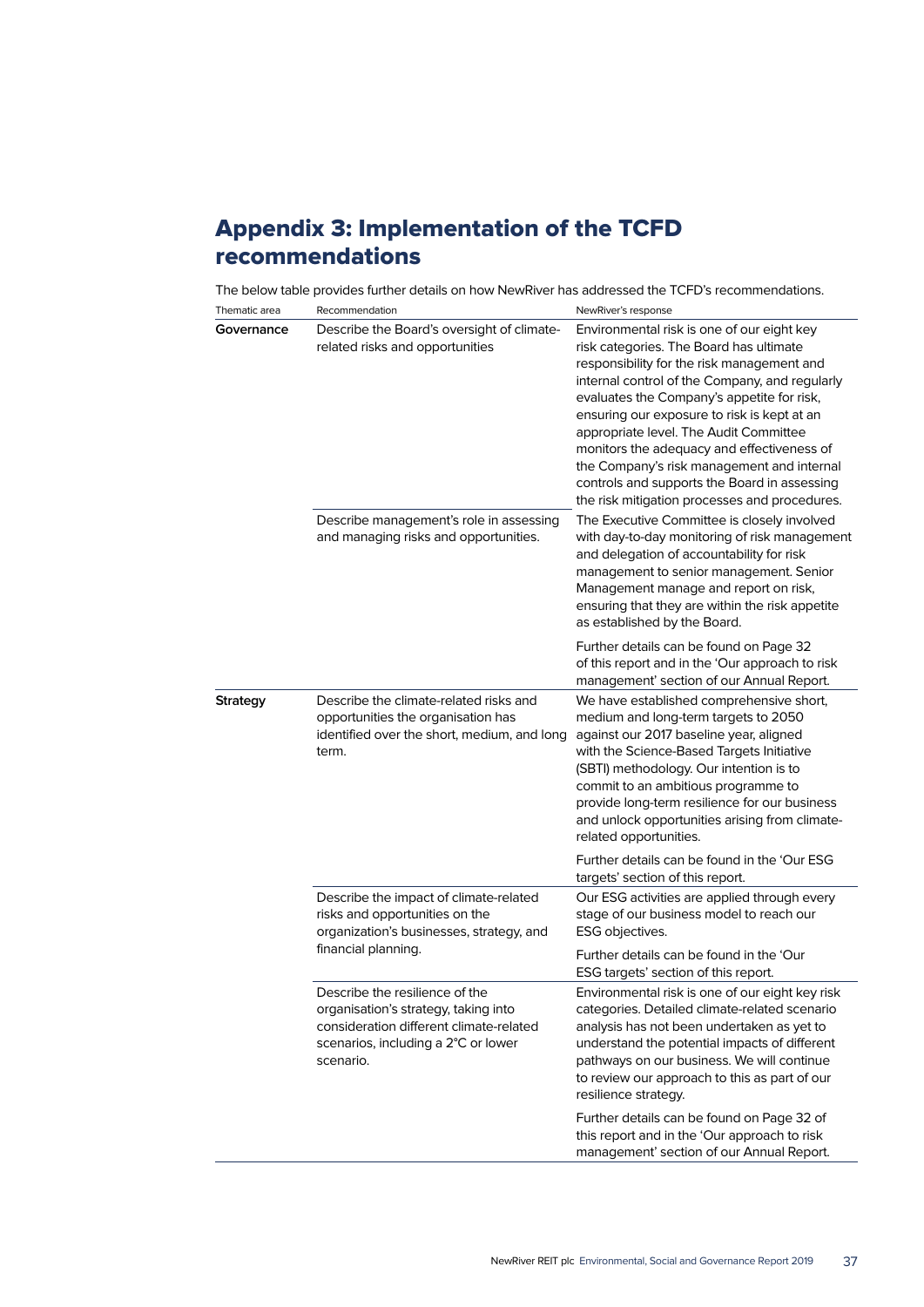| Risk<br>Management     | Describe the organization's processes<br>for identifying and assessing climate-<br>related risks.                                                               | We outline our approach to risk management,<br>which includes Environmental risk, as part of<br>our Half Year and Full Year results, and within<br>our Annual Report. |  |
|------------------------|-----------------------------------------------------------------------------------------------------------------------------------------------------------------|-----------------------------------------------------------------------------------------------------------------------------------------------------------------------|--|
|                        | Describe the organization's processes for<br>managing climate-related risks.                                                                                    | Further details can be found on Page 32 of                                                                                                                            |  |
|                        | Describe how processes for identifying,<br>assessing, and managing climate-related<br>risks are integrated into the organization's<br>overall risk management.  | this report and in the 'Our approach to risk<br>management' section of our Annual Report.                                                                             |  |
| Metrics and<br>targets | Disclose the metrics used by the<br>organisation to assess climate-related risks<br>and opportunities in line with its strategy<br>and risk management process. | Further details can be found in the 'Our ESG<br>objectives' and 'Our ESG targets' sections of<br>this report.                                                         |  |
|                        | Disclose Scope 1, Scope 2, and, if<br>appropriate, Scope 3 greenhouse gas<br>(GHG) emissions, and the related risks.                                            | Data is reported in Appendix 1 – Mandatory<br>Carbon Reporting.                                                                                                       |  |
|                        | Describe the targets used by the<br>organisation to manage climate-related<br>risks and opportunities and performance<br>against targets.                       | Further details can be found in the 'Our ESG<br>targets' section of this report.                                                                                      |  |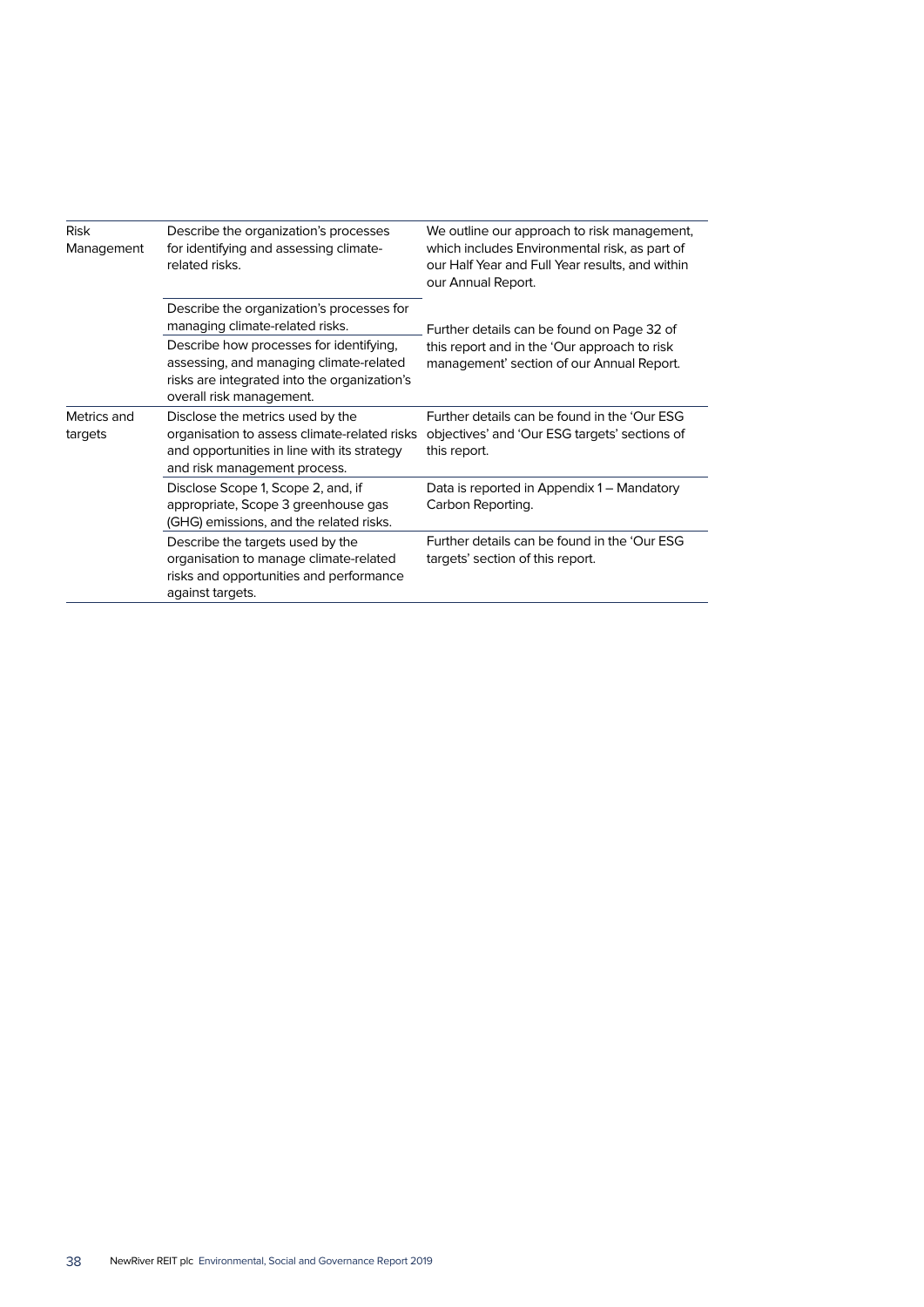## Appendix 4: UN Sustainable Development Goals

In 2015, UN countries adopted the 2030 Agenda for Sustainable Development and its 17 Sustainable Development Goals ('SDGs'). The SDGs call for worldwide action among governments, business and civil society to end poverty and create a life of dignity and opportunity for all, within the boundaries of the planet.

Businesses are encouraged to assess which Sustainable Development Goals are most material to their business activities and develop programmes to support in achieving the goals. To this end, we have this year identified three SDGs where we feel we can make the biggest positive difference, and which align most closely to our business model.

| <b>UN Sustainable</b><br>Development<br>Goal ('SDG')               | Description                                                                                                                                                                                                                                                                                                                                                                                                                                    | NewRiver's contribution                                                                                                                                                                                                                                                                                                                                                                                                                                                                                                                                                                                                                                                                                                                                                                                                                    |
|--------------------------------------------------------------------|------------------------------------------------------------------------------------------------------------------------------------------------------------------------------------------------------------------------------------------------------------------------------------------------------------------------------------------------------------------------------------------------------------------------------------------------|--------------------------------------------------------------------------------------------------------------------------------------------------------------------------------------------------------------------------------------------------------------------------------------------------------------------------------------------------------------------------------------------------------------------------------------------------------------------------------------------------------------------------------------------------------------------------------------------------------------------------------------------------------------------------------------------------------------------------------------------------------------------------------------------------------------------------------------------|
| <b>SDG 11:</b><br>Sustainable<br>Cities and<br>Communities         | The aim of this goal is to make cities<br>inclusive, safe, resilient and sustainable.<br>Because the future will be urban for a<br>majority of people, the solutions to some<br>of the greatest issues facing humans—<br>poverty, climate change, healthcare,<br>education- must be found in city life.                                                                                                                                        | One of our key ESG objectives is to support<br>our communities. Our assets are in the heart<br>of communities across the UK, providing a<br>focal point for towns and cities and a place<br>for people to gather socially and fulfil their<br>needs through the provision of convenient<br>and good-value goods and services<br>We continue to find new ways for our assets<br>to better meet the needs of communities by<br>introducing additional uses, for example our<br>risk-controlled development pipeline<br>includes 100,000 sq ft of healthcare<br>provision, providing health services closer<br>to home for communities<br>Our assets also play a vital role in<br>encouraging occupiers and customers to<br>lead more sustainable lifestyles, for example<br>through the provision of recycling points<br>and rooftop gardens |
| SDG 12:<br>Responsible<br>Consumption<br>and Production            | The aim of this goal is to ensure<br>sustainable consumption and<br>production patterns. More people<br>globally are expected to join the middle<br>class over the next two decades. This is<br>good for individual prosperity, but it will<br>increase demand for already constrained<br>natural resources. If we don't act to change<br>our consumption and production patterns,<br>we will cause irreversible damage to<br>our environment. | As part of our ESG objective to minimise<br>our environmental impact, we have a<br>comprehensive programme to reduce<br>greenhouse gas emissions through<br>procuring energy from renewable<br>resources and monitoring and reducing<br>overall consumption.                                                                                                                                                                                                                                                                                                                                                                                                                                                                                                                                                                               |
| SDG 8: Decent<br>work and<br>economic<br>growth<br>DECENT WORK AND | The aim of this goal is to promote<br>inclusive and sustainable economic<br>growth, employment and decent work for<br>all. Poverty eradication is only possible<br>through stable and well-paid jobs.<br>Nearly 2.2 billion people live below the<br>US\$1.90 poverty line                                                                                                                                                                     | As part of our ESG objective to engage<br>our staff and occupiers, we aim to empower<br>and protect the wellbeing of our employees,<br>and provide opportunities for job creation<br>through providing profitable trading<br>opportunities for our occupiers.<br>In 2018 we launched a staff wellbeing<br>programme which includes initiatives to<br>encourage physical activities and healthy<br>eating and to support flexible working.                                                                                                                                                                                                                                                                                                                                                                                                  |